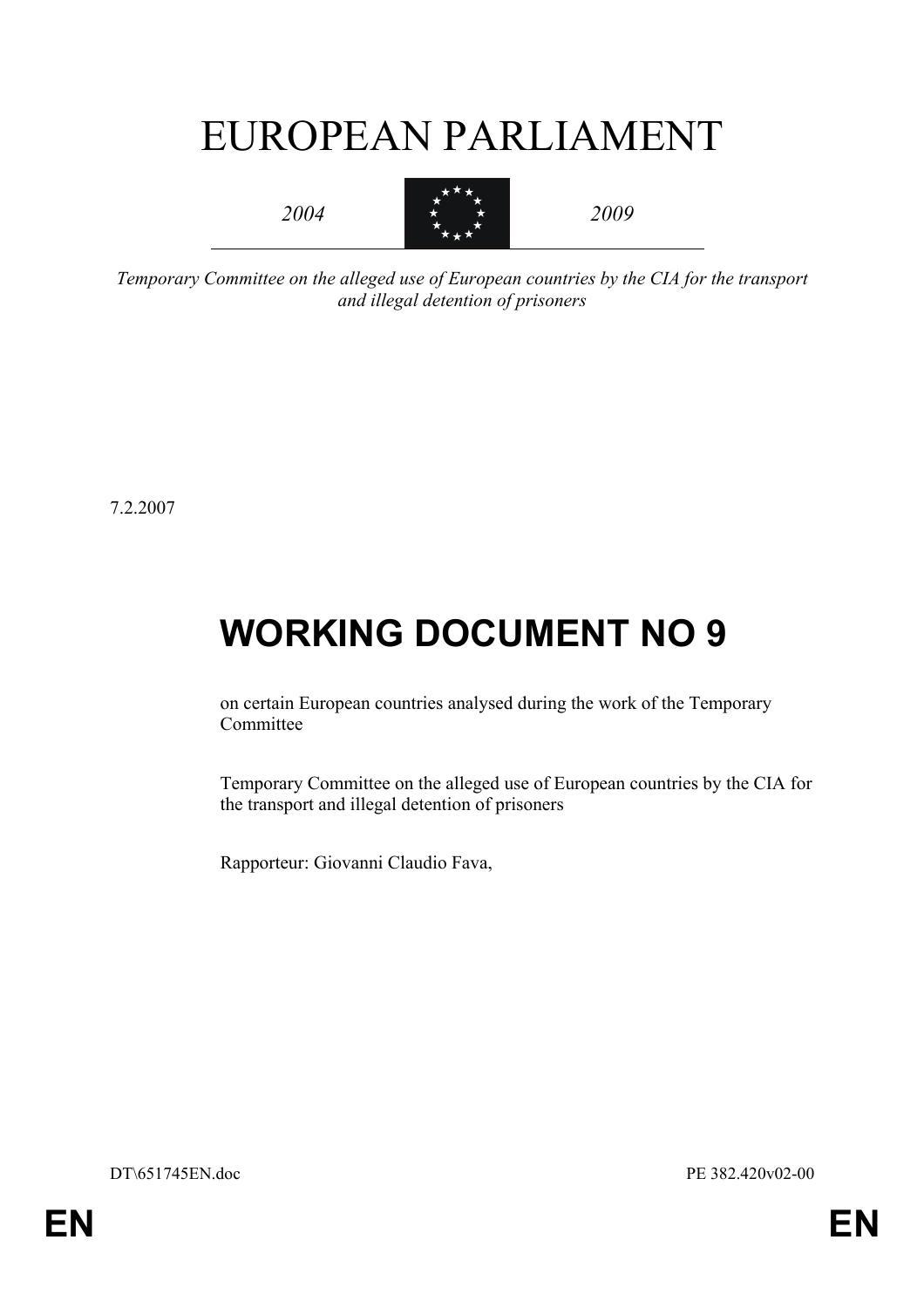# **INTRODUCTION**

The aim of this working document from the rapporteur is to provide with an overview on certain European countries analysed during the work of the Temporary Committee, in relation to the matters falling under its remit.

The details on the proved facts concerning the victims of extraordinary renditions as well as the network of CIA flights through European countries have already been presented by the rapporteur in previous working documents. Consequently, in order to avoid redundancies, this document should be read in the light of the:

- working document  $N^{\circ}$  7 on extraordinary renditions;<sup>1</sup>

- working document N° 8 on the companies linked to the CIA, aircraft used by the CIA and the European countries on which CIA aircraft has made stopovers.<sup>2</sup>

In the present document, the rapporteur intends to reassemble, country by country, some of the various pieces of information gathered by the Temporary Committee during its work. This information is arranged in fact sheets on the most relevant facts, concerning most of the European countries the Temporary committee has dealt with. The information contained in these fact sheets is far from being exhaustive. The rapporteur has included only a selection of the enormous amount of information that the Temporary Committee had access to. Also, it is worthy to remind that the Temporary Committee does not have competencies to access to the same information than judiciary or other national bodies.

Attention is focused on the extraordinary renditions cases, the CIA flights, the official inquiries that have been launched by national authorities, the overall role or attitude of national bodies as well as statements and reports from other sources.

Among the main sources are the outcome of the hearings carried out by the Temporary committee and the information gathered during its seven official delegations (Former Yugoslav Republic of Macedonia, United States, Germany, United Kingdom, Romania, Poland and Portugal).

The rapporteur would like to point out that this working document should not be regarded as a condemnation of those European countries listed, but rather as an incentive for these countries that still have not done so, to launch appropriate and effective investigations at both parliamentary and judicial level on the facts dealt with by the Temporary committee. To this end, the rapporteur hopes that working documents  $N^{\circ}$  7, 8 and 9(and previously  $N^{\circ}$  3 and 4<sup>3</sup>) may constitute a useful and objective contribution for these eventual investigations.

<sup>1</sup> <sup>1</sup> See Working Document N° 7 PE 380.593.

<sup>&</sup>lt;sup>2</sup> See Working Document No 8, PE 380.984.

<sup>&</sup>lt;sup>3</sup> See PE 374.339 and PE 374.340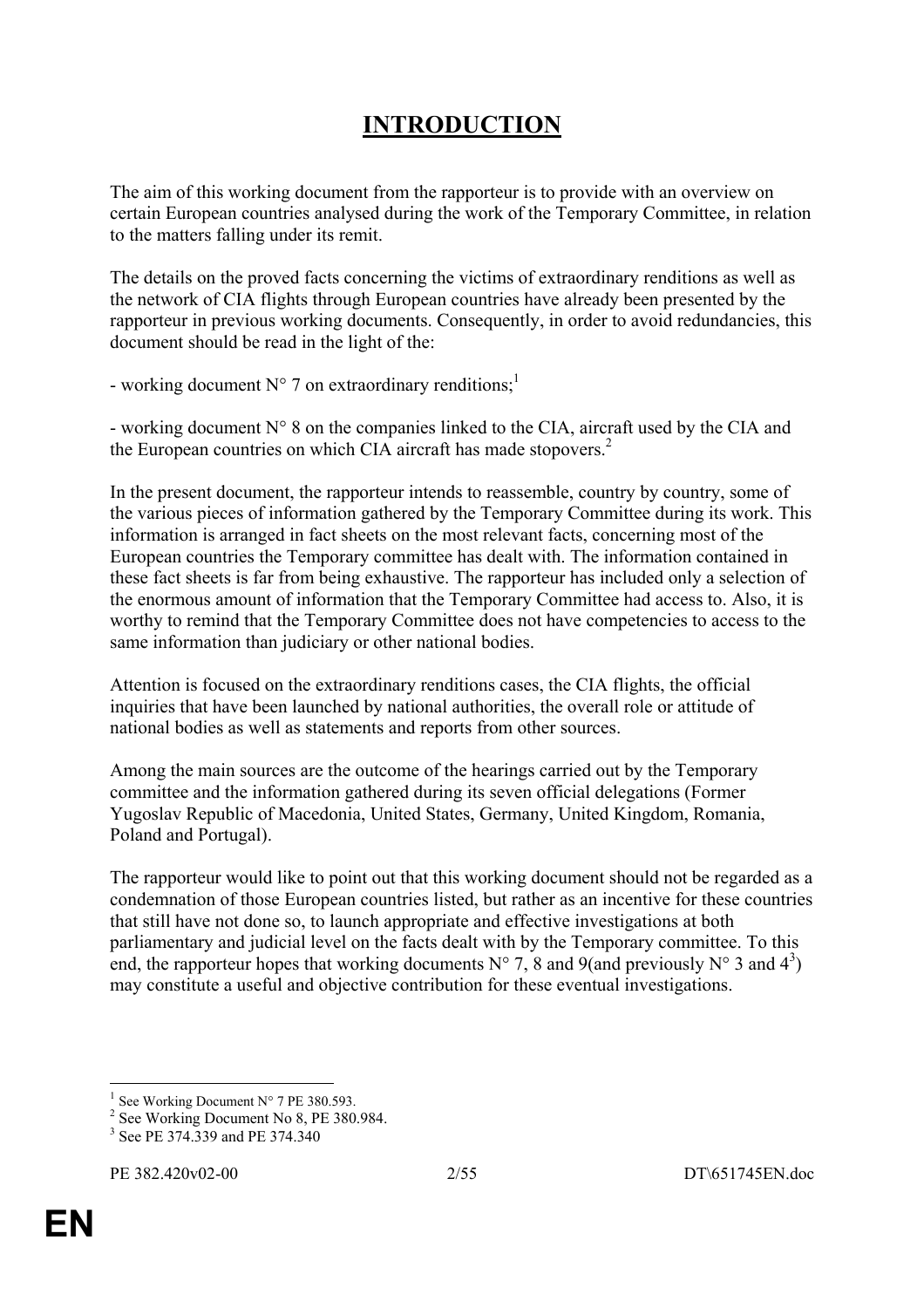# **ITALY**

## **A) CASES OF EXTRAORDINARY RENDITION**

#### **1) ABU OMAR<sup>4</sup>**

**Name, Nationality, Status:** Abu Omar, Egyptian, Refugee Status in Italy. **Date and place of arrest**: Milan, 17 February 2003. **Place of detention:** Egypt. **Current Status:** detained in Egypt.

# **2) ABU AL KASSEM BRITEL<sup>5</sup>**

**Name, Nationality:** Abu Al Kassem Britel, Italian. **Date and place of arrest:** Pakistan, 10. 03. 2002. **Places of detention:** Pakistan and Morocco. **Current Status:** detained in Morocco.

# **3) MAHER ARAR<sup>6</sup>**

**Name, Nationality:** Maher Arar, Canadian. **Date and place of arrest:** New York, 26 September 2002. **Place of detention:** Syria. **Current Status:** released with no charges on 5 October 2003.

Maher Arar was transported by a Gulfstream III, Registration Number N829MG<sup>7</sup> from Bangor Maine (USA) to Roma Ciampino (Italy) on the 8th of October 2002 (landing at 20h22); from Roma Ciampino to Amman on the 8th of October 2002 (take off at 20h59).

# **B) NATIONAL OFFICIAL INQUIRIES**

*- Procura di Milano*: judicial inquiry on the Abu Omar's case has finished and currently a trial is ongoing in a Milan's Court: preliminary hearings have started on 9 January 2007.

<sup>&</sup>lt;sup>4</sup> See working document n° 7, PE 380.593.

<sup>5</sup> See working document n° 7, PE 380.593.

<sup>6</sup> See working document n° 7, PE 380.593.

<sup>7</sup> See working document n° 8, PE 380.984.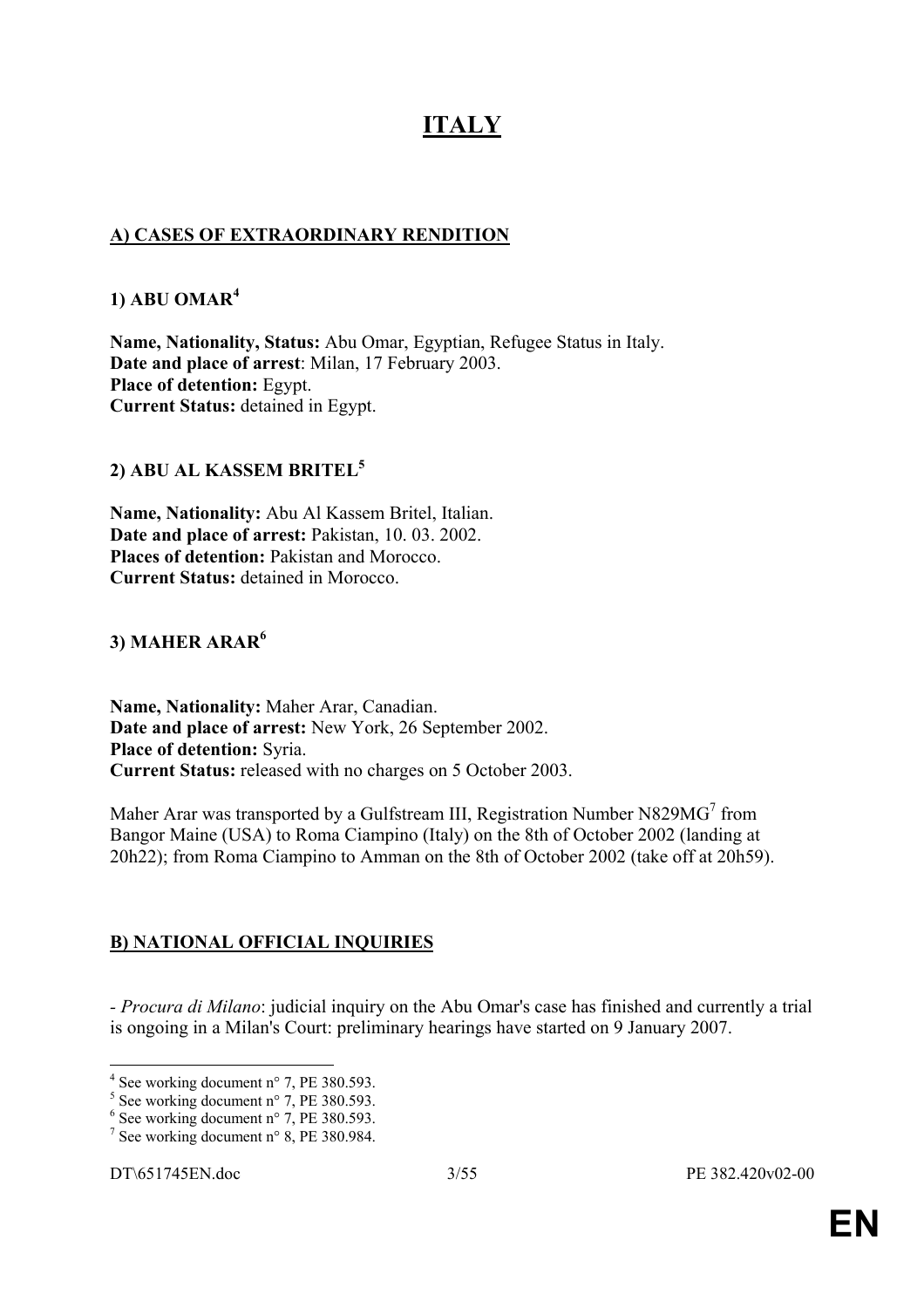- Parliamentary Committee of Control on Secret services (Copaco): Copaco has heard several testimonies on Abu Omar's case.

# **C) ROLE OR ATTITUDE OF ITALIAN BODIES**

## **1) Abu Omar's extraordinary rendition**

General Nicolò Pollari, Head of the Italian Secret Services (SISMI) at the time of this extraordinary rendition, stated before the Temporary committee that with all his responsibility he was announcing that SISMI has neither assisted nor participated or supported the abduction of Abu Omar $^8$ 

According to the investigation carried out by Milan's Prosecutor Armando Spataro and the collected evidences: 9

- An Italian *carabiniere,* Luciano Pironi, admitted his participation in the abduction of Abu Omar. He had the role to ask Abu Omar for his documents, before he was kidnapped and brought away into a van. Pironi explained the facts by specifying that the request was coming from Robert Lady, head of CIA in Milan, who assured that the operation was organised by virtue of an agreement of the CIA and the SISMI.

- Milan Prosecutors carried out interrogatories of Marco Mancini and Gustavo Pignero, both SISMI high ranking officials. Mancini admitted to have obeyed to Pignero's orders: carrying out some searches in view of the abduction of Abu Omar, as asked by Jeff Castelli, CIA Head in Italy, to the Director of the SISMI, General Nicolò Pollari. Mancini confessed to have organised a meeting in Bologna with all the Heads of SISMI Centres; in such an occasion he would illustrate the plan for the abduction, namely studying places and habits of Abu Omar in order to the abduction according to higher rank orders.

- On these grounds, on 15 June 2006, the Milan prosecutors requested the judge to issue another arrest warrant against Jeff Castelli, against other US agents, against Mancini and Pignero.

- At the meantime, investigations from Prosecutor Spataro revealed the existence of an office (an apartment in a building in centre of Rome), linked to SISMI, in charge of 'secret operations'. The director of this secret centre was a close collaborator of Mr Pollari. The main target of this office consisted in distorting the national press information, through journalists ad hoc hired by SISMI, by editing false reports with the aim to keep high the "*terrorism alert*" vis-à-vis the public opinion. Among the duties also the one of chasing and tapping the communications of the two journalists of the newspaper "*La Repubblica*" in charge of the

<sup>&</sup>lt;sup>8</sup> General Nicolò Pollari appeared before the Temporary Committee on 6 March 2006.

<sup>&</sup>lt;sup>9</sup> Transcript of the hearing of Milan's Prosecutor Armando Spataro, heard by the Temporary Committee on 23 February 2006 and on 9 October 2006.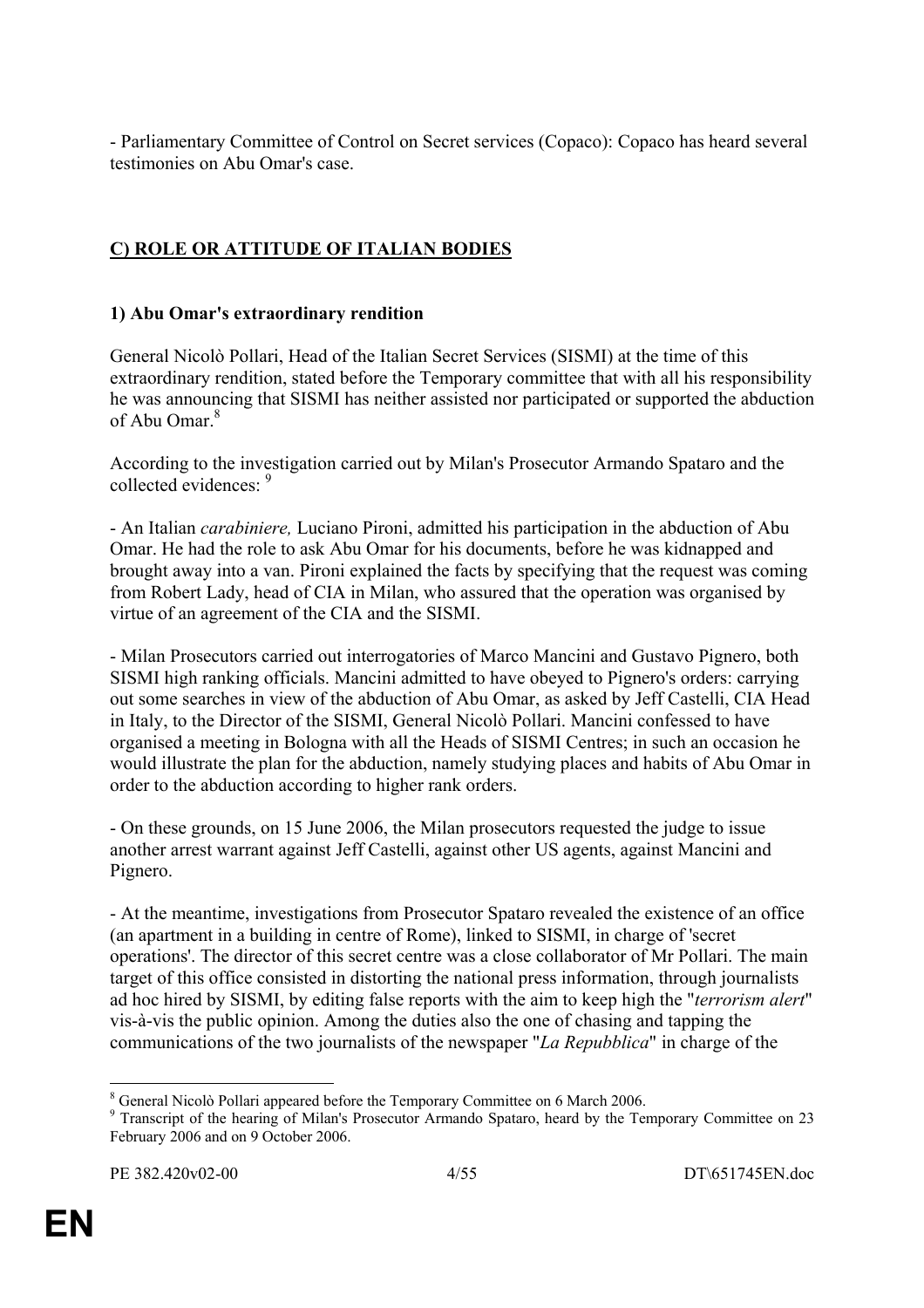Abu Omar case: Carlo Bonini and Giuseppe D'avanzo.<sup>10</sup>

- In mid-July 2006, Mancini broke with a piece of evidence discharging him: a secretly registered conversation with Pignero. In such a conversation Pignero confirmed to have met SISMI Director Pollari right after a meeting with Jeff Castelli, to have received by Pollari a list of names, among the others of Abu Omar, and to have been ordered to observe Abu Omar in view of his abduction. Pignero ordered then Mancini to proceed with all these activities.

- In July 2006 Nicolò Pollari was interrogated by the *Procura di Milano*. In order to clear himself, he involved the Italian Government at the time, mentioning a classified document. The Secrecy on such a document was decided by the former Government and confirmed by the current one.

- At the beginning of August 2006 Pollari has been heard by the Italian Parliamentary Committee on Secret services control (Copaco). During the hearing his defence was strictly attached to the up-mentioned classified document proving his innocence

- In October 2006, Prosecutor Spataro transmitted to the Temporary Committee a copy of a SISMI's document dated on 01.07.2005 which was seized on 05.07.2006 from an apartment used by the SISMI following a search ordered by an official mandate. From the annexes 9 and 10 of such a document it comes out that SISMI, since 15 May 2003, was informed by the CIA that Abu Omar was in Cairo interrogated by Egyptian services.<sup>11</sup>

- Enrico Micheli (Italian Government's responsible for secret services**)** declared before the Copaco that the Berlusconi's Government classified some documents on the Abu Omar's case and that the current Government has confirmed such secrecy.<sup>12</sup>

## **2) Abu Al Kassem Britel's extraordinary renditions**

Abu Al Kassem Britel's lawyer, Francesca Longhi<sup>13</sup>, transmitted to the Temporary Committee some documents demonstrating that the Italian judicial authorities and the Italian Ministry for Home Affairs (the latter, acting on behalf of the *Direzione Centrale della Polizia di Prevenzione* cited in connection with the investigation by the *Divisione Investigazioni Generali ed Operazioni Speciali*) cooperated constantly with foreign secret services and were well aware of all Britel's movements and whatever unlawful treatment he received, from the time of his initial arrest in Pakistan.

On 10 May 2005, Francesca Longhi reported his client's situation again before the Farnesina, the Italian Embassy, the Moroccan Justice Department and other authorities, which should all be entitled to intercede. She only received one answer from the *Farnesina* (Italian Ministry for Foreign Affairs), where the sole formal aid, but not the substantive one, was granted.<sup>14</sup>

<sup>&</sup>lt;sup>10</sup> Carlo Bonini was heard by the Temporary Committee on 4 September 2006.<br><sup>11</sup> Atti della *Procura della Repubblica presso il Tribunale Ordinario di Milano, n<sup>o</sup> 3458/06 Ris.* 

<sup>&</sup>lt;sup>12</sup> La Repubblica, 25 October 2006<br><sup>13</sup> Francesca Longhi was heard by the Temporary Committee on 14 September 2006.<br><sup>14</sup> Written statement transmitted by Francesca Longhi, previously to her hearing before the Temporary **Committee**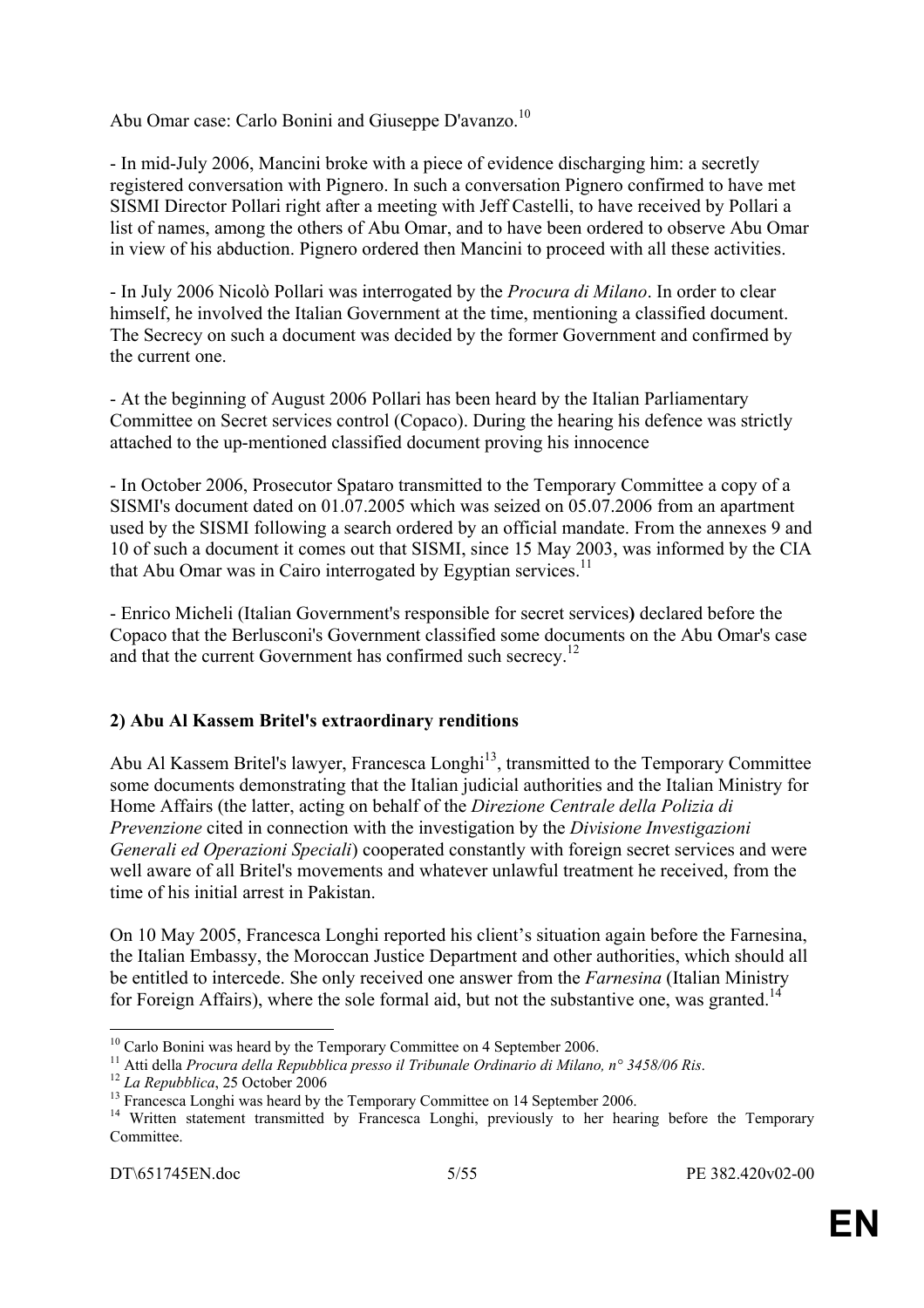#### **3) Maher Arar's extraordinary rendition**

"*Eventually I could tell where the plane was going, because they did not blindfold me and there was a small overhead screen showing the trajectory of the plane on a map, which indicated that the plane's destination was Rome in Italy.* 

*When we landed, and while the plane was on the tarmac in Rome, I noticed there was a tall man wearing a civilian suit standing by the wing of the plane. This man stayed in this position for the whole time the plane was on the ground. This man, who was never on board the aircraft, gave me the impression he was guarding the plane. To the best of my knowledge, no person boarded the aircraft. I was never seen by or spoken to by any Italian official. I remained in the aircraft, chained and shackled, while in Rome. I do not recall whether any of the crew or the pilots left the aircraft during our stop in Rome.* 

*Well, I trusted the screen. That was my source of information. When I stopped in Rome, it was dark. The only thing that I could see outside on the tarmac was a tall person in a civilian suit standing by the wing. I could not see anything else because it was dark. At the same time I was extremely disorientated and preoccupied with what would happen when I reached Syria. So really my source of information is the screen that I saw. I have no reason to believe that they were misleading me, because since my release my story about the flight trajectory has been corroborated by other investigative reporters, including Stephen Grey, who is with us here today. If I remember correctly, the plane refuelled in Rome. I am not sure about it but I think I could hear the noise of the refuelling. I could not see but I could hear.*" 15

# **D) FLIGHTS<sup>16</sup>**

**Total Flights Number since 2001**: 46

**Principal airports**: Pisa; Rome; Sigonella; Naples; Bari; Florence; Venice; Palermo; Milan; Brindisi; Cagliari; Catania; Olbia; Genova; Montichiari.

**Suspicious destinations and origins**: Amman (Jordan); Cairo, Luxor (Egypt); Rabat (Morocco); Misurata (Libya).

**Stopovers of planes transited through Italy and used in other occasion for extraordinary renditions:** 

N379 used for the extraordinary renditions of Al-Rawi and El-Banna; Benyam Mohammed; Kassim Britel and for the explusion of Agiza and El-Zari: 3 stopovers in Italy

N313P used for the extraordinary renditions of El-Masri and Benyamin Mohamed: 1 stopover in Italy.

N85VM used for the extraordinary rendition of Abu Omar: 7 stopovers in Italy N829MG used for the extraordinary rendition of Maher Arar: 6 stopovers in Italy

<u>.</u>

<sup>&</sup>lt;sup>15</sup> Transcript of the hearing of Maher Arar, heard by the Temporary Committee on 23 March 2006.

<sup>&</sup>lt;sup>16</sup> See working document n° 8, PE 380.984.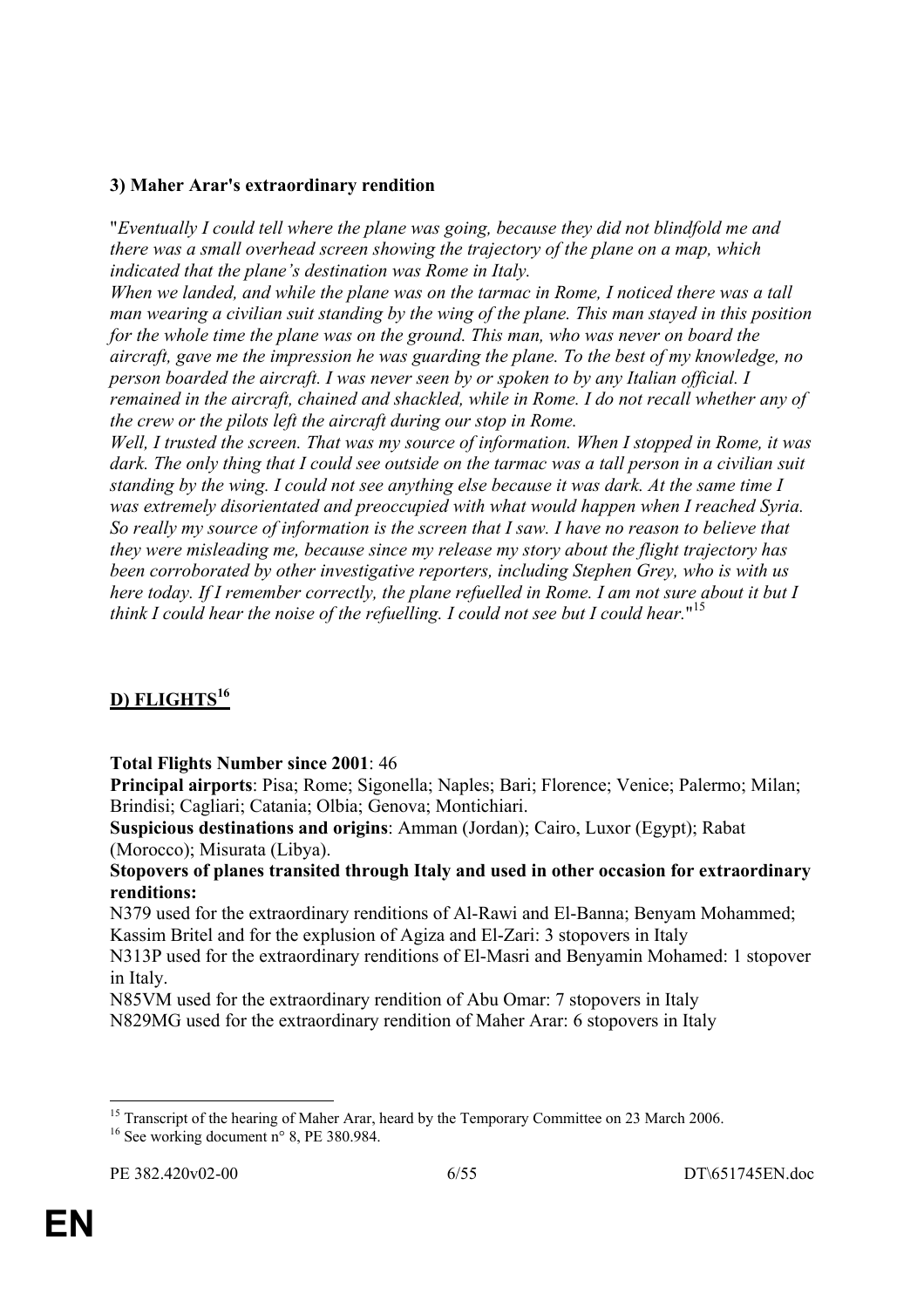# **E) STATEMENTS AND REPORTS FROM OTHER SOURCES**

**Carlo Bonini,** journalist of the Newspaper "*La Repubblica"* who wrote a number of articles related to Italian Intelligence stated that:

"*I was wondering how SISMI could know where we were for working missions, in which hotel of Milan we were and why and with whom we were speaking at the phone. The Milan Prosecutors started to believe that we were object of an illegal activity of abusive interception, searches and pursuit. SISMI's office in Via Nazionale was not only a centre for data gathering information but rather of manipulation of the orientation of the public opinion through the divulgation of false piece of information.*" 17

**A Marshal of the** *"Raggruppamento Operativo Speciale dei Carabinieri"* (ROS), stated that: "*Four of us went to Guantánamo, to interrogate some detainees in the camp, in November 2002, following an order coming from the General Commander Giampaolo Ganzer. We did not report to the Judiciary authority because none of the people interrogated answered to our questions*."18

**Luciano Pironi,** the Italian *carabiniere* who participated to the abduction of Abu Omar said that Robert Lady (Head of the CIA in Milan) promised that if he carried out the operation, this could help him get promoted to the Italian secret services, something Catalano, Pironi's lawyer, said never happened. "*Lady said that there was an agreement (to recruit Abu Omar) at a very high level of the governments, American and Italian*" Catalano said.19

<sup>&</sup>lt;sup>17</sup> Transcript of the hearing of Carlo Bonini, heard by the Temporary Committee on 4 September 2006.

<sup>18</sup> *L'Unità***,** 18 October 2006

<sup>19</sup> Reuters, 15 November 2006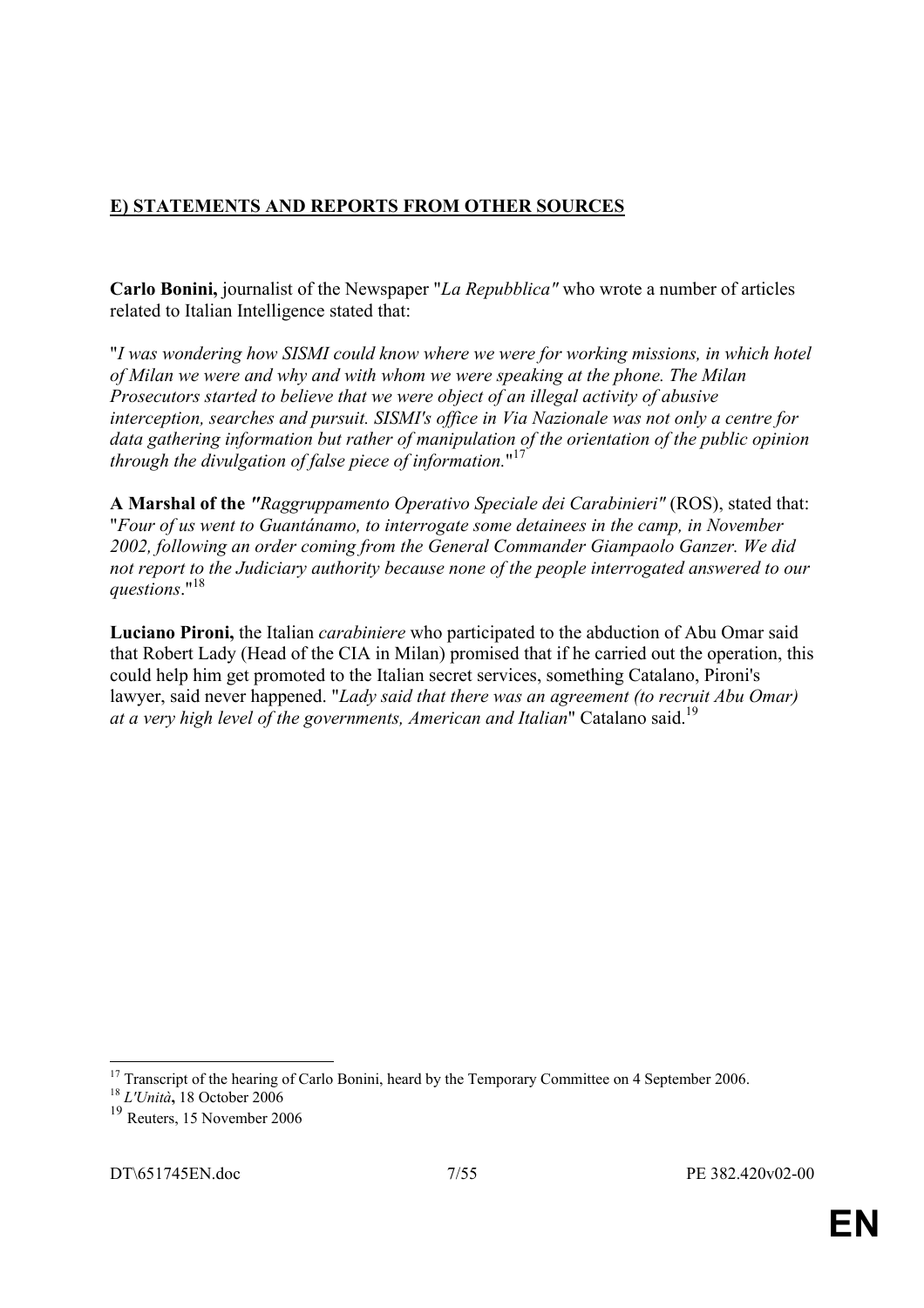# **THE UNITED KINGDOM**

# **A) CASES OF EXTRAORDINARY RENDITION**

#### **1) BISHER AL-RAWI, JAMIL EL-BANNA<sup>20</sup>**

**Names, Nationality, Status:** Bisher Al Rawi, Iraqi, UK's Residence; Jamil El-Banna, Jordanian, UK Residence.

**Date and place of arrest:** First arrest: under UK Terrorism Act at Gatwick airport, on 1st November 2002, then released on 4 November 2002. Second arrest: Gambia, on 8 November 2002.

**Places of detention:** Gambia, Afghanistan, Guantánamo. **Current Status:** currently detained in Guantánamo

# **2) BENYAMIN MOHAMMED EL HABASHI21**

**Name, Nationality, Residence:** Benyamin Mohammed El Habashi, Ethiopian, UK residence. **Date and place of arrest**: Pakistan, 10 April 2002. **Places of detention** Afghanistan, Guantánamo. **Current Status**: currently detained in Guantánamo

## **3) MARTIN MUBANGA22**

**Name, Nationalities:**  Martin Mubanga, British and Zambian **Date and place of arrest:** Zambia, 10 April 2002 **Places of detention:** Afghanistan, Guantánamo **Current Status:** Released without charges on 25 January 2005

## **B) NATIONAL OFFICIAL INQUIRIES**

- All-Party Parliamentary Group on extraordinary rendition (House of Commons and House of Lords). Starting date: 5th December 2005.

<sup>&</sup>lt;sup>20</sup> See working document n° 7, PE 380.593.

<sup>&</sup>lt;sup>21</sup> See working document n° 7, PE 380.593.

<sup>&</sup>lt;sup>22</sup> See working document n° 7, PE 380.593.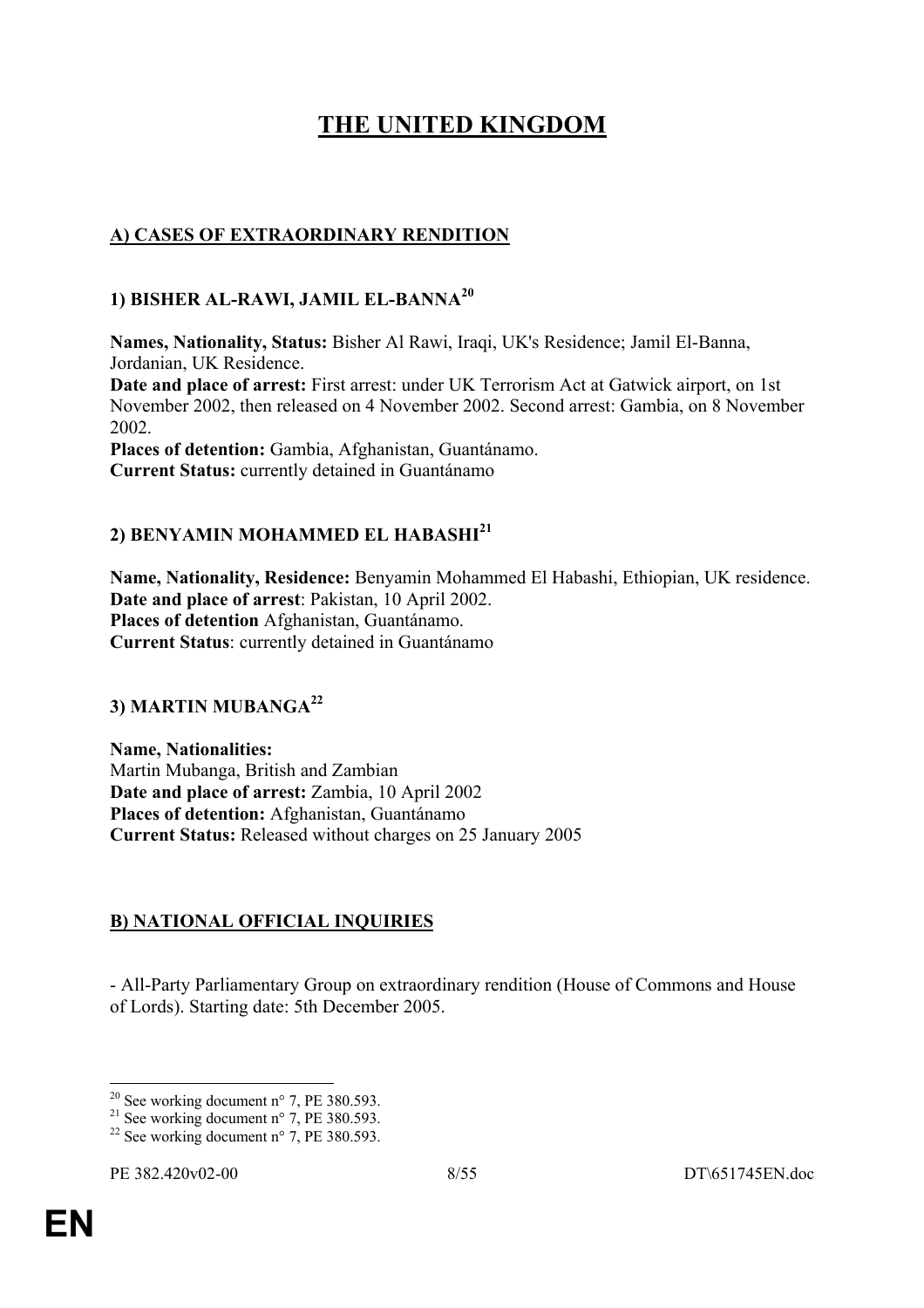# **C) ROLE OR ATTITUDE OF UK BODIES**

#### **1) Bisher Al-Rawi and Jamil El-Banna's extraordinary renditions**

Bisher Al-Rawi and Jamil El-Banna's requests for British consular assistance were declined and they were told independently that the British had initiated their arrest.<sup>23</sup>

At his tribunal in Guantánamo, Bisher requested that 3 MI5 agents appear before the tribunal to support his claims, the tribunal president "*determined that these three witnesses were relevant*" and instructed the military prosecutor to make inquiries and determine whether the British government would make the witnesses available. The British government declined this request. In his conclusion the "Tribunal President" stated: "*The British government didn't say they didn't have a relationship with you, they just would not confirm or deny it. That means I only have your word what happened*."24

The British Authorities provided the following information: <sup>25</sup>

a) That 3 individuals travelling to Gambia to invest in a peanut oil factory had been detained at Gatwick under the Terrorism Act of 2000.

b) That both Bisher and Jamil were members of Abu Qatada's "*close circle of associates*"; that Jamil was assessed to be Abu Qatada's financier; that Abu Qatada has had extensive links to a wide range of terrorist groups including the Al-Qaida network; saying that *"we would be interested to learn if [the Gambians] are able to cover these individuals whilst they are in Gambia"*

c) Information on the day that that the men flew to Gambia on 8 November 2002: giving the exact spellings of the men's names at check-in, their flight details and times of arrival, saying *"this communication should be read in light of earlier communications."* 

Jamil El-Banna said he had continually been told the same thing during his subsequent detention at Guantánamo: that the British Government, the MI5, called the CIA and told them that he and his brother were in The Gambia. That Britain sold them out to the CIA.<sup>26</sup>

Wahab Al-Rawi (Jamil's brother) stated that one time the US agents interviewed him they told him that the British authorities knew that he was being arrested, that it was them ho have

<u>.</u>

<sup>&</sup>lt;sup>23</sup> Statements and evidences provided by Clive Stafford Smith, Al-Rawi and El-Banna's US Lawyer, before the Temporary Committee delegation to the UK on 4 -6 October 2006.

<sup>&</sup>lt;sup>24</sup> Statements and evidences provided by Clive Stafford Smith, Al-Rawi and El-Banna's US Lawyer, before the Temporary Committee delegation to the UK on 4 -6 October 2006.

<sup>&</sup>lt;sup>25</sup> Statements and evidences provided by Clive Stafford Smith, Al-Rawi and El-Banna's US Lawyer, before the Temporary Committee delegation to the UK on 4 -6 October 2006.

<sup>&</sup>lt;sup>26</sup> Report of Dick Marty, Parliamentary Assembly of the Council of Europe "Alleged secret detentions and unlawful inter-state transfers of detainees involving Council of Europe member states" (12 June 2006), footnote 153: See Jamil El-Banna, statement made to his lawyer during an interview at Guantánamo (contained in unclassified attorney notes), submitted to the High Court of Justice in Case No. 2005/10470/05 through the" Witness Statement of Clive Stafford Smith"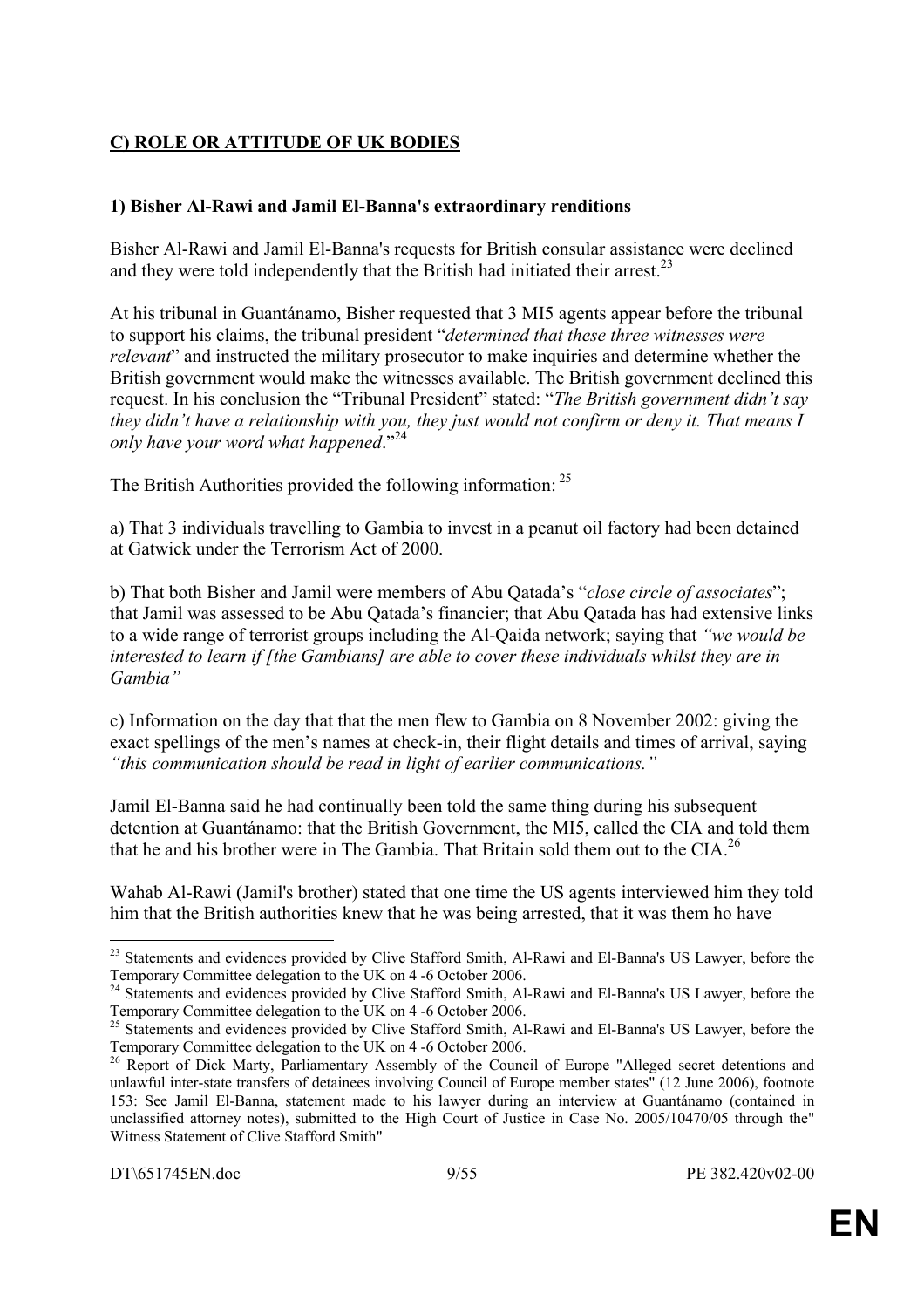asked US to arrest him*<sup>27</sup>*

Wahab Al-Rawi stated at the APPG hearing that the CIA and Gambian officials repeatedly alluded to the fact that British told them to arrest him.<sup>28</sup>

The UK Foreign Affairs Select Committee asked Ian McCartney, Minister for Trade and Human Rights, to comment on British involvement in the rendition of Bisher Al-Rawi and Jamil El-Banna. The response was *"In the cases of el-Banna and el-Rawi, we did not request the detention, and we played no role in their transfer to Afghanistan and Guantánamo."29* 

# **2) Binyam Mohammed El Habashi's extraordinary rendition**

On 13 December 2005, Foreign Secretary Jack Straw gave oral evidence before the Foreign Affairs Committee of the House of Commons regarding British knowledge or involvement in Binyam's rendition and torture.<sup>30</sup>

In the course of interrogations, Binyam was presented with information that could only have originated in the UK, and the nature of which implies that it was being collected during an active investigation in the UK. Binyam was also shown photographs of and questioned about a selection of individuals who lived in the UK: the Moroccans told him that this was the "British file"<sup>31</sup>

Former Foreign Secretary Jack Straw admitted that British officials met with Binyam once in Pakistan, but played no part in his seizure or his transfer from Pakistan.<sup>32</sup>

## **3) Martin Mubanga's extraordinary rendition**

Foreign Secretary Jack Straw insisted that since Martin Mubanga was travelling on his Zambian passport, the UK had no legal right to intervene. And, he maintained, he had intelligence information on Mubanga that could not be disclosed because it would jeopardise the safety of the source/informant.<sup>33</sup>

<sup>&</sup>lt;sup>27</sup> BBC Panorama Transcript, 3 March 2004<br><sup>28</sup> Report of Dick Marty, Parliamentary Assembly of the Council of Europe "Alleged secret detentions and unlawful inter-state transfers of detainees involving Council of Europe member states" (12 June 2006), Paragraph 171

<sup>&</sup>lt;sup>29</sup> Report by the UK Foreign Affairs Select Committee "Foreign Policy Aspects of the War Against Terrorism", published on 2 July 2006.

<sup>&</sup>lt;sup>30</sup> "*Mr Al Habashi was interviewed once by a member of the UK Security Service while he was in detention in Karachi in 2002" Jack Straw before the Foreign Affairs Committee on 13 December 2005.* 

<sup>&</sup>lt;sup>31</sup> Statements and evidences provided by Clive Stafford Smith, Al-Rawi and El-Banna's US Lawyer, before the Temporary Committee delegation to the UK on 4 -6 October 2006.

<sup>&</sup>lt;sup>32</sup> Report of Foreign Affairs Select Committee, February 2006 quoting Jack Straw before the Foreign Affairs Committee on 13 December 2005: "*Mr Al Habashi was interviewed once by a member of the UK Security Service while he was in detention in Karachi in 2002. The Security Service had no role in his capture or in his* 

<sup>&</sup>lt;sup>33</sup> The Independent, 8 August 2004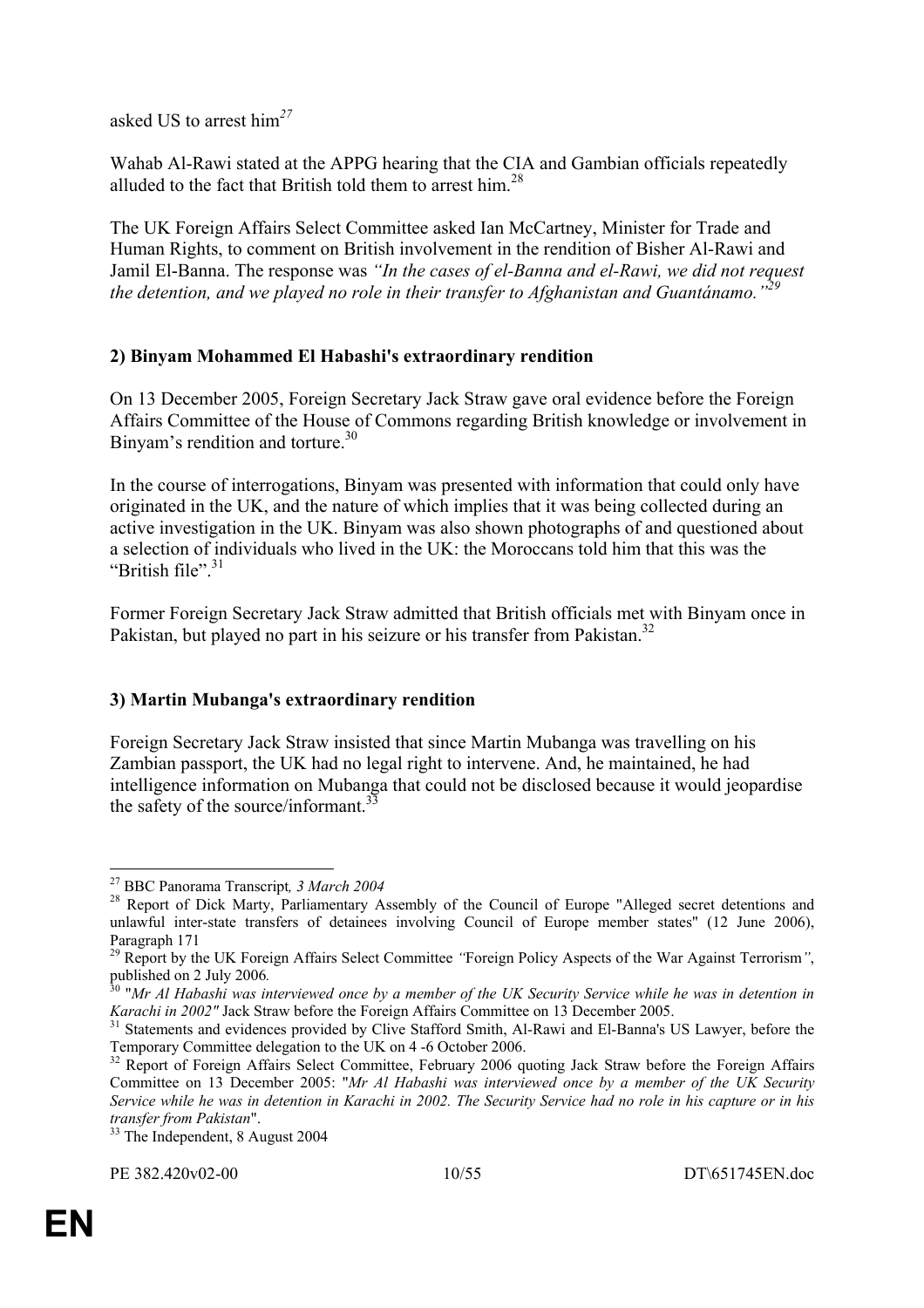#### **4) UK Government**

Geoff Hoon, Minister for Europe- Foreign and Commonwealth Office) stated that:<sup>34</sup>

- The only cases of renditions happened in 1998. 2 out of 4 requests for renditions from the US authorities were granted by the UK authorities. He admitted that laws on extraditions have been evolving during last years, and stressed that the UK had supported mutual recognition of national extradition requests, so that suspects would be tried quicker.

- According to him, it is not clear what "CIA flights" mean, nor what are ghost detainees, these are terms invented by the Media and nothing more. In any case the UK would not facilitate any flight carrying people who would be facing human rights' violations. Civil non commercial flights are not covered by the Chicago Convention's requirement to provide passengers' lists.

- In relation to the press release on the EU General Affairs Council on 15 September, Minister Hoon stated that detainees should be treated in respect of the Geneva Conventions. The UK Government has never used or condoned torture.

- Concerning the statements made by Craig Murray<sup>35</sup>, he stated that Murray had resigned, so his declarations were made as a private person, which meant that the minister felt he did not have to respond to them.

Also, a Foreign and Commonwealth Office spokesman said that:

"*The men detained in Gambia are not British nationals so we're not able to provide any consular or diplomatic protection for them*."36

## **5) UK Parliament**

Andrew Tyrie, Tory MP, Chairman of the All-Party Parliamentary Group on extraordinary rendition, said that:

"*By apparently assisting the US in the practice of extraordinary rendition, the UK and the west are losing the moral high ground so valuable to foreign policy since the end of the cold war*."<sup>37</sup>

All-Party Parliamentary Group on extraordinary rendition**:** 

"*We want to see a sea change in the way that the Government approaches this issue. We want full disclosure from the government about the information it possesses about these flights:* 

<sup>1</sup> <sup>34</sup> Statements of Geoff Hoon before the Temporary Committee delegation to the UK on 4-6 October 2006.

 $35$  Statements and evidence provided by Craig Murray to the Temporary Committee on 20 April 2006.<br><sup>36</sup> The Guardian, 11 July 2003

 $37$  The Guardian, 5 December 2005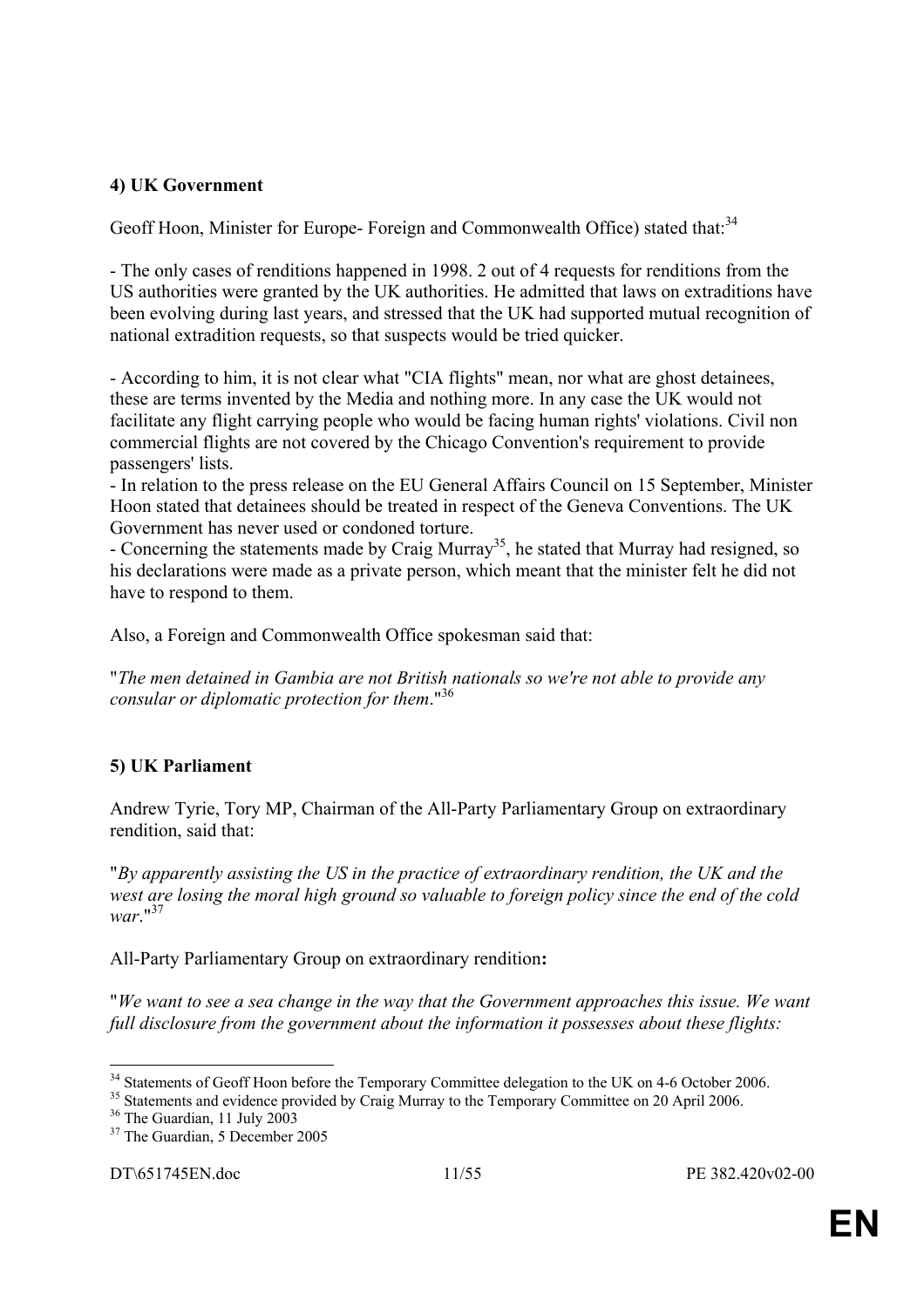*What questions or demands has it made to the US? Has the government received information which has been extracted under torture? What steps is it going to take to ensure that UK airports and bases are not used to assist in the practice of extraordinary rendition*".38

# **D) FLIGHTS<sup>39</sup>**

**Total Flights Number since 2001**: 174

**Principal airports**: Glasgow, Northolt, Prestwick, London, Luton, Brize Norton, Edinburgh. **Suspicious destinations and origins**: Tripoli, Libya; Islamabad, Pakistan; Amman, Jordan; Doha, Qatar; Marrakech, Morocco.

**Stopovers of planes transited through UK and used in other occasion for extraordinary renditions:** 

N379 used for the extraordinary renditions of Al-Rawi and El-Banna; Benyam Mohammed; Kassim Britel and the explusion of Agiza and El-Zari: 34 stopovers in UK

N313P used for the extraordinary renditions of El-Masri and Benyamin Mohamed: 19 stopovers in UK.

N85VM used for the rendition of Abu Omar: 11 stopovers in UK N829MG used for the rendition of Maher Arar: 3 stopovers in UK

# **E) STATEMENTS AND REPORTS FROM OTHER SOURCES**

## **1) Victims and Lawyers:**

**Binyam Mohamed** said that:

"*I never thought the British Government would allow me to be slashed with a razor blade for a full year. I never thought they would let me be hauled to the Dark Prison in Kabul for further abuse before my trip to Guantánamo*".<sup>40</sup>

**Wahab Al-Rawi** (Bisher's brother) stated that:

"*Every time the American tried to interview me in the first couple of days I refused to say anything, I refused to cooperate with him. I wanted to see the High Commission; I wanted a lawyer, and every time he would say: "No". At one time he said: "Well the British authorities know that you are being arrested. It is them who have asked us to arrest you*".<sup>41</sup>

<u>.</u>

<sup>&</sup>lt;sup>38</sup> APPG Press release; APPG Publications: <u>www.extraordinaryrendition.org</u>  $^{39}$  See working document n° 8, PE 380.984.

<sup>&</sup>lt;sup>39</sup> See working document n° 8, PE 380.984.<br><sup>40</sup> Amnesty International Report *"Who are the Guantánamo detainees*?" http://web.amnesty.org/library/index/engamr511522005 41 BBC Panorama Transcript, 03.03.2004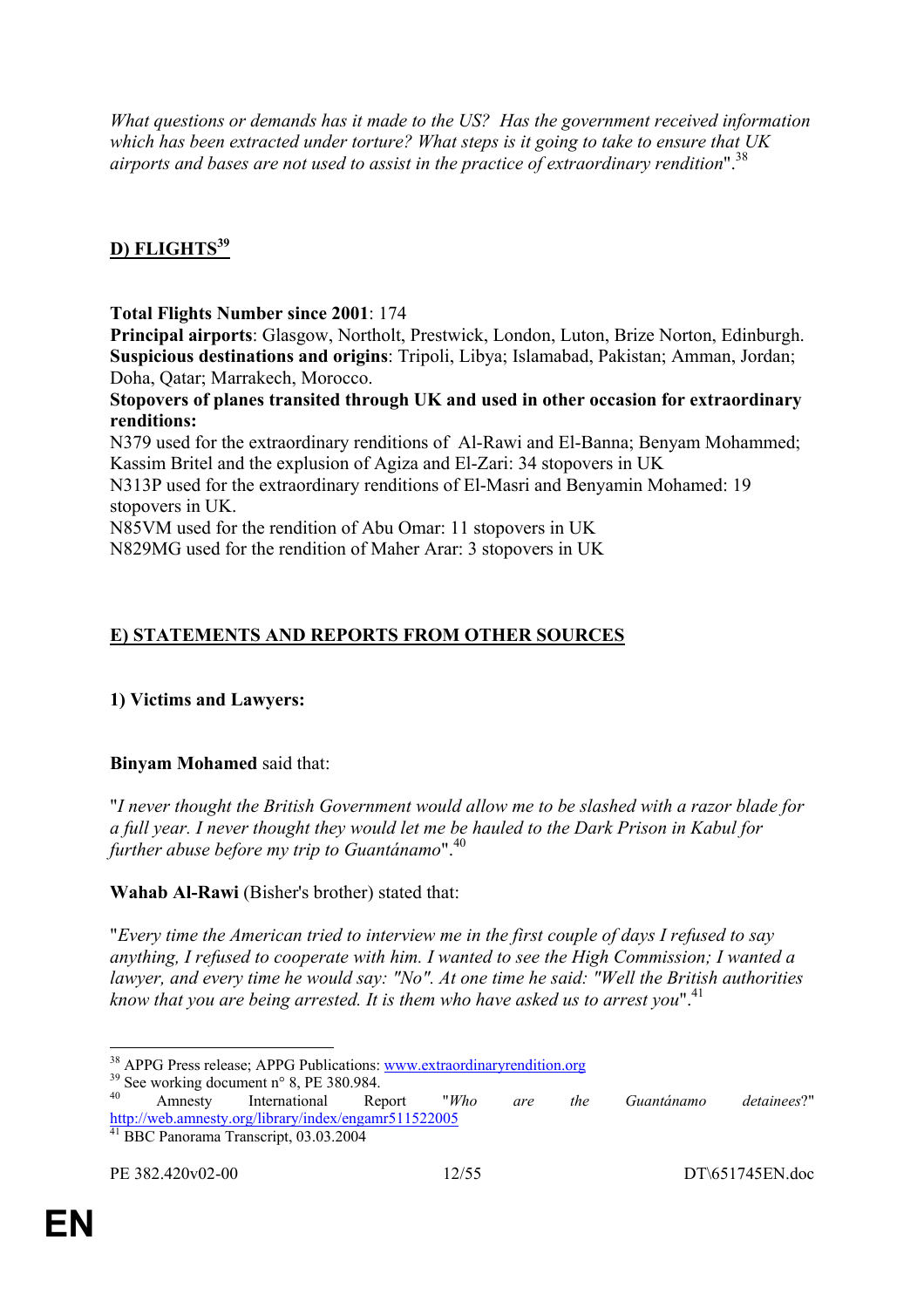He also stated at the APPG on extraordinary rendition hearing that the CIA and Gambian officials repeatedly alluded to the fact *"it is the British who have told us to arrest you*".42

#### **2) Other sources:**

## **New York University Centre for Human Rights**:

"*The British government is guilty of breaking international law if it allowed secret CIA "rendition" flights of terror suspects to land at UK airports. Merely giving permission for the flights to refuel while en route to the Middle East to collect a prisoner would constitute a breach of the law, according to the opinion commissioned by an all-party group of MPs, which meets in parliament for the first time today*."<sup>43</sup>

**Report of Dick Marty**, Parliamentary Assembly of the Council of Europe "Alleged secret detentions and unlawful inter-state transfers of detainees involving Council of Europe member states" (12 June 2006):

"*In this sense, it must be stated that to date, the following member States could be held responsible, at varying degrees, which are not always settled definitively, for violations of the rights of specific persons identified below (…) ...The United Kingdom in the cases of Bisher Al-Rawi, Jamil El-Banna and Binyam Mohamed*."

Craig Murray, former UK Ambassador in Uzbekistan said that:<sup>44</sup>

"*The relationship of the UK with the CIA in sharing intelligence coming from torture was based on a policy decision between USA and UK according to which they would obtain intelligence which was got under torture by other countries. I say that with regret and I say it with certainty".* 

*"I can attest the willingness of the CIA and the UK to obtain intelligence which was got under torture by the Uzbek security service and other security services around the World".*  "*The information that crossed my desk would be precisely the format and the same* 

*information which crossed the desk of J Straw and other Ministers of USA. In this information there is no mention of the names of the detainees. The reasons for that are to ensure nobody would ever say 'this man was tortured' or 'this came from torture'."* 

"*Sir Michael Wood replied to me that for us to obtain intelligence which was got under torture was not contrary to the UN convention against torture, provided we neither did the torture ourselves nor instigate the torture. The Uzbek were just torturing people that they were asking them to and providing us with the intelligence that wasn't against UN convention against torture from "our point of view".*

 $\overline{a}$ 

<sup>&</sup>lt;sup>42</sup> Report of Dick Marty, Parliamentary Assembly of the Council of Europe "Alleged secret detentions and unlawful inter-state transfers of detainees involving Council of Europe member states" (12 June 2006), Paragraph 171.<br><sup>43</sup> APPG Publications: www.extraordinaryrendition.org

<sup>&</sup>lt;sup>44</sup> Statements and evidence provided by Craig Murray to the Temporary Committee on 20 April 2006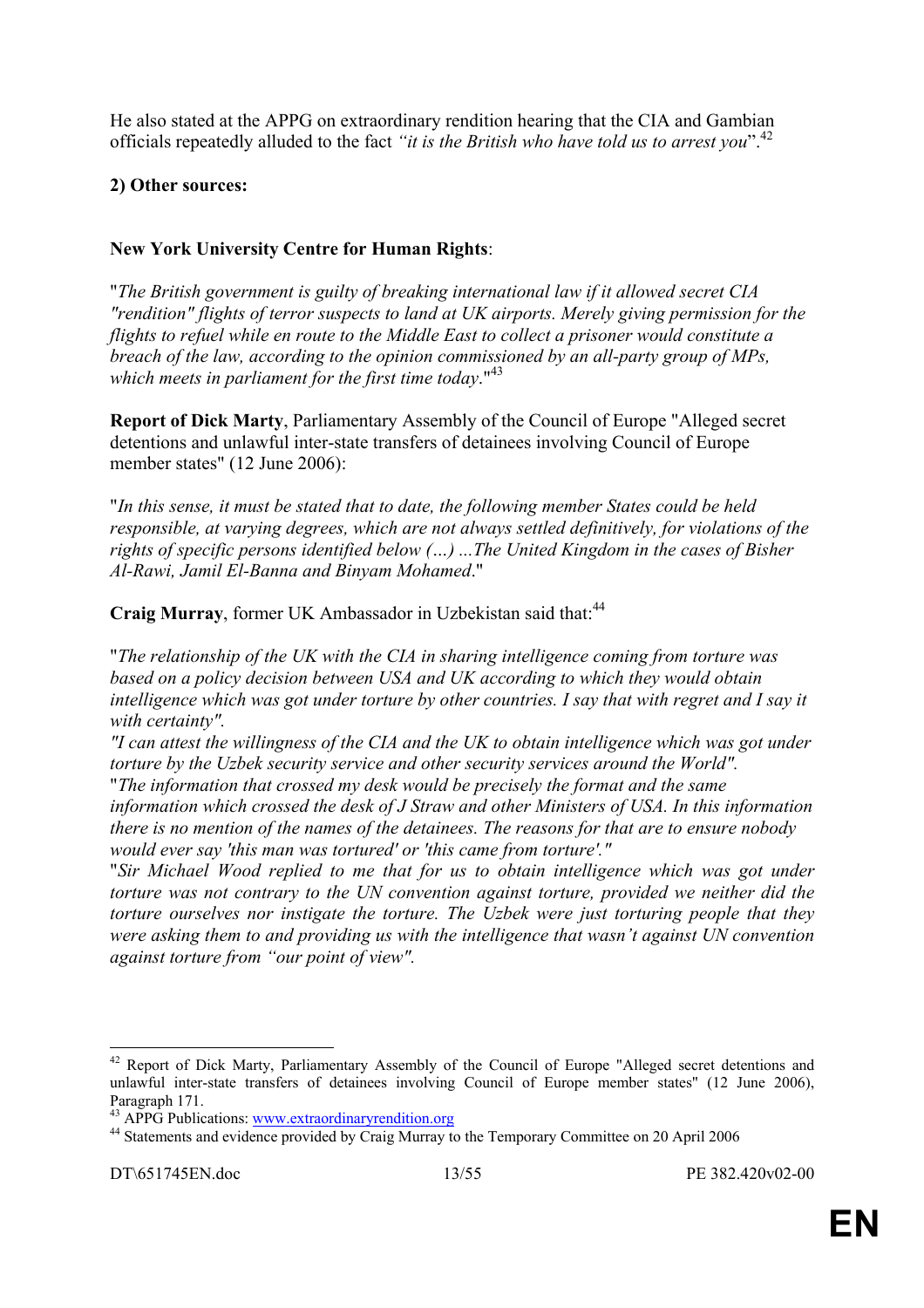# **GERMANY**

## **A) CASES OF EXTRAORDINARY RENDITION**

## **1) KHALED EL MASRI <sup>45</sup>**

**Name, Nationality, Residence:**  Khaled El Masri, German citizen **Date and place of arrest:** 31.12.2003 at the border crossing Tabanovci between Serbia and Fyr of Macedonia **Place of detention:** Fyr of Macedonia, Afghanistan. **Current Status:** released at the end of May 2004

## **2) MURAT KURNAZ <sup>46</sup>**

**Name, Nationality, Residence:**  Murat Kurnaz, Turkish citizen, German resident **Date, place of arrest**: November 2001 in Pakistan **Place of detention:** Pakistan, Afghanistan, Guantanamo **Current Status**: released on 26 August 2006

## **3) MOHAMMED ZAMMAR <sup>47</sup>**

**Name, Nationality, Residence:**  Mohammed Zammar, German and Syrian citizen **Date and place of arrest:** 8.12.2001 at Casablanca airport, Morocco **Place of detention:** Morocco, Syria **Current Status:** still detained

## **B) OTHER RELEVANT FACTS**

**1) ABU OMAR <sup>48</sup>**

**Name, Nationality, Residence:**  Abu Omar, Egyptian citizen

<sup>1</sup>  $45$  See working document n°7, PE 380.593

<sup>46</sup> See working document n°7, PE 380.593

<sup>47</sup> See working document n°7, PE 380.593

<sup>&</sup>lt;sup>48</sup> See working document  $n^{\circ}$ . PE 380.593.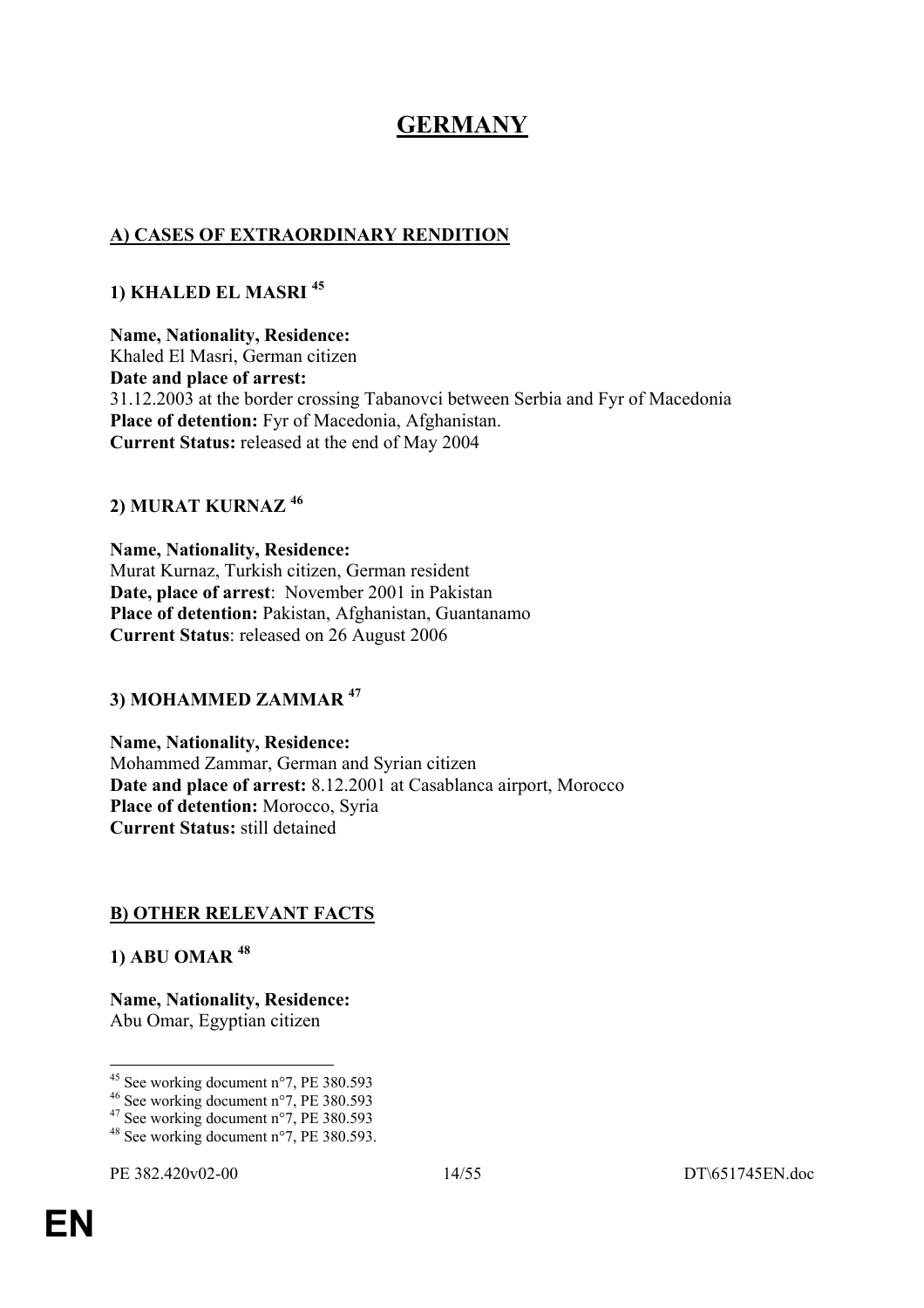**Date and place of arrest:** 17.02.2003, Milan, Italy; transfer from Aviano, Italy, **via Ramstein, Germany,** to Egypt **Place of detention:** Egypt **Current Status:** still detained

According to the investigations carried out by Milan Public Prosecutor Armando Spataro and to other sources, Abu Omar was taken on 17 February 2003 from Aviano Airport (Italy) to Ramstein (Germany) and immediately afterwards from Ramstein to Cairo (Egypt).

# **C) NATIONAL OFFICIAL INQUIRIES**

**- 1st Bundestag Inquiry Committee** "on events relating to the Iraq war and combating international terrorism", was set up on 24 April 2006. The inquiry committee does not expect to complete its work before the end of 2007 at the earliest.

During the **Temporary Committee delegation to Berlin on 19 September 2006** the Bundestag inquiry committee members were not in a position to already draw any decisive conclusions on the truthfulness of the allegations on which they investigate, nor as a consequence on the responsibilities involved. They have decided to discuss one by one the different elements of their mandate and started by investigating the El-Masri case, before looking at the Kurnaz and Zammar cases, the CIA flights over Germany and the German intelligence services' activities in Irak (order to be confirmed). $49$ 

**- Spanish judicial authorities have handed over to German authorities a list of 20 names of alleged CIA agents** who could have conducted secret operations in the El Masri case from Palma de Mallorca.

**- Munich Prosecutors** gave their attention to the **El-Masri case** in terms of criminal proceedings against unknown persons for abduction. They have just issued 13 Arrest Warrants against CIA agents.

**- The state prosecutors in Potsdam** have launched an investigation against unknown perpetrators in order to establish whether **Murat Kurnaz** was abused by German soldiers in Afghanistan before being sent to the U.S. Guantanamo Bay prison camp. Simultaneously the **defence ministry has set up an internal working group** to clarify the allegations. This commission has stated its interest in personally questioning Kurnaz about the allegations.

 The Bundestag's Defence Committee has also decided to look into this case meeting for that purpose as an inquiry Committee.

In the case of **Abu Omar** (see the table on Italy) normal cooperation between the **Zweibrücken public prosecutor's office** and the Milan public prosecutor's office took place as far as the use of the Ramstein US base is concerned.

<sup>1</sup> <sup>49</sup> Report on the Temporary Committee Delegation to Berlin (Federal Republic of Germany).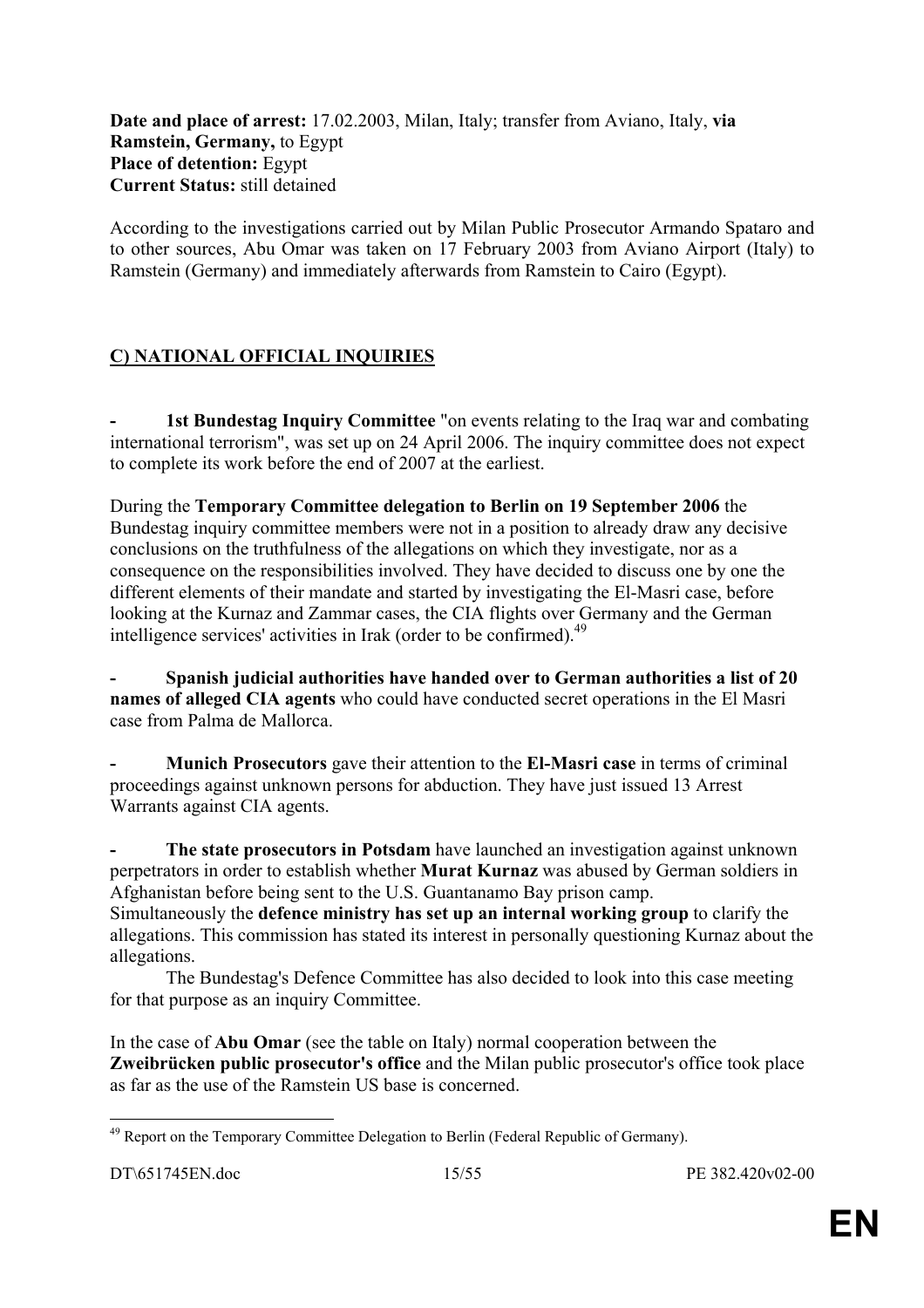# **D) ROLE OR ATTITUDE OF GERMAN BODIES**

# **1) Khaled El Masri's extraordinary rendition**

**- German Foreign Ministry** assured that it had not received knowledge before 9 June 2004 of El Masri case, "*or its partial aspects.*"

**- Foreign Minister Frank-Walter Steinmeier**: *"In all clarity: Federal Government, Federal Intelligence Service (BND), Federal Criminal Police Office (BKA) and Federal Office for the Protection of the Constitution (BfV) gave no help to the kidnapping of the German citizen El Masri. Let me just as clearly repeat: the former Minister of the Interior and the former Minister of Foreign Affairs just like me got to know about the kidnapping only after El Masri had been released.*" 50

**- Munich Prosecutor Martin Hofmann** told the Temporary Committee on 10 July 2006 that he had found no evidence to refute the claim El-Masri was abducted. "We have not obtained any material indicating El Masri's witness statements are incorrect," Hofmann said.<sup>51</sup> "The agents who interrogated El-Masri seemed to be very well informed of him, they really knew his lifestyle. One can only have suspicions about the possible sources of this detailed information... but it is not something [about which] I have any information to offer ".<sup>52</sup>

**Mario Prikker, an officer with the BKA federal police**, said at a public session of the Bundestag inquiry committee on 21 September 2006 that the German police were shadowing El Masri and exchanging information on him with US authorities well before he was seized by the CIA.<sup>53</sup>

## **2) Murat Kurnaz's extraordinary rendition**

**Interior Minister Wolfgang Schaeuble** told Stuttgarter Zeitung on 15 December 2005: "*If we were to say that under no circumstances would we use information where we cannot be certain it was obtained under completely constitutional conditions that would be totally irresponsible. We must use such information.*" Schaeuble justified the questioning of Mohammed Zammar by the BKA officials in a Syrian prison in which torture is also conducted under certain circumstances. "*A couple of months of detention have already motivated quite a few people to talk,*" the minister said, "*and German law enforcement is working with that.*" 54

<sup>1</sup> 50 Speech by German Foreign Minister Frank-Walter Steinmeier in Bundestag, 14.12.2005, available at: http://www.auswaertiges-amt.de/diplo/de/Infoservice/Presse/Reden/Archiv/2005/051214- SteinmeierImBundestag.html

<sup>&</sup>lt;sup>51</sup> Transcription of the Temporary Committee meeting held on 10 July 2006.

<sup>52</sup> Idem.

<sup>53</sup> Reuters News, 21.09.2006.

<sup>&</sup>lt;sup>54</sup> Stuttgarter Zeitung, 15,12,2005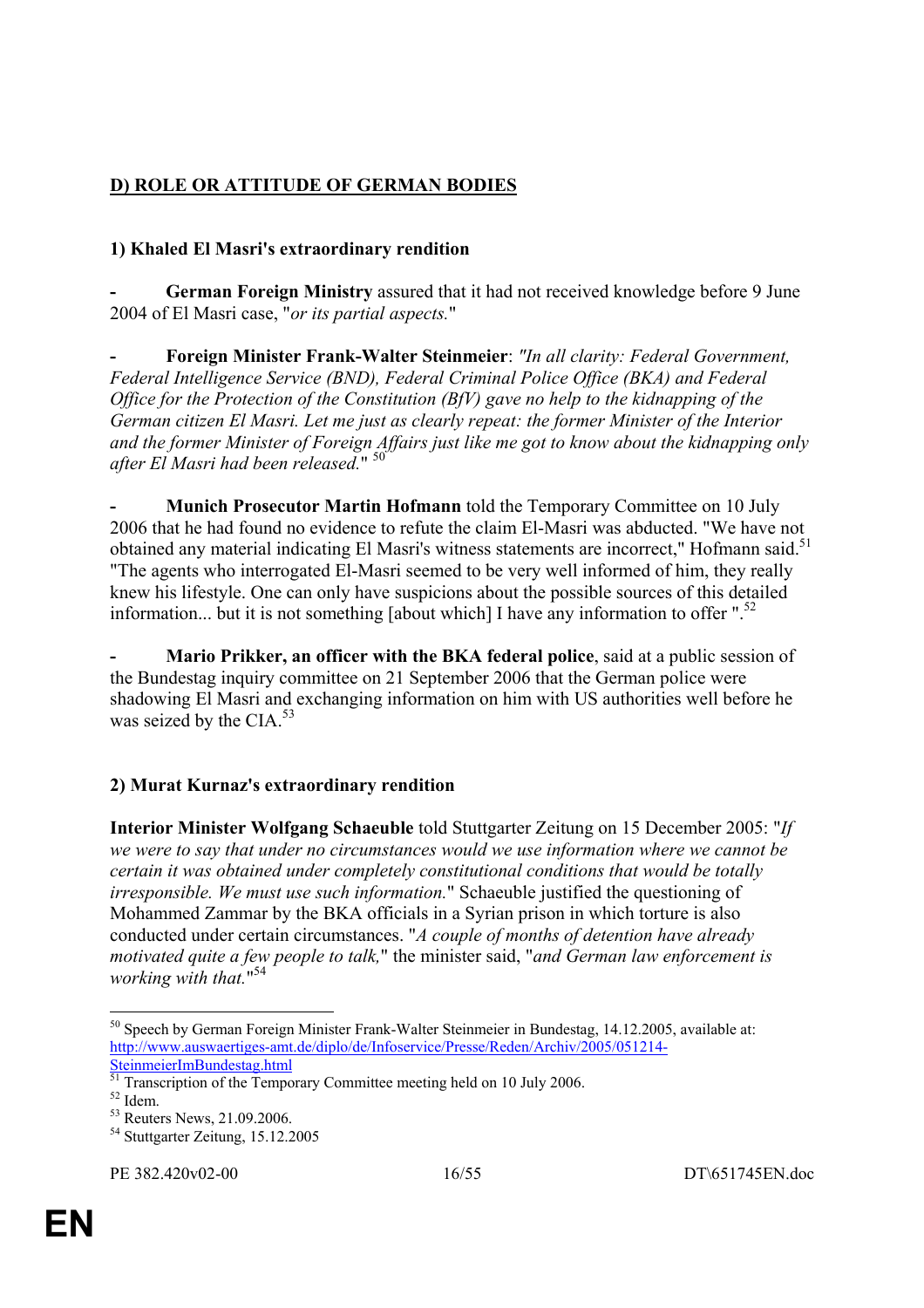Murat Kurnaz's **lawyer Bernhard Docke** gave testimony to the Temporary Committee on 14 September and said that the United States offered Berlin already in 2002 to release Kurnaz from Guantanamo, since the US could not prove any participation in terror plans. "The German reaction was: 'We don't want him!'" said Docke.<sup>55</sup> This has been, however, vehemently denied by the German foreign minister **Frank-Walter Steinmeier.** One issue is for example whether there has been a formal letter from the US offering Kurnaz to be returned. Steinmeier denies it, whereas other sources say there is such a letter.<sup>56</sup>

Confidential institutional information in possesion of the rapporteur tends to confirm the testimony of Mr Kurnaz's lawyer in this respect.

In an interview published on 5 October 2006 in the Stern weekly, **Murat Kurnaz** also claimed that two Germans came to interrogate him and slammed his head into the ground at an open-air camp near Kandahar.

#### **3) Mohammed Zammar's extraordinary rendition**

According to the information obtained from the lawyer, Mrs. Gül Pinar, Syrian and German secret services discussed the possibility of ending the procedures against Syrian nationals in Germany, in exchange of the possibility for the German investigators to interrogate Zammar in a Syrian prison.57 The testimony by Gül Pinar, Zammar's layer, can be corroborated by a confidential document from another authorised source.<sup>58</sup>

**German Defence Ministry spokesman Thomas Raabe** said 61 soldiers who were stationed near the southern Afghan city of Kandahar in early 2002 had answered questions about the allegation made by Murat Kurnaz. Raabe said German troops had occasionally helped shortmanned U.S. military police to guard prisoners in Kandahar. "*The most important result according to our investigations so far is that there is still no evidence that Mr. Kurnaz was abused by German soldiers,*" Raabe said. He said many of the German soldiers questioned were aware of the German-speaker among the detainees. However, he said there was no evidence they had taken part in or acted as translators during interrogations of Kurnaz.<sup>59</sup>

## **E) FLIGHTS**

1

Total Flights Number since 2001: 336<sup>60</sup> **Principal airports**: Frankfurt; Brunswick; Ramstein; Köln-Bonn; Nürnberg; Hahn; Bremen;

<sup>&</sup>lt;sup>55</sup> Transcription of the Temporary Committee meeting held on 14 September 2006.

<sup>56</sup> Die Südostschweiz, 28 January 2007

 $57$  Transcript of the TDIP meeting of 14 September 2006

 $58$  The document is on file with the Chairman and the rapporteur of the TDIP Committee .<br> $59$  Associated Press, 18 October 2006

 $60$  See working document n°7, PE 380.593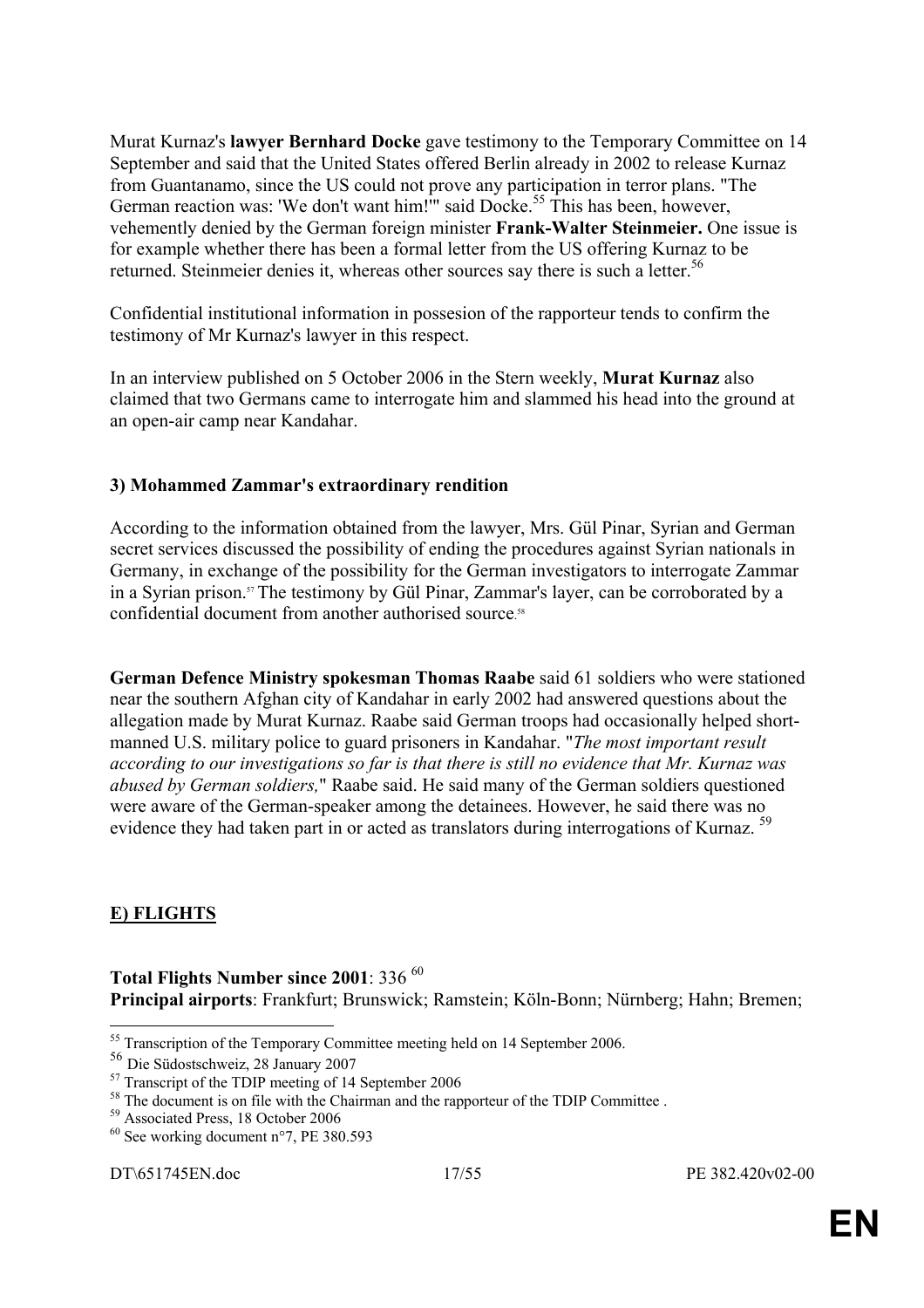Munich; Berlin; Karlsruhe; Hannover; Hamburg; Leipzig; Augsburg; Stuttgart. **Suspicious destinations and origins**: Kabul, Afghanistan; Tashkent, Uzbekistan; Islamabad, Pakistan; Ashkhabad, Turkmenistan; Amman, Jordan; Cairo, Egypt; Rabat, Morocco; Baku, Azerbaijan; Baghdad, Iraq; Misurata, Libya; Guantanamo, Cuba.

**Stopovers of planes transited through Germany and used in other occasion for extraordinary renditions:** 

N379 used for the extraordinary renditions of Al Rawi and El Banna; Benyam Mohammed; Kassim Britel and the expulsion of Agiza and El-Zari: 37 stopovers in Germany N313P used for the extraordinary renditions of El Masri and Benyamin Mohamed: 47 stopovers in Germany.

N85VM used for the rendition of Abu Omar: 12 stopovers in Germany N829MG used for the rendition of Maher Arar: 5 stopovers in UK

# **F) OTHER ALLEGATIONS**

The Temporary Committee has noted the allegations concerning the temporary detention and mistreatment of suspected terrorists at the US military prison in Mannheim-Blumenau (Coleman Barracks), and welcomed the investigations opened by the Federal Public Prosecutor's Office and hopes that the German Bundestag and/or the competent committee of inquiry will investigate this case more closely.

# **G) STATEMENTS AND REPORTS FROM OTHER SOURCES**

**Wolf -Dieter Mengel, former employee of a telephone company in FYR of Macedonia responsible for security, contradicted Mr Steinmeier's stance** in his testimony to the Bundestag Inquiry Committee on 22 June 2006. He told he had heard from a colleague in early 2004 that a German citizen had been arrested in FYR of Macedonia. Mengel said he had heard no details of who was arrested, where or why, but had passed on the information to the German Embassy in Skopje, where an unidentified person answering the phone told him the information was already known.<sup>61</sup> The telephone call with the German Embassy in Skopje must have taken place "*shortly after the event*" (in early 2004).<sup>62</sup>

Munich prosecutors have questioned **the former interior minister Otto Schilly** over the kidnapping of El-Masri. Prosecutor Martin Hoffman told Die Welt (21.10.2006): "*We have made progress*," but gave no details. From judicial circles it was reported that the questioning did not provide any new indications that Schilly or the federal government had been informed

<sup>&</sup>lt;sup>61</sup> Transcription of the Bundestag inquiry committee meeting held on 22 June 2006 (Stenographisches protokollendgültige Fassung - (Auszug: offener Teil) der 6. Sitzung

des 1. Untersuchungsausschusses der 16. Wahlperiode am Donnerstag, den 22. Juni 2006, 9.30 Uhr).

<sup>&</sup>lt;sup>62</sup> Transcription of the Bundestag inquiry committee meeting held on 22 June 2006 (Stenographisches protokollendgültige Fassung - (Auszug: offener Teil) der 6. Sitzung

des 1. Untersuchungsausschusses der 16. Wahlperiode am Donnerstag, den 22. Juni 2006, 9.30 Uhr).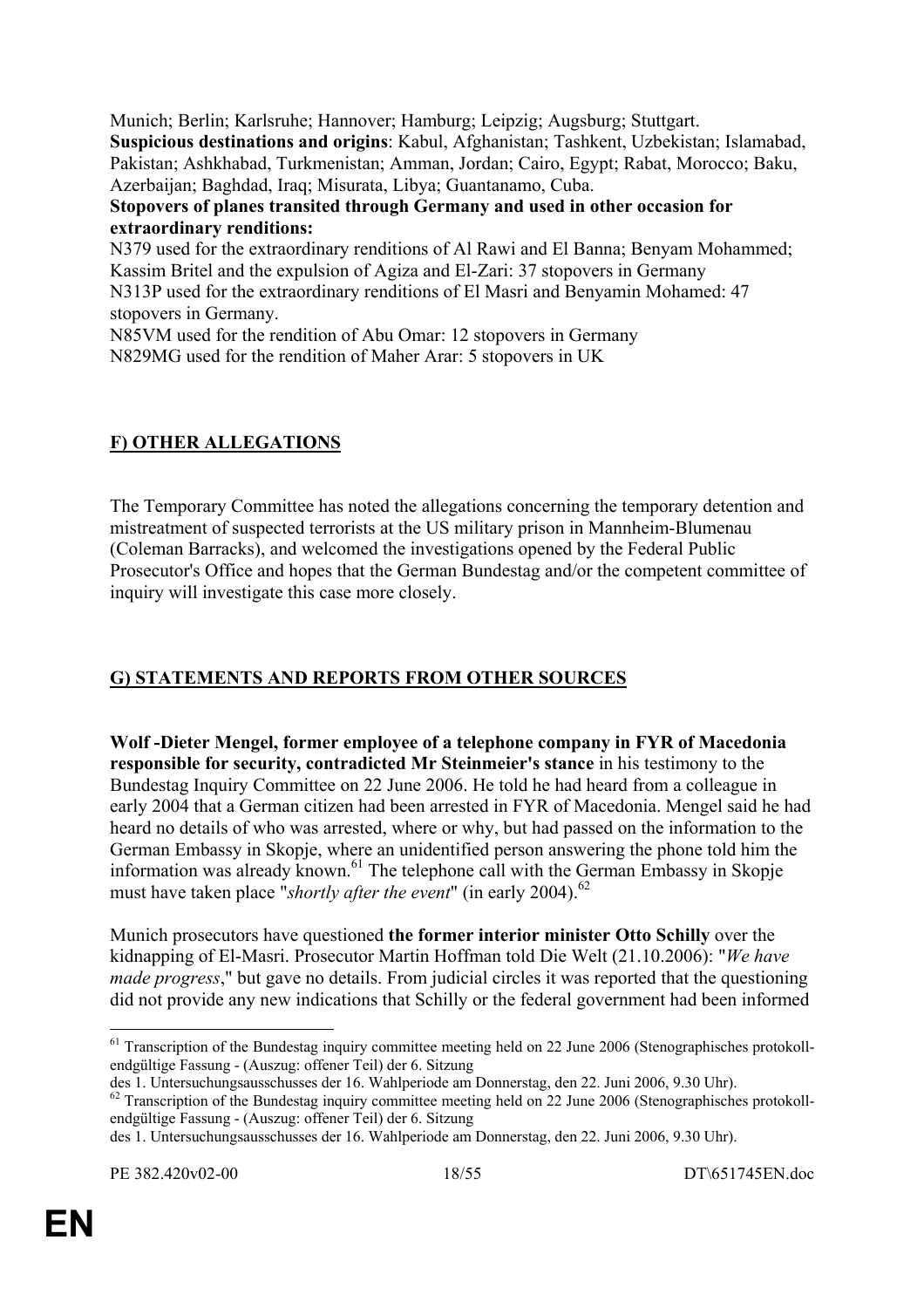about the kidnapping at an earlier stage than known so far.<sup>63</sup>

**Ferdinand Muggenthaler and Susanne Baumann (Amnesty International Germany)** told the Temporary Committee delegation in Berlin on 19 September 2006 that the Government lacks transparency on the different cases (Kurnaz, Zammar, El Masri). Very often the government is hiding behind secrecy and only answers to the parliamentary oversight committee of intelligence services, whose works are also secret and which has no sufficient means to fulfil its remit.<sup>64</sup>

<sup>&</sup>lt;u>.</u> 63 Spiegel Online, 12 October 2006

<sup>&</sup>lt;sup>64</sup> Report on the Temporary Committee Delegation to Berlin (Federal Republic of Germany)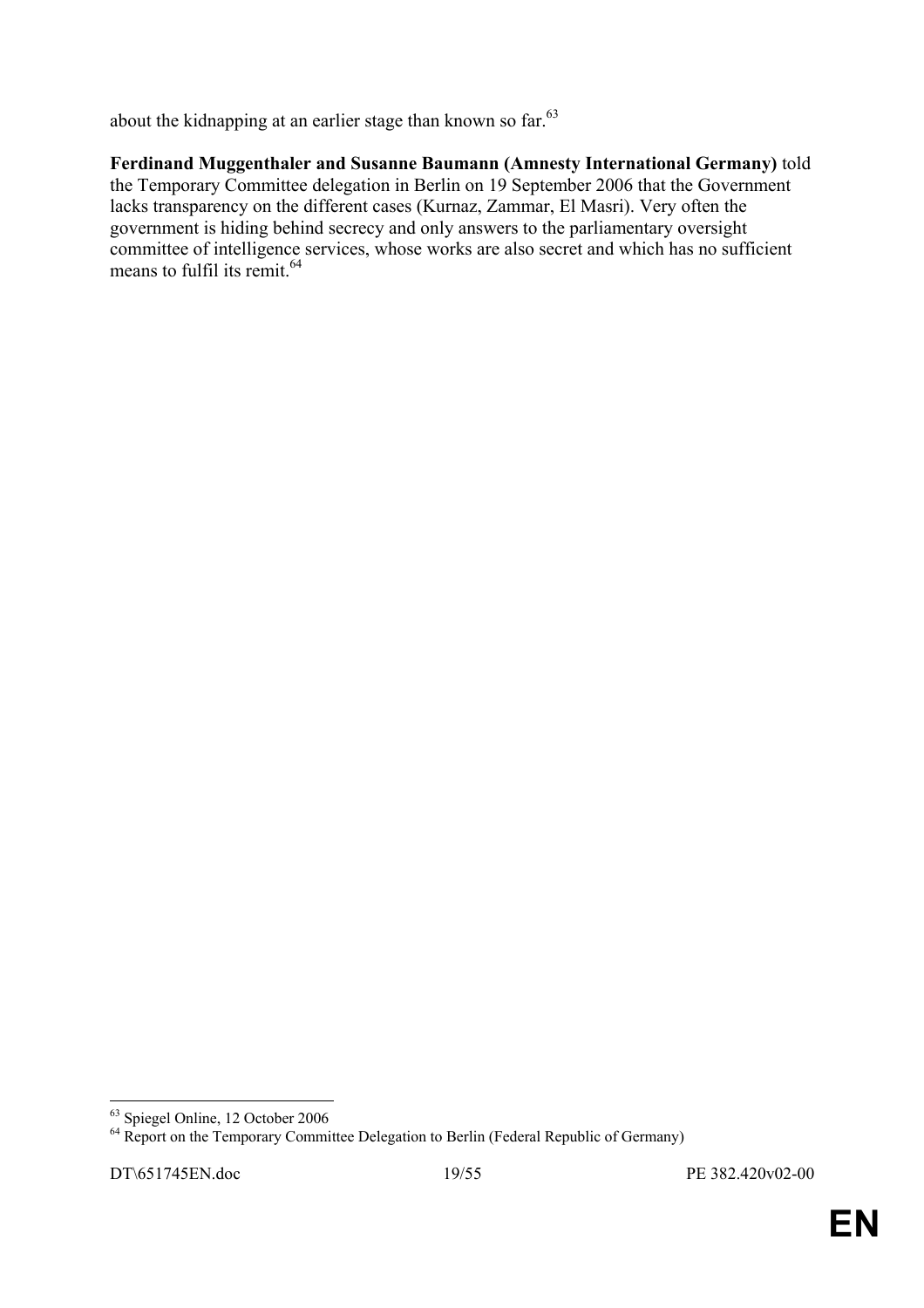# **SWEDEN**

# **A) CASE OF EXPULSION**

#### **1) AHMED AGIZA and MOHAMMED EL-ZARI**

**Names, Nationality, Residence:** 

Ahmed Agiza and Mohammed El-Zari (El Zari), Egyptian citizens, asylum seekers in Sweden **Date and place of arrest:** 18.12.2001 at Bromma airport, Stockholm, Sweden **Place of detention:** Egypt

**Current Status:** El-Zari released from prison in October 2003, but is not allowed to leave his village without permission from authorities. After more than two years of detention since his forced return to Egypt, Agiza was sentenced to 25 years imprisonment by a military court.

# **B) NATIONAL OFFICIAL INQUIRIES**

- *Swedish chief parliamentary ombudsman*, Mats Melin investigated the behaviour of the Swedish secret police (Säpo). His report concluded that the Swedish security service and airport police "displayed a remarkable subordinance to the American officials" and "lost control of the situation," resulting in the ill-treatment of Agiza and El-Zari, including physical abuse and other humiliation, at the airport immediately before they were transported to Cairo.

- Swedish chief parliamentary ombudsman, Mats Melin told the Temporary Committee on 4 May 2006 that the US agents present at Bromma airport cut off El-Zari's and Agiza's clothing with scissors, piece by piece, draped them in hoods and chained them "hand and foot". The detainees were transported to Cairo bound to a pair of mattresses. "I have no clue why this was necessary", added Mr. Melin, referring to such procedures as "degrading treatment". <sup>66</sup>

- Mats Melin argued that "the Americans were doing the job of the Swedish authorities on Swedish territory". Although the arrest and the expulsion had a legal basis, he said, "there was no legal basis for the behaviour of the Swedish authorities", who allowed the Americans to take over their own responsibilities. $67$ 

<sup>1</sup> <sup>65</sup> Mats Melin, Parliamentary Ombudsman (Sweden), A review of the enforcement by the Security Police of a Government decision to expel two Egyptian citizens, Adjudication No. 2169-2004, 22 March 2005.

<sup>&</sup>lt;sup>66</sup> Transcript of the hearing of Mats Melin, heard by the Temporary Committee meeting on 4 May 2006.  $67$  Idem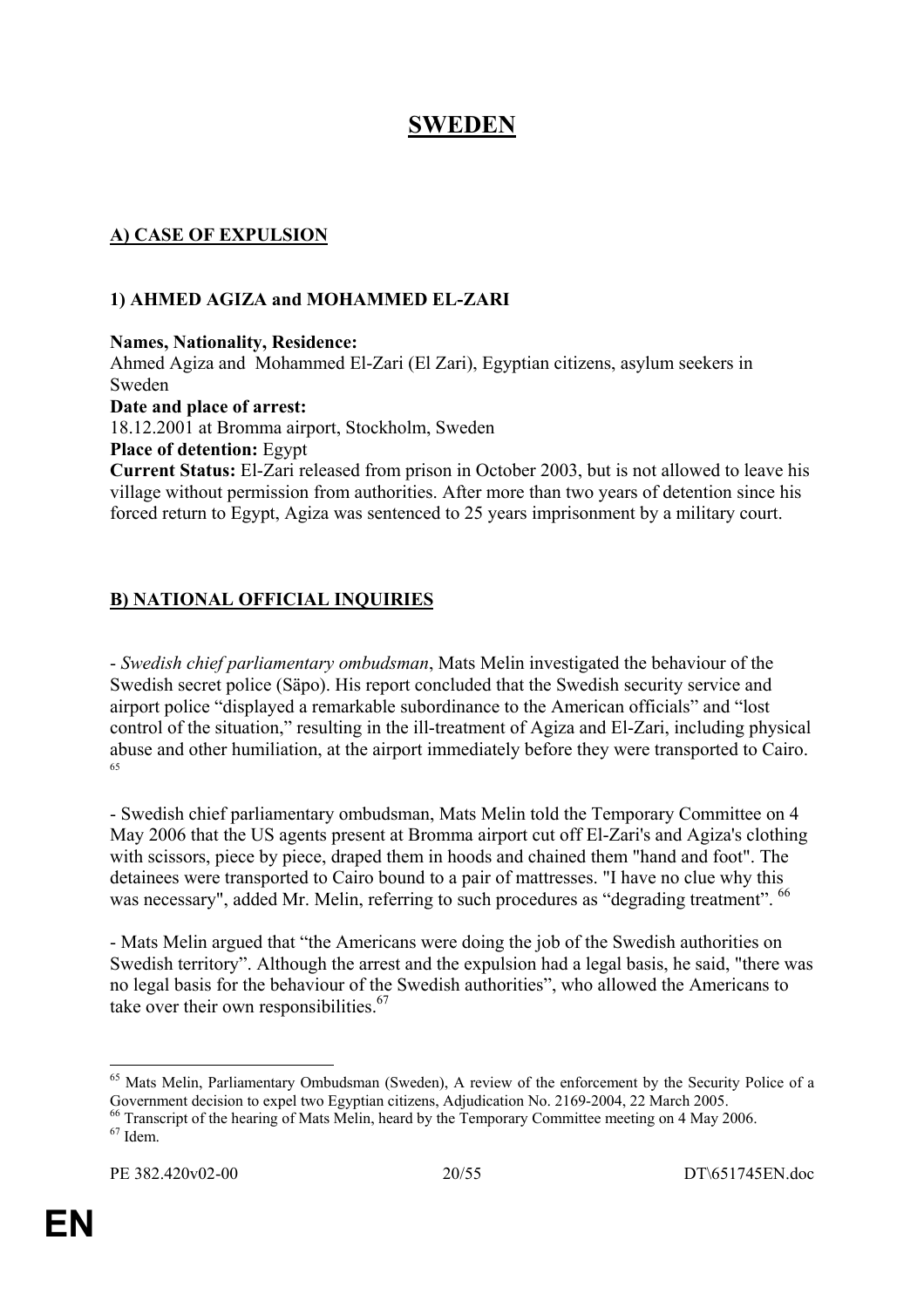- Prompted by the rapporteur to say whether any disciplinary action was taken against the policemen who took part in this physical delivery of the two Egyptians, Melin answered: "I decided not to take any measures against these policemen. Their main crime was that they were left to their own fate by their superiors".<sup>68</sup>

- An investigation by the Parliament's standing Committee on the Constitution was initiated in May 2004. The results of the parliamentary investigation are found in a report of 21 September 2005. The committee concluded that the guarantees from Egyptian Government should not have been accepted, leading to the expulsion of the two men.

*-* The judicial authorities examined the Agiza and El-Zari case and concluded that there were no grounds for a criminal prosecution against either the Swedish agents involved, or the pilot of the aircraft, or other American agents who were part of the team responsible for transporting Agiza and El-Zari to Egypt.

# **C) ROLE OR ATTITUDE OF SWEDISH BODIES**

**-** Swedish Foreign Minister Carl Bildt wrote a letter to the Temporary Committee on 13 October 2006 stating "that the decision to expel Agiza and El-Zari to Egypt was made by the Government in accordance with the procedure laid down in the Aliens Act of 1989, then in force for so called "security cases". Hence, this deportation is not comparable with so-called renditions referred to in reports issued inter alia by Mr. Terry Davis, Mr. Dick Marty and Amnesty International. On the contrary, it was in full conformity with Swedish law, although the manner in which the deportation order was executed may be open to criticism."

- In its reply to the UN Human Rights Committee*,* the *Swedish government* said that in its opinion, the "assurances" given by Egypt were being and would be fully respected, and that the government had received no information such as to cast doubt on that conclusion.<sup>69</sup>

# **D) FLIGHTS<sup>70</sup>**

**Total Flights Number since 2001:** 5 different CIA aircraft **Principal airports:** Stockholm (4 stopovers); Orebro (1); Malmoe (1). **Suspicious destinations and origins:** Egypt, Cairo: 1 flight N379: Cairo- Stockholm-Cairo, 18.12.2001 **Stopovers of planes transited through Italy and used in other occasion for extraordinary renditions:**

<sup>1</sup> 68 Idem.

<sup>&</sup>lt;sup>69</sup> Comments by the Government of Sweden on the Concluding Observations of the Human Rights Committee (CCPR/CO/74/SWE) of 14 May 2003

 $\frac{70}{10}$  See working document n° 8, PE 380.984.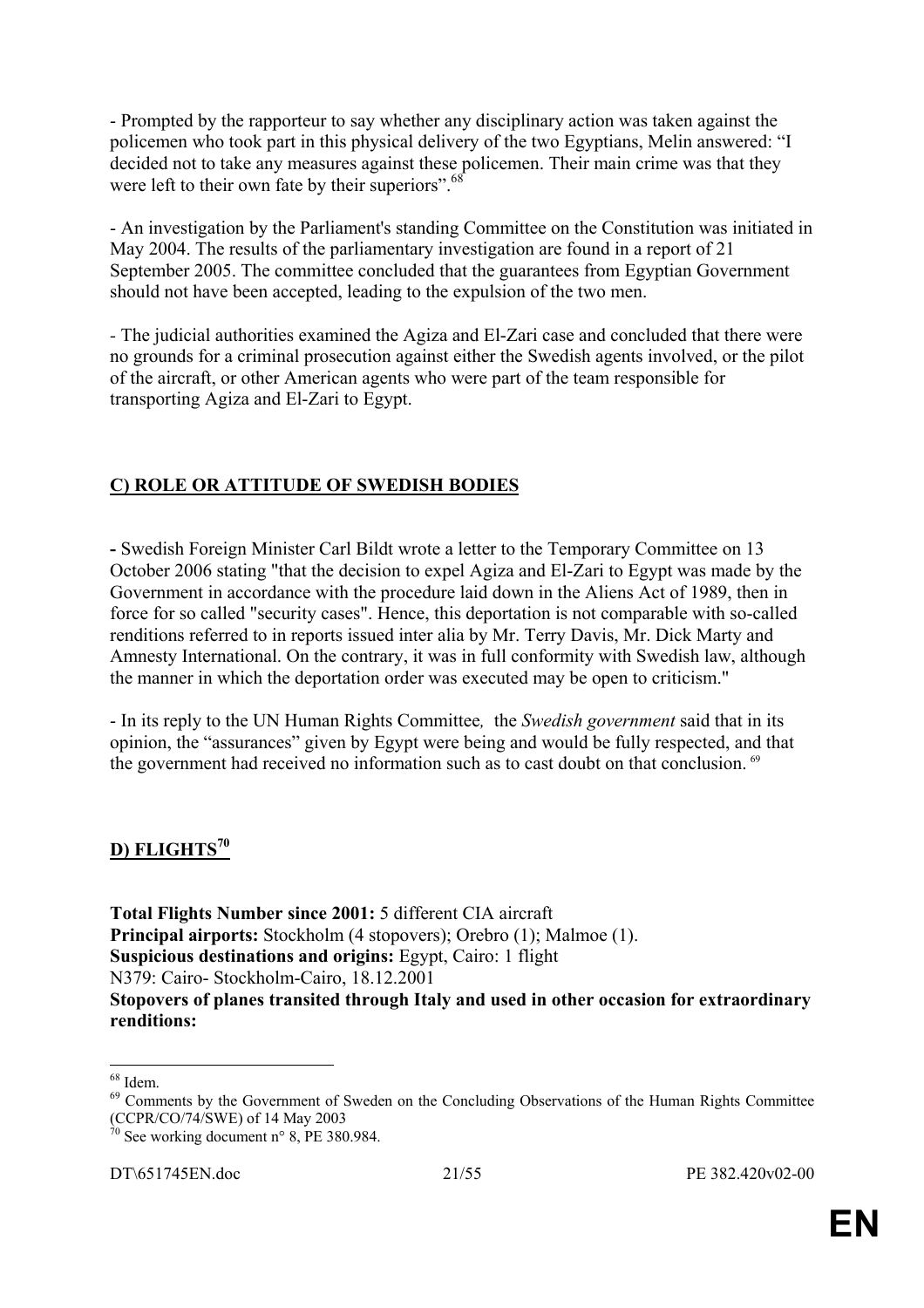**N379** used for the extraordinary renditions of Al-Rawi and El-Banna; Benyam Mohammed; Kassim Britel and the expulsion of Agiza and El-Zari: 1 stopover in Sweden. **N829MG**: 1 stopover in Sweden. Aircraft used for the extraordinary rendition of Maher Arar (Rome-Amman, 08.10.2002). **N50BH:** 2 stopovers in Sweden **N168BF**: 1 stopover in Sweden **N8213G**: 1 stopover in Sweden

# **E) STATEMENTS AND REPORTS FROM OTHER SOURCES**

*- UN Human Rights Committee* in its decision of 6 November 2006 ruled that Sweden's involvement in the US transfer of Mohammed El-Zari to Egypt breached the absolute ban on torture, despite assurances of humane treatment provided by Egyptian authorities prior to the rendition. The Human Rights Committee decision stated that Sweden "*has not shown that the diplomatic assurances procured were in fact sufficient in the present case to eliminate the risk of ill-treatment to a level consistent*" with the ban on torture and other cruel, inhuman or degrading treatment or punishment.<sup>71</sup>

- In a separate May 2005 ruling on Agiza's case, the *UN Committee Against Torture* concluded that Sweden violated the Convention against Torture by illegally expelling him to Egypt, and stated that "*procurement of diplomatic assurances [from Egypt], which, moreover, provided no mechanism for their enforcement, did not suffice to protect against this manifest*  risk." The UN Committee noted that Egypt had a well-documented history of torture abuses, especially when dealing with terrorism suspects. It said that Egypt's routine use of torture, in combination with interest in Agiza by the US as well as Egypt, should have led to a "natural conclusion" that he was at risk of torture upon return.<sup>72</sup>

- The ill-treatment that occurred at the airport in Stockholm should have made it clear to Swedish authorities that the men would be at risk of torture if they were returned to Egypt, said the *UN Committee Against Torture*. The Committee also stated that the "*procurement of diplomatic assurances [from Egypt], which, moreover, provided no mechanism for their enforcement, did not suffice to protect against this manifest risk.*" <sup>73</sup>

- The *UN Committee Against Torture* also noted that Agiza's re-trial in an Egyptian military tribunal in April 2004, during which he claimed that he had been tortured, was deemed unfair by the Swedish authorities themselves. This admission influenced the committee's conclusion that Egypt's assurances, which included a guarantee of a fair trial, could not be trusted to protect Agiza from risk of torture.74

<sup>1</sup> 71 UN Human Rights Committee, 88th session, 16 October - 3 November 2006.

<sup>72</sup> UN Committee against Torture, decision of 20 May 2005, CAT/C/34/233/2003 and UN Committee against Torture, Conclusions and recommendations of the Committee against Torture: Sweden. 06/06/2002, CAT/C/CR/28/6 (Concluding Observations/Comments)

<sup>73</sup> Idem.

<sup>74</sup> Idem.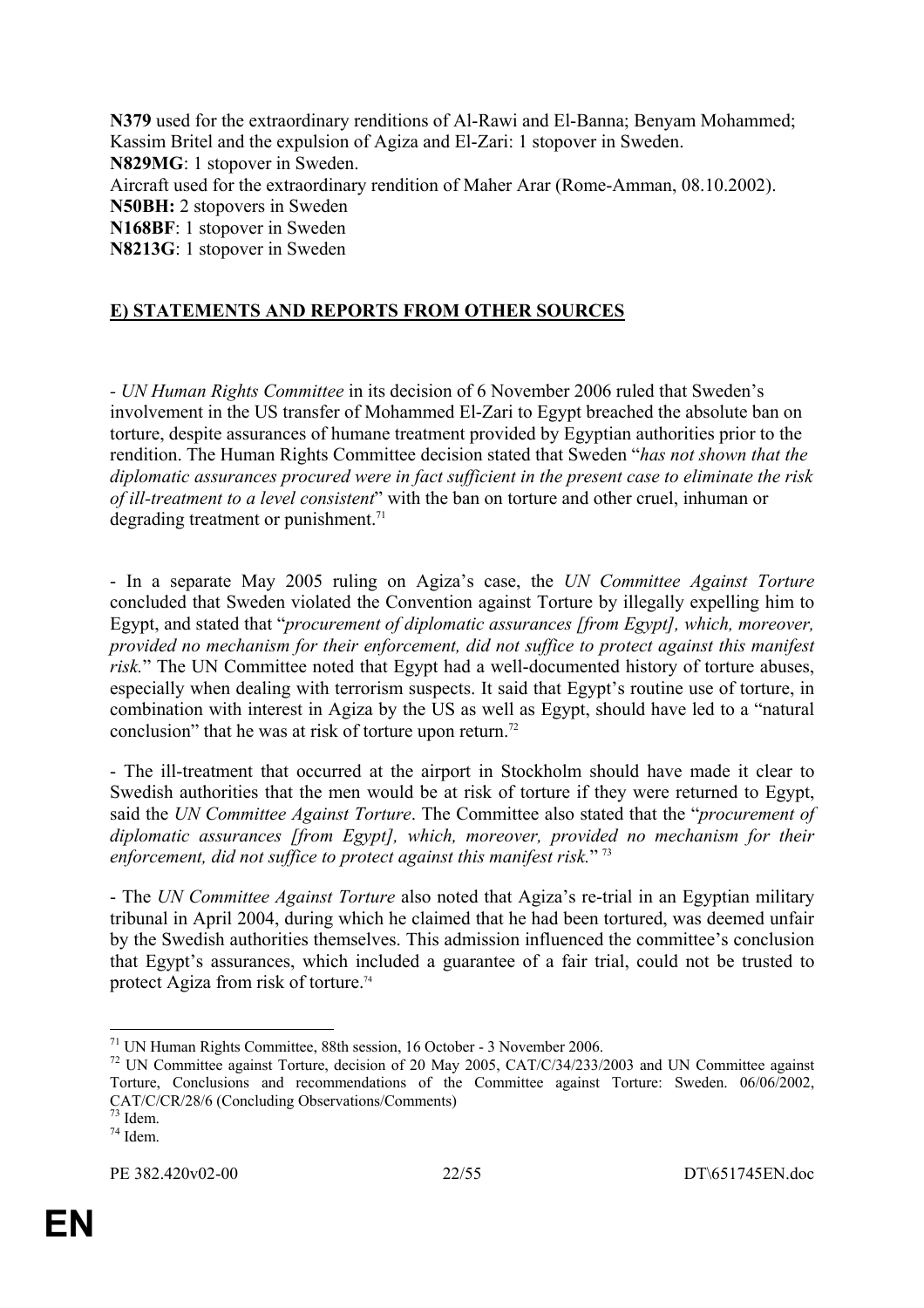*- Amnesty International:* "*In an attempt to circumvent their legal obligations, the Swedish authorities sought and obtained diplomatic assurances from Egypt that the men would not be tortured or be subjected to the death penalty, and would be given a fair trial on their return to Egypt. Such assurances were worthless and did not relieve Sweden of its obligation not to send the men to a country where they would be at risk of torture. Furthermore, Swedish police failed to prevent the ill-treatment of the two men by US agents on Swedish territory and during the flight. In summary, Sweden was complicit in the unlawful rendition of Agiza and El-Zari and the human rights violations they suffered at the hands of foreign agents in Sweden, on the plane and in Egypt." "75*

<sup>1</sup> <sup>75</sup> Amnesty International: Partners in crime: Europe's role in US renditions, 14 June 2006.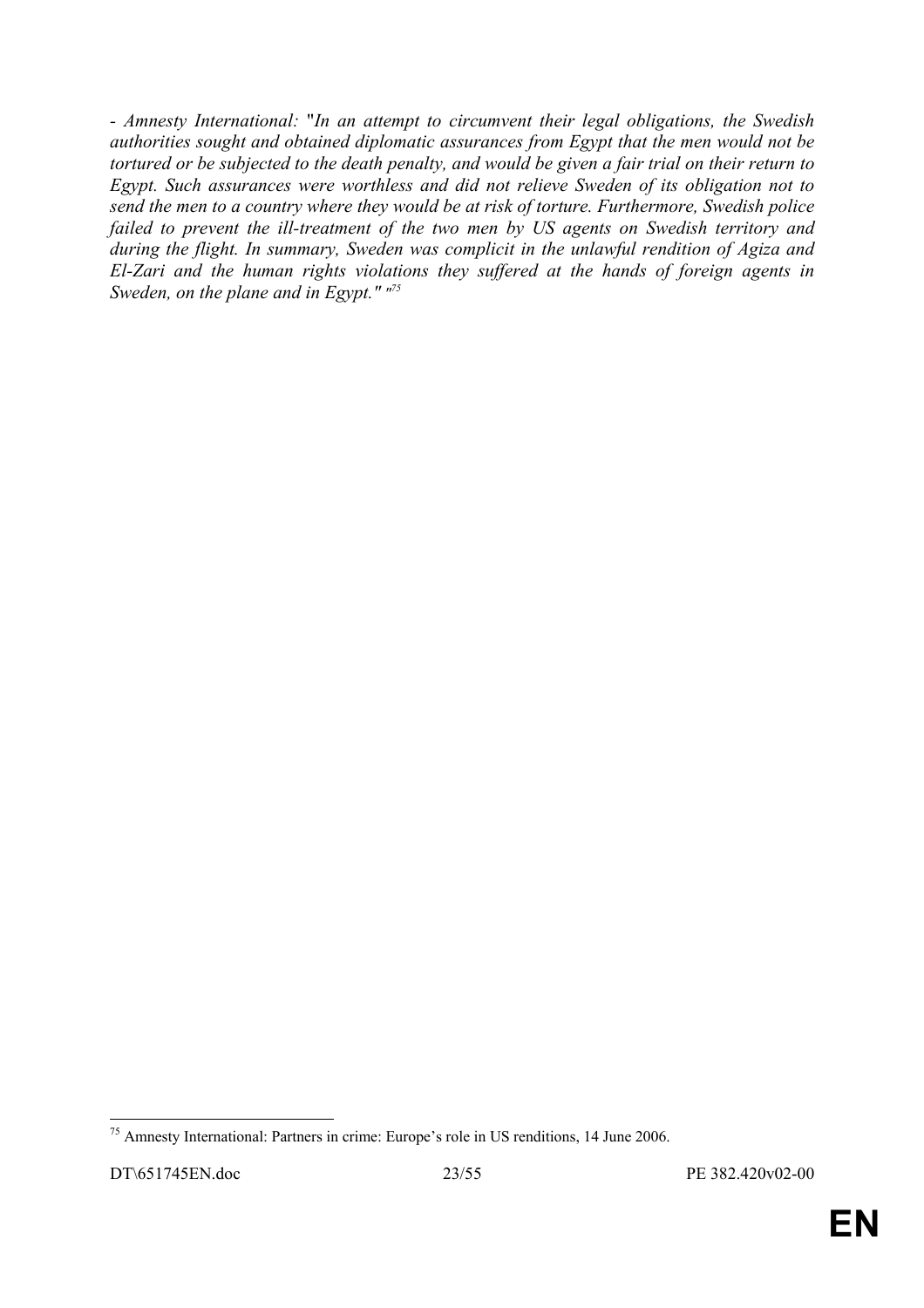# **AUSTRIA**

#### **A) FLIGHTS**

**Total Flight Number since 2001**: 1 76 **Principal airports**: Vienna **Suspicious destinations and origins**: **Stopovers of planes transited through Austria and used in other occasion for extraordinary renditions:** N368CE

## **B) OTHER RELEVANT FACTS**

#### **1) MASAAD OMER BEHARI**

**Name, Nationality, Residence:**  Masaad Omer Behari, Sudanese, Austrian resident **Date, place of arrest**: Amman airport, 12 January 2003 **Place of detention:** prison close to Amman run by the Jordan General Intelligence Department **Current Status**: released on 8 April 2003

## **2) GAMAL MENSHAWI**

**Name, Nationality, Residence:**  Gamal Menshawi, Egyptian, Austrian resident **Date, place of arrest**: Amman airport, February 2003 **Place of detention:**  Cairo, Egypt **Current Status**: released in 2005

## **C) NATIONAL OFFICIAL INQUIRIES**

No special inquiry was carried out in Austria.

<sup>1</sup> 76 See Working document 8; PE 380.984v02-00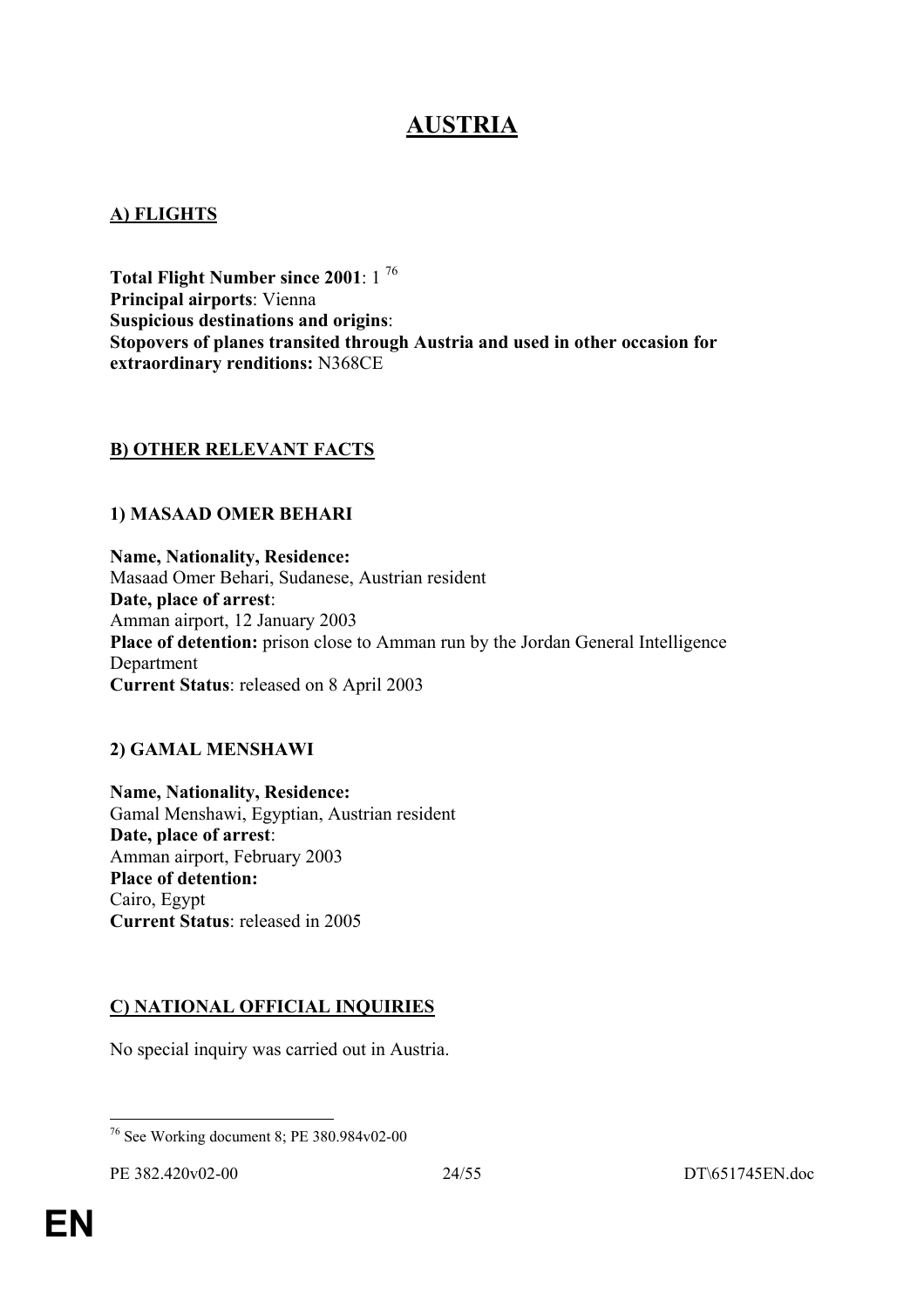## **D) ROLE OR ATTITUDE OF AUSTRIAN BODIES**

As it is mentioned in the letter of the Austrian authorities, namely from the State Secretary Winkler, from the Foreign Ministry  $77$ , the persons referred to in the previous paragraphs, Masaad Omer Behari and Gamal Menshawi, are individuals who did not and still do not have Austrian citizenship, whose freedom of movement was unrestricted; notes that the two men left Austria voluntarily and without undergoing checks by the Austrian authorities, and that they were arrested by foreign agencies, outside Austrian territory and outside the area of influence of the Austrian authorities, with no Austrian involvement; notes that, accordingly, these are clearly not cases of rendition of persons to foreign authorities.

## **1) Masaad Omer Behari's case**

Masaad Omer Behari had been watched for a long time by the Austrian secret services. The BVT (Austrian authorities) allegedly received information from the Jordanian security authorities, which might have been extracted through means of torture.<sup>78</sup>

"*On the 13th of September 2001 Austrian Intelligence agents contacted me for speaking about the September the 11th attacks. I told them I had nothing to do with what it was been done in US*" 79

"*There were judicial investigations against me started on September 17th 2001. Charge: Membership in a criminal organisation. On August 19th 2002 the judicial procedure was closed without any findings. No charge was brought up against me*."80

"*I was addressed several times by Austrian Police I should work with them and name suspicious Muslims. I refused.* 

*Before his kidnapping, he was addressed by civil American (or English?) agent in Vienna, invited to cooperate with them.*" 81

During his appearance before the Temporary Committee Mr. Masaad Omer Behar also said he suspected there was a cooperation between the Austrian police authorities and those of the U.S. He was also asked some very precise questions about some mosques and Muslim scene in Vienna<sup>82</sup>

He also claimed to have applied for an Austrian citizenship but was refused one, on a basis of "*some reports from the Austrian Ministry of Interior.*<sup>83</sup>

<u>.</u>

<sup>&</sup>lt;sup>77</sup> letter sent to the TDIP President, Mr. Coelho on 13 December 2006, by the Austrian State Secretary of Foreign Affairs, Mr.Winkler

<sup>&</sup>lt;sup>78</sup> Der Standard, Print, 30.11.2006<br><sup>79</sup> From statements to the Temporary Committee, on 10 October 2006

<sup>&</sup>lt;sup>80</sup> Fact sheet sent by Masaad Omer Behari to the Temporary Committee before his hearing

<sup>&</sup>lt;sup>81</sup> Fact sheet sent by Masaad Omer Behari to the Temporary Committee before his hearing

<sup>&</sup>lt;sup>82</sup> Fact sheet sent by Masaad Omer Behari to the Temporary Committee before his hearing

<sup>&</sup>lt;sup>83</sup> Fact sheet sent by Masaad Omer Behari to the Temporary Committee before his hearing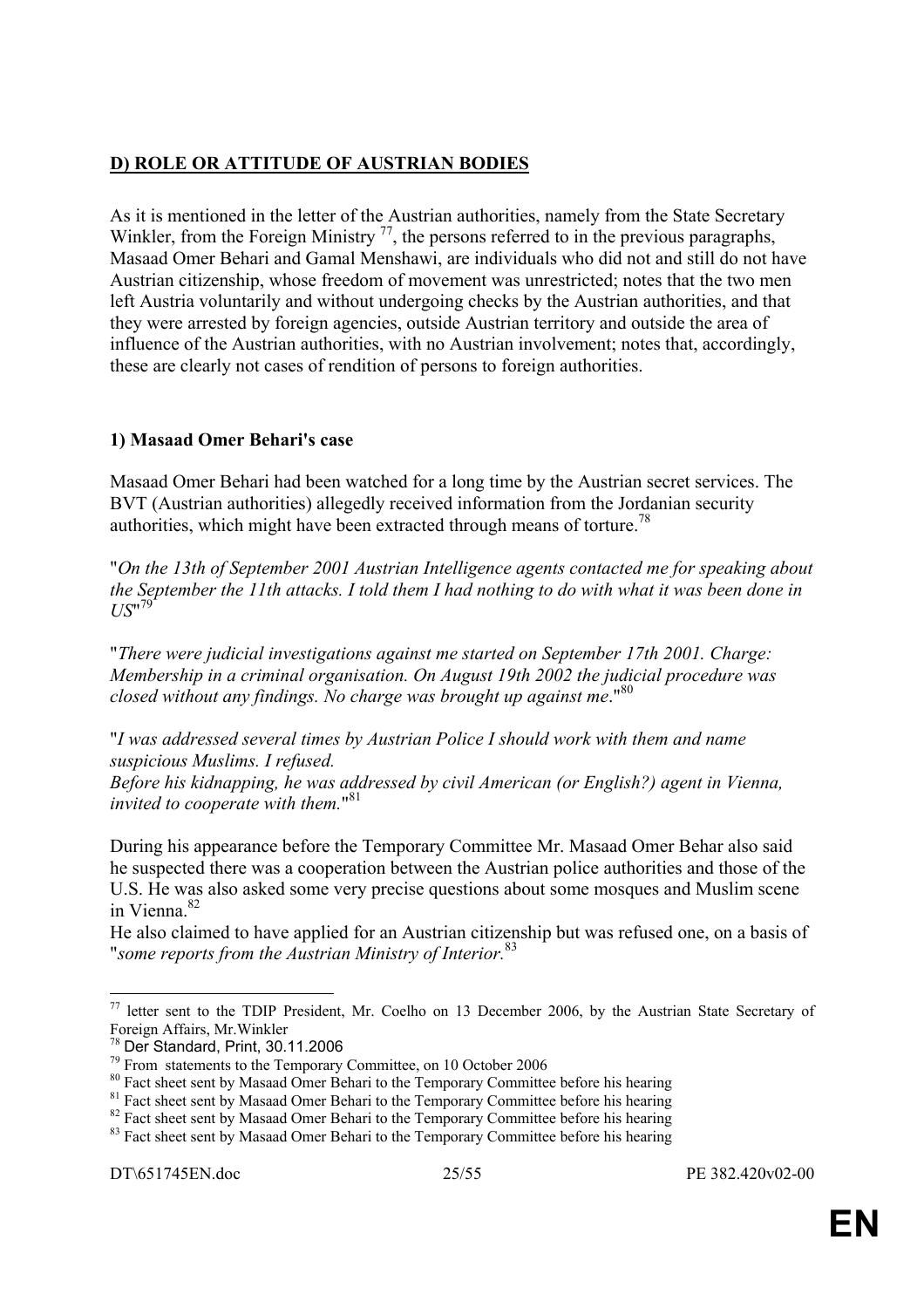## **2) Gamal Menshawi's case**

"We *do not know anything about this. Since with Menshawi's case we are not dealing with an Austrian national, there is no interest for us to trigger an inquiry*".84

# **E) STATEMENTS AND REPORTS FROM OTHER SOURCES**

#### **Italian Court says Austrian authorities were informed about the Abu Omar case:**

"*The Austrian authorities were informed on time about the abduction of Abu Omar, according to documents of the Italian court. Right afterwards Abu Omar abduction, the Austrian authorities (BVT) started to look for links with Abu Omar in Vienna*."85

<sup>1</sup> <sup>84</sup> Statement by a spokesman of the Ministry of Interiors to "Profil"

<sup>&</sup>lt;sup>85</sup> Profil, 21 August 2006, by Von Otmar Lahodynsky as also stated before the Temporary Committee on 10.10.206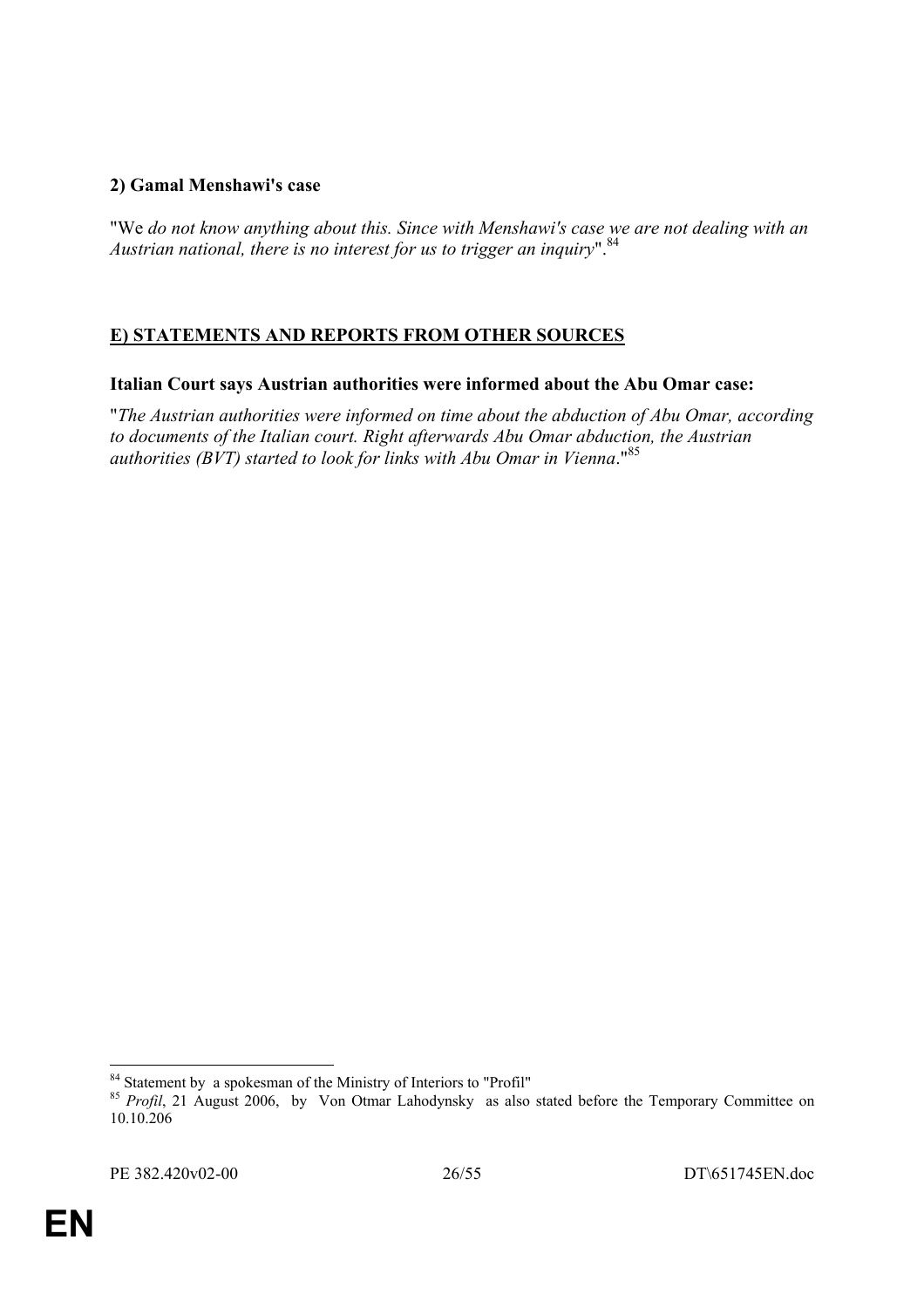# **SPAIN**

# **A) FLIGHTS**<sup>86</sup>

**Total Flight Number since 2001**: 68

**Principal airports**: Palma De Mallorca; Ibiza; Madrid; Barcelona; Tenerife; Málaga; Alicante; Vigo; Sevilla; Valencia

**Suspicious destinations and origins**: Kabul, Afghanistan; Baghdad, Iraq; Guantánamo, Cuba; Amman. Jordan; Misurata, Libya; Cairo, Luxor, Hurgada, Egypt; Casablanca, Rabat, Morocco;

**Stopovers of planes transited through UK and used in other occasion for renditions:**  N379 used for the extraordinary renditions of Al-Rawi and El-Banna; Binyam Mohammed; Al Kassem Britel and the expulsion of Agiza and El-Zari: 5 stopovers in Spain N313P used for the renditions of El-Masri and Benyamin Mohamed: 7 stopovers in Spain. N85VM used for the rendition of Abu Omar: 9 stopovers in Spain N829MG used for the rendition of Maher Arar: 2 stopovers in Spain

# **B) OTHER RELEVANT FACTS**

## **MUSTAFA SETMARIAN NASAR:**

**Name, Nationality, Residence:** Mustafa Setmarian Nasar, Spanish of Syrian origin **Date, place of arrest**: Pakistan, October 2005 Place of detention held in a prison operated by the U.S. Central Intelligence Agency, Pakistani and European security service officials<sup>87</sup> **Current Status**: currently detained

# **C) NATIONAL OFFICIAL INQUIRIES**

- *Comisión de control de los créditos destinados a gastos reservados* is the Spanish Parliament's committee responsible. The Secretary of State-Director of the *Centro Nacional de Inteligencia* (Spanish intelligence services) has appeared *in camera* before this committee on 3 July 200 as regards the case of the CIA flights in Spain.

<sup>&</sup>lt;u>.</u> 86 See working document n° 8, PE 380.984.

 $87$  Reuters, October the  $15<sup>th</sup>$  2006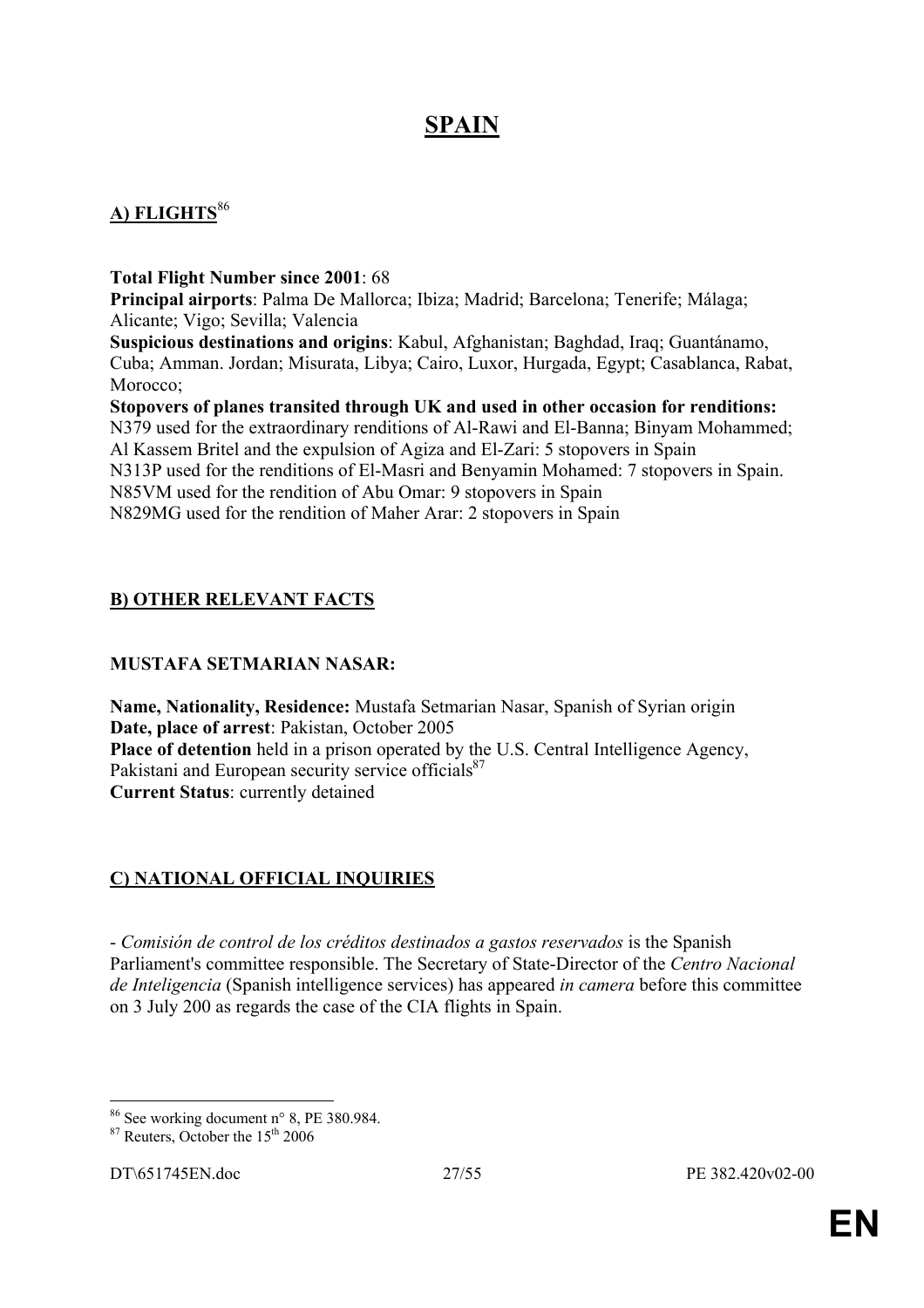- The *Audiencia Nacional*<sup>88</sup> has started on 9 June 2006 the inquiries on the use of Spanish airspace and airports to carry out extraordinary renditions (after the Court of First Instance of Mallorca had started proceedings in 2005); currently, the Chief Prosecutor is undertaking the investigations on this matter.

## **D) ROLE OR ATTITUDE OF SPANISH BODIES**

Minister for Foreign Affairs Miguel Angel Moratinos has appeared before the Temporary Committee on 14 September 2006.

He recognized that some of the aircraft used by the CIA that have stopped over in Spain and that have been identified by Spanish media and the investigations of the Spanish committee, were "*suspected to transport detainees in previous stopovers*" 89 having been used to carry out extraordinary renditions. In the specific case of the Boeing N313P used for the extraordinary rendition of Khaled El-Masri<sup>90</sup> and that made an stopover in Mallorca just before flying to Skopje in order to transport this victim to Kabul (via Baghdad), Minister Moratinos stated that "*even if it could have carried out criminal offences in another European place, this was not the case in Spanish territory*".

The Chief Prosecutor of the *Audiencia Nacional,* Javier Zaragoza, and the Prosecutor responsible on this matter, Vicente González Mota have appeared before the Temporary Committee on 20 November 2006.

They stated that current judicial investigations in Spain are mainly focused on the identification of members of the crews, but Spanish Laws do not allow disclosing those names until the inquiry is finished. They do confirm that several of the flights they are investigating are the same than those already identified by the Temporary Committee as having been allegedly used by the CIA to carry out extraordinary renditions. These judicial inquiries are undertaken in "*close cooperation with authorities of other countries where those abductions did take place (...). Basically, I am referring to Italy and Germany, with the cases of Abu Omar and Khaled El-Masri*<sup>"91</sup>

#### **E) STATEMENTS AND REPORTS OF INSTITUTIONS, PRESS, UNOFFICIAL SOURCES**

Baltasar Garzón, a Spanish magistrate said about the case of Mustafa Setmarian Nasar: *"I* 

<sup>&</sup>lt;u>.</u> <sup>88</sup> The Chief Prosecutor, Javier Zaragoza, and the Prosecutor responsible on this matter, Vicente González Mota, have been heard by the Temporary Committee on 20 November 2006.

<sup>&</sup>lt;sup>89</sup> Transcript of the hearing of Minister Moratinos, heard by the Temporary Committee on 14 September 2006.

 $90$  See working document n° 7, PE 380.593.

<sup>&</sup>lt;sup>91</sup> Transcript of the hearing of Spanish Prosecutors, heard by the Temporary Committee on 20 November 2006.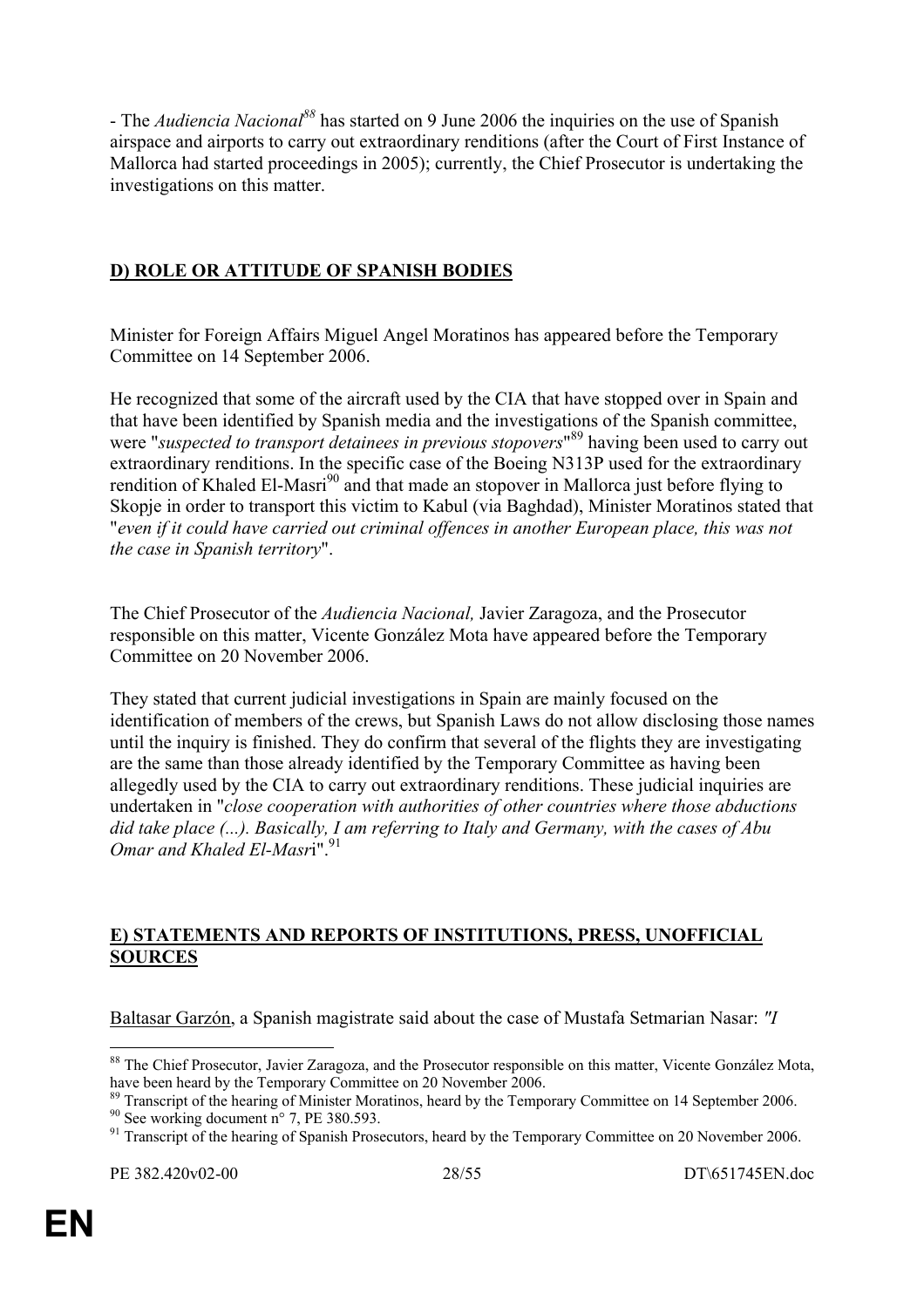don't know where he is. Nobody knows where he is. Can you tell me how this helps the *struggle against terrorism?"92*

*"Mustafa Setmarian, 48, a Syrian with Spanish citizenship, was captured in Pakistan in October 2005 and is held in a prison operated by the CIA, Pakistani and European security service officials told El Pais. Spain's high court is unable to request Setmarian's extradition as he has not been officially imprisoned".* <sup>93</sup>

<u>.</u>

<sup>&</sup>lt;sup>92</sup> New York Times, 4 June 2006

 $93$  El Pais, 16 October 2006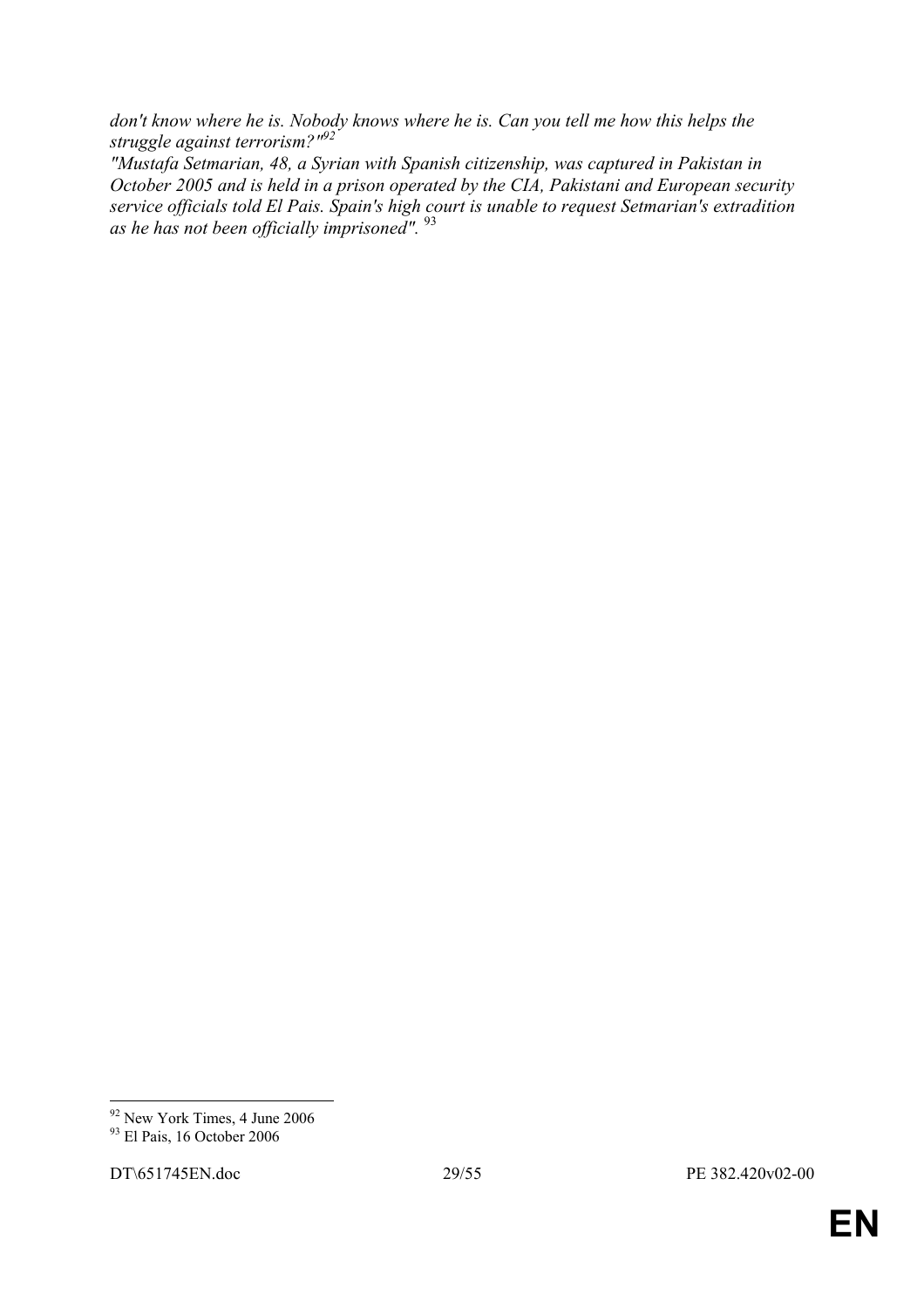# **PORTUGAL**

# **A) FLIGHTS<sup>94</sup>**

#### **Total Flight Number since 2001**: 91

**Principal airports**: Cascais; Faro; Lajes; Lisboa; Ponta Delgada; Porto; Santa Maria. **Suspicious destinations and origins**: Kabul, Afghanistan; Baku, Azerbaijan; Cairo, Egypt; Misurata, Libya; Amman, Jordan; Rabat, Morocco, Baghdad, Iraq; Guantanamo, Cuba. **Stopovers of planes transited through Portugal and used in other occasion for renditions:** 

N379 used for the renditions of :Al Rawi and El Banna; Benyam Mohammed; Kassim Britel: 13 stopovers in Portugal and for the expulsions of Agiza and El-Zari.

N313P used for the renditions of El Masri and Benyamin Mohamed: 8 stopovers in Portugal. N85VM used for the rendition of Abu Omar: 8 stopovers in Portugal

N829MG used for the rendition of Maher Arar: 7 stopovers in Portugal

Also, the Temporary Committee had access to information on the big amount of American military flights that have crossed Portuguese air space and/or have made stopovers in Portuguese territory. This is namely the case of the military flight that has transported the *6 Algerians.95*

## **B) OTHER RELEVANT FACTS**

#### **ABDURAHMAN KHADR**

**Name, Nationality, Residence:** Abdurrahman Khadr, Canadian citizen, **Date and place of arrest:** November 2001, Pakistan **Place of detention:** Pakistan, Guantanamo, transfer via Santa Maria, Azores, Portugal (6 November 2003) to Tuzla, Bosnia-Herzegovina and then to Afghanistan **Current Status:** released

Abdurrahman Khadr was a detainee in Guantánamo who was offered the possibility of freedom in exchange of collaboration with the CIA.

<sup>1</sup> <sup>94</sup> See working document N° 8; PE 380.984v02-00

 $95$  See working document n° 7, PE 380.593.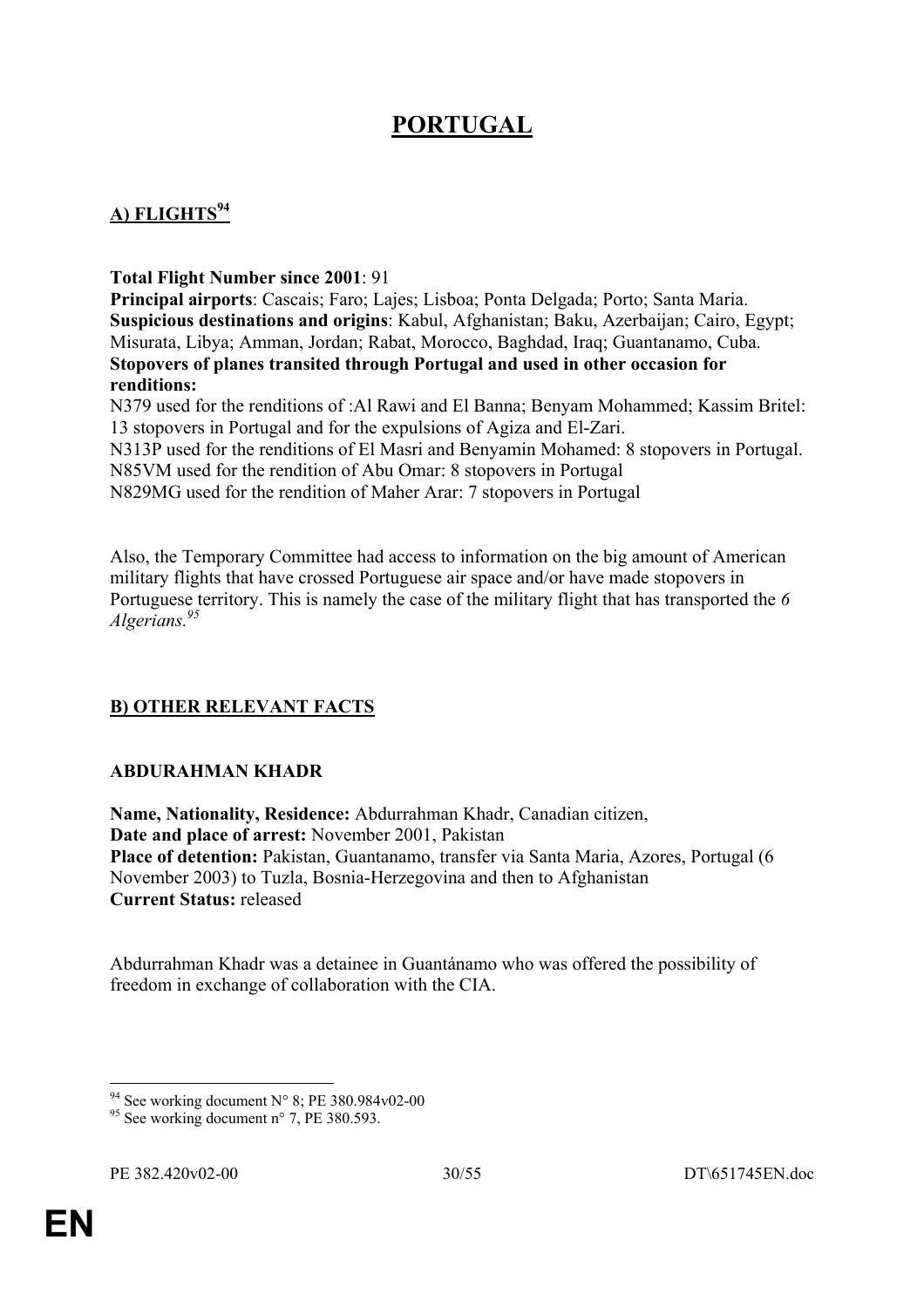# **C) NATIONAL OFFICIAL INQUIRIES**

On 26 September 2006 the Portuguese Foreign Ministry has set up an inter-ministerial working group to examine the procedures followed and the possible weaknesses in the system with regard to CIA flights through Portugal. The team includes staff from the Ministries of Foreign Affairs, Defence and Home Affairs.

## **D) ROLE OR ATTITUDE OF PORTUGUESE BODIES**

**The Portuguese Minister of Foreign Affairs, Luis Amado,** told the Portuguese Parliament on 18 October 2006: "A broad government investigation has turned up no evidence to support claims that CIA flights carrying terrorism suspects landed at Portugal's airports or entered its airspace." "None of the explanations or data collected ... constitutes a credible indication that the law may have been broken on Portuguese soil," Amado said. <sup>96</sup> His predecessor Diogo Freitas do Amaral, who resigned for health reasons in July 2006, had denied any knowledge of CIA flights passing through Portugal. He stressed that the Temporary Committee nor the investigations carried out in Portugal had until now identified "any element which had been able to link (the country) to the alleged illegal acts" in question. In his view it was more important to investigate the political responsibilities of the government or the Portuguese authorities in relation to the CIA activities which may have broken Portuguese laws or international conventions. "What I want is to be tried, as foreign minister and a member of the Portuguese government, for complicity or connivance with an illegal act committed on Portuguese territory." "And if you can prove this to me, I will resign the next day," the Minister said<sup>97</sup>

During the meeting in the framework of the Temporary Committee's delegation to Portugal, held on 6 December 2006,<sup>98</sup> Minister Amado stated that it was impossible to control all flights that passed through Portugal, and that the new international system was complex, so a new balance had to be found between security dimension and the need for fluidity of air transport. He claimed that, so far, there were no indications that Portugal was complicit in unlawful actions. No answer was given by Minister Amado to several requests by Members of the delegation asking for specific information concerning lists of passengers of suspected flights or details on the abundant US military flights that have passed through Portugal.

The Temporary Committee delegation to Portugal was also received by representatives from the political groups in the *Assembleia da Republica* on 6 December 2006. The Portuguese Parliament has decided not to set up an enquiry committee on these matters.

<sup>&</sup>lt;sup>96</sup> Associated Press, 18 October 2006.

 $97$  Idem

<sup>&</sup>lt;sup>98</sup> Temporary Committee's delegation to Portugal took place on 5-6 December 2006.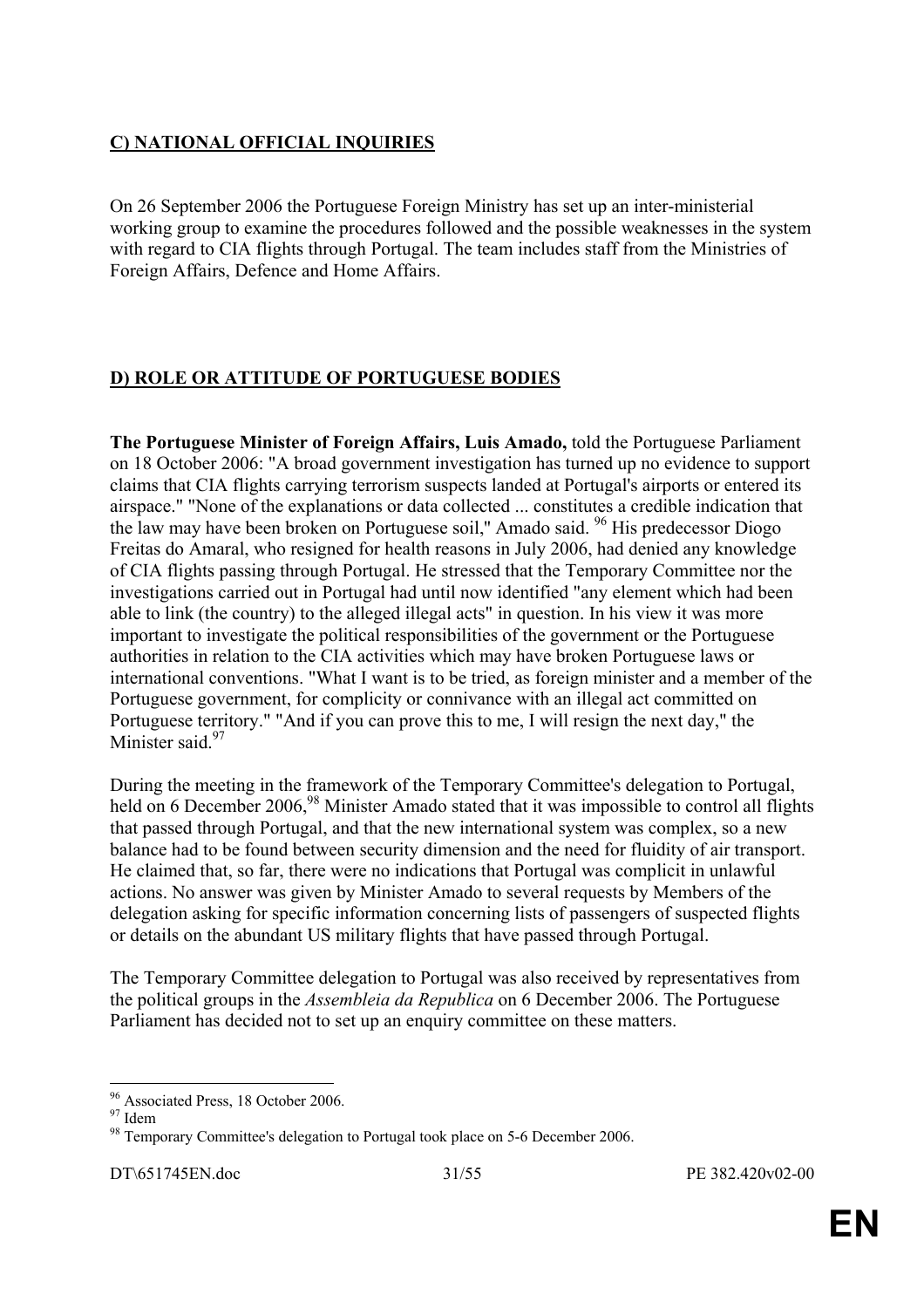The Temporary Committee's delegation to Portugal also met with representatives from the *Instituto Nacional de Aviação Civil (INAC),* from the *Navegação Aérea de Portugal* (NAV) and from *Serviço de Estrangeiros e Fronteiras* (SEF). In most of cases, they could not provide the Temporary Committee delegation with relevant information on the matters under  $\frac{1}{1}$ its remit.<sup>99</sup>

# **E) STATEMENTS AND REPORTS FROM OTHER SOURCES**

**European Commission President Jose Manuel Barroso** did not authorise and was not even aware of any secret CIA flights through Portugal when he was prime minister, his spokesman said on 18 September 2006.<sup>100</sup> "During his term of office as prime minister of Portugal he has never authorised CIA rendition flights or any other measure that would be in contradiction with Portuguese law," spokesman Johannes Laitenberger told a news briefing. "At no point has information on such flights been brought to his attention."

Barroso's spokesman said Barroso could not testify in front of the European Parliament Committee in his role as President of the European Commission, adding that no request had been made yet to invite him as a former prime minister.<sup>101</sup>

Canadian Prime Minister Stephen Harper said that Canada has denied Abdurrahman Khadr a passport because of national security concerns, The Canadian Federal Court ruled on 8 June 2006 that the government was wrong to deny Khadr's application to renew his passport in 2004, but the Court stopped short of entitling him to a new one.<sup>102</sup>

The Temporary Committee delegation to Portugal also met with journalists Micael Pereira and Ricardo Lourenço, from *"Expresso".* Both journalists have been especially active tracing the passengers of suspect flights, especially during their stay in Portuguese hotels and could confirm that there were CIA agents amongst them. They also stated that there is a pact between secret services of western allied countries according to which it is not necessary to provide information on the movements of CIA agents when they travel through most of European countries. They also said that negligence from the SEF could be a possible cause why there were no checks on the crew and passengers of suspect flights.

 $99$  See the report on the Temporary Committee delegation to Portugal, PE 384218v02-00

<sup>&</sup>lt;sup>100</sup> Reuters News, 18 September 2006<br><sup>101</sup> Idem<br><sup>102</sup> Associated Press, 30 August 2006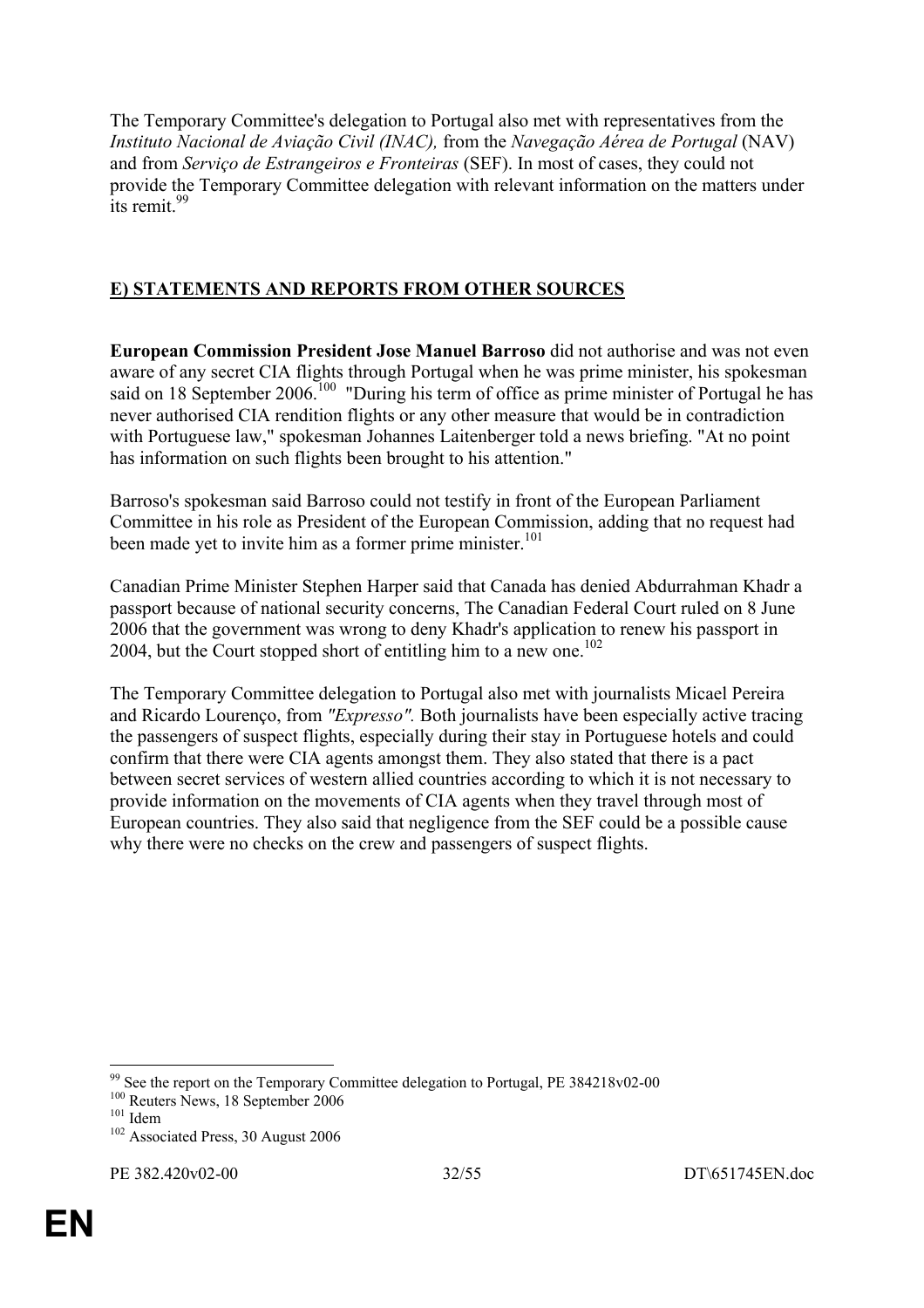# **IRELAND**

# **A) FLIGHTS**

Total Flight Number since 2001: 147<sup>103</sup> **Principal airports**: Shannon, Dublin, Cork, Eikn **Suspicious destinations and origins**: Guantánamo, Kabul, Amman, Baku, Cairo, Rabat, Baghdad **Stopovers of planes transited through Ireland and used in other occasion for extraordinary renditions: N313P**: 13 stopovers in Ireland Aircraft used for the Extraordinary Renditions of Khaled el-Masri (Skopje-via Baghdad-Kabul , 24.01.2004) and Binyam Mohammed (Rabat-Kabul, 22.01.2004) **N85VM**: 18 stopovers in Ireland Aircraft used for the Extraordinary Rendition of Abu Omar (Ramstein-Cairo, 17.02.2003) **N829MG**: 2 stopovers in Ireland Aircraft used for the Extraordinary Rendition of Maher Arar (Rome-Amman, 08.10.2002). **N379P**: 14 stopovers in Ireland Aircraft used for the Extraordinary Renditions of Abu Al Kassem Britel (Islamabad-Rabat, 25.05.2002), Benyamin Mohammed (Islamabad-Rabat, 21.07.2002) Bisher Al Rawi and Jamil El Banna (Banjul-Kabul, 09.12.2002).

It is believed that Abu Omar was picked up in Milan and taken by the CIA through Germany to Cairo, the plane took off from Cairo and its next stop was Shannon Airport to refuel on its way back to the US and for the expulsion of Agiza and Mohammed El-Zari (Stockholm-Cairo, 18.12.2001).

## **B) NATIONAL OFFICIAL INQUIRIES**

No national inquiry was open.

# **C) ROLE AND ATTITUDE OF IRISH BODIES**

The Irish Minister for Foreign Affaires, Mr. Dermot Ahern, appeared before the Temporary Committee on Thursday 30 November 2006. He admitted that the Irish government knew that the CIA was operating a programme of "such nature" when referring to the practice of "extraordinary rendition" long before the Washington Post and Human Rights Watch reports

<sup>1</sup>  $103$  See Working document N° 8; PE 380.984v02-00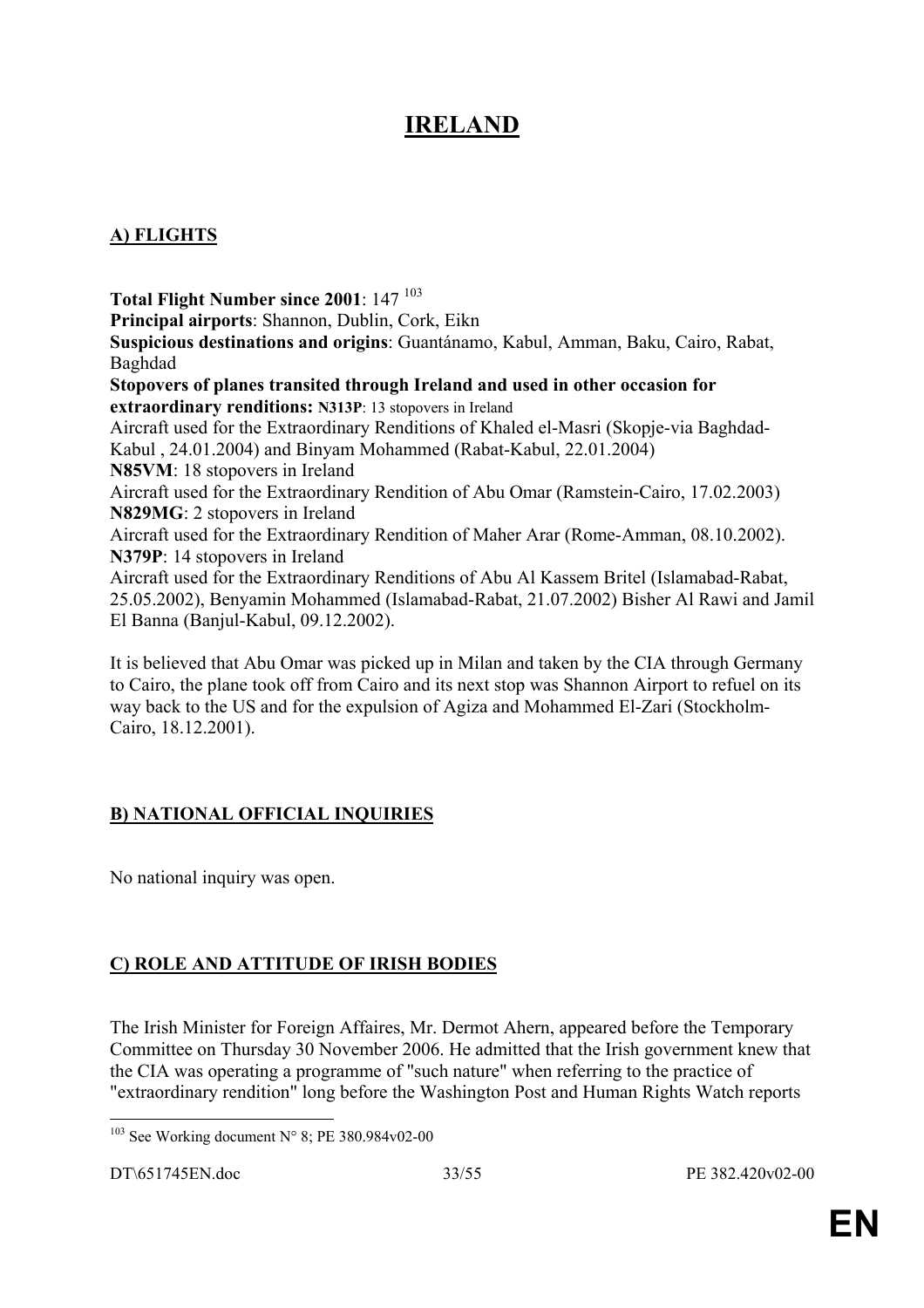of November 2005 but relied on "absolute assurances" from the highest U.S. authorities that these would never pass Ireland.<sup>104</sup> Mr Ahern admitted, however, that the Government knew of one "possible kidnap" flight refuelling at Shannon but insisted that, the Garda Siochana who could had had authority to board any suspicious flight, said wasn't aware until 18 months after the event that the plane in question was on its way back to the US after "allegedly" snatching Abu Omar in Italy and delivering him to Egyptian interrogators.<sup>105</sup>

He suggested that a review of the Chicago Convention concluded 60 years ago needed revision. Under this Convention, according to hi, there is no requirement to provide information on passengers, crew or cargo if it is a transit flight.

*"The Government and our police authorities took very seriously indeed any allegations that aircraft chartered by the CIA engaged in illegal activity in Ireland. An Garda Síochána, the Irish police service, has investigated six complaints from members of the public related to extraordinary rendition.* 

*The patterns of activity which have been alleged are based on the retrospective study months and indeed years after the fact of a mass of material which simply could not have been known at the time of the flights in question. Even if hypothetically an inspection regime had been in place, on what basis would planes have been searched?"106*

*"There is no requirement, I understand, under the Convention to provide information on passengers, crew or cargo if it is a transit flight. It is clear, therefore, that there are aspects of the regulation of international aviation which, after 60 years, need to be reviewed."<sup>107</sup>*

#### **E) STATEMENTS AND REPORTS OF INSTITUTIONS, PRESS, UNOFFICIAL SOURCES**

## **Irish Human Rights Commission (IHRC)**

The IHRC has the authorisation to make recommendations to the Government to strengthen, protect and uphold human rights in the State.

Accordingly, on 21 December 2005, the IHRC advised the Government, in a form of a Resolution of 23 December 2005, that it should seek the agreement of the US authorities to inspect aircraft suspected, as reported in the press, of involvement in rendition. This advice was based on the IHRC's analysis of the state's obligations under the Irish Constitution and international human rights law regarding the right to be free from torture, inhuman or degrading treatment or punishment.

The principle of non-refoulement inevitably requires that such an investigation also takes place where the state's territory is being used to facilitate the transportation of any person to places where there is a risk of ill-treatment in violation of Article 3 of the European

<sup>1</sup> <sup>104</sup> Transcript of the TDIP meeting held on 30 November 2006<br><sup>105</sup> Idem<br><sup>106</sup> Idem <sup>107</sup> Idem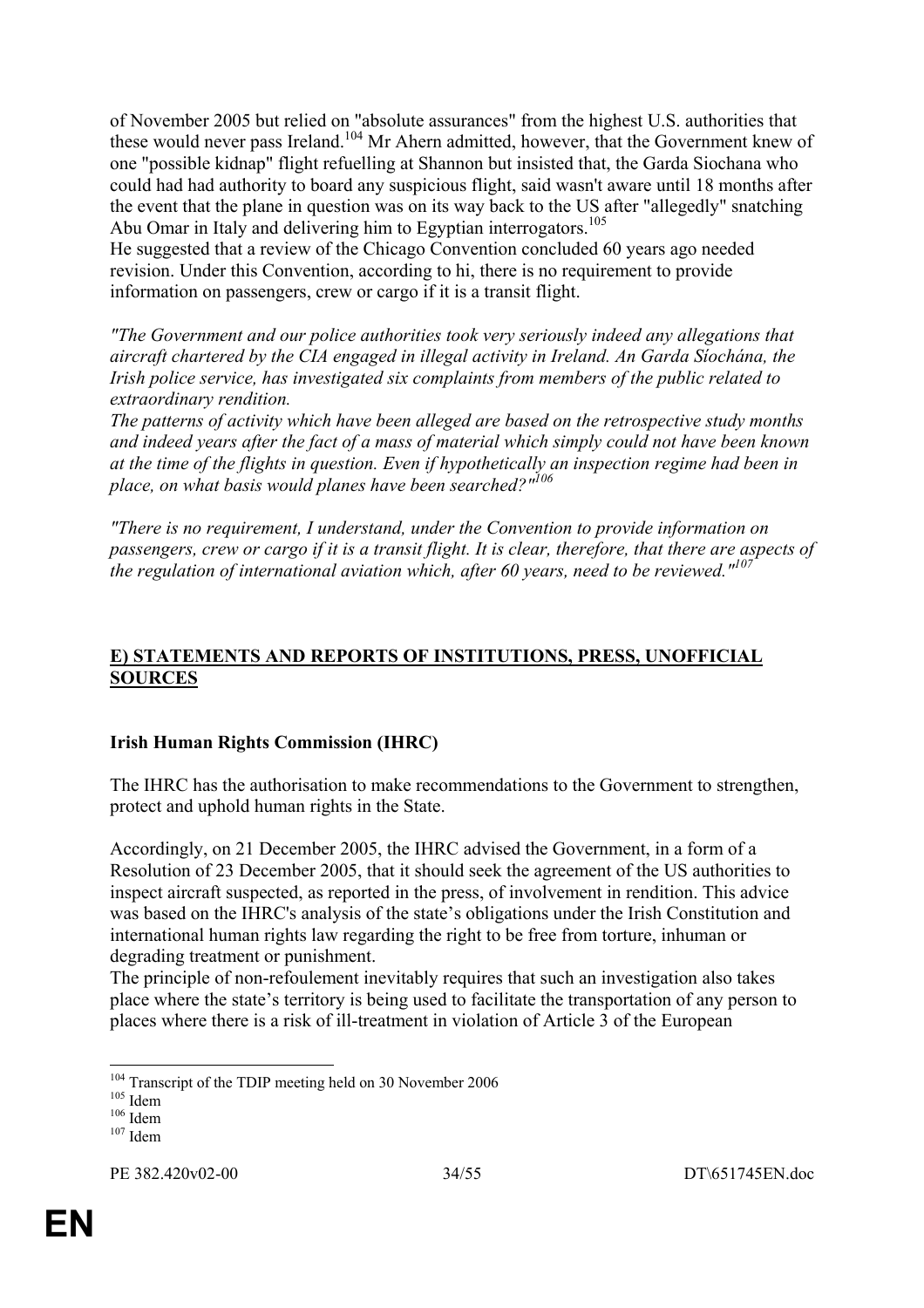Convention on Human Rights.<sup>108</sup>

On 5 April 2006 the IHRC received a reply from the Minister for Foreign Affairs regarding the above-mentioned advice. His letter indicated that the Government had rejected the Commission's advice regarding the impermissibility of diplomatic assurances in the particular context at hand.<sup>109</sup>

<sup>&</sup>lt;u>.</u> <sup>108</sup> Transcript of the TDIP meeting held on 28 November 2006<br><sup>109</sup> Idem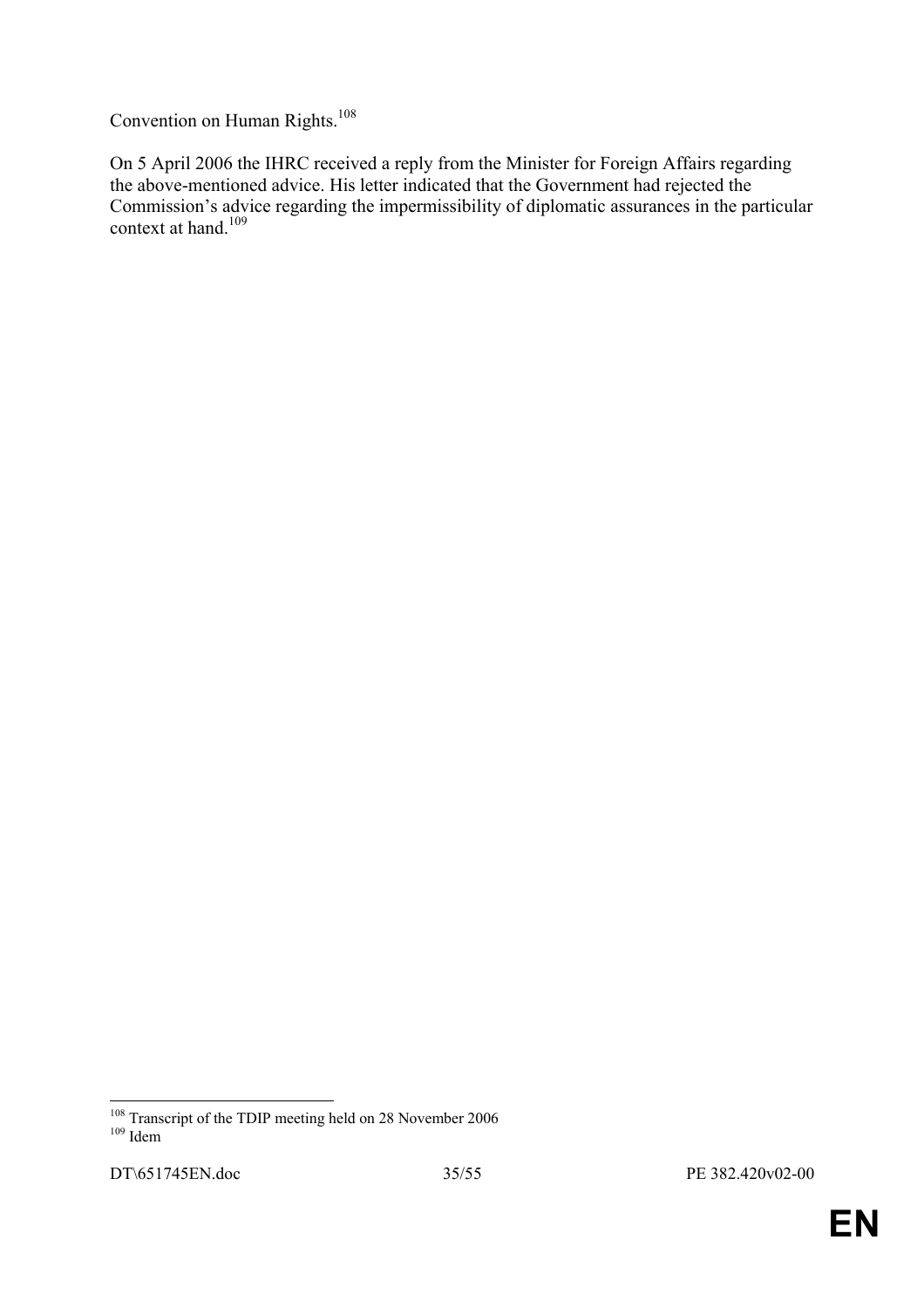# **GREECE**

## **A) FLIGHTS**

Total Flight Number since 2001: 64<sup>110</sup> **Principal airports**: Athens, Iraklion, Kerkira, Diagoras, Thessaloniki, Mikonos, Rodos, Khios **Suspicious destinations and origins**: Kabul, Amman, Baku, Cairo,Baghdad **Stopovers of planes transited through Greece and used in other occasion for extraordinary renditions:** 19 stopovers in Greece **N313P**: 1 stopover in Greece Aircraft used for the Extraordinary Renditions of Khaled el-Masri (Skopje-via Baghdad-Kabul , 24.01.2004) and Binyam Mohammed (Rabat-Kabul, 22.01.2004) **N829MG**: 1 stopover in Greece Aircraft used for the Extraordinary Rendition of Maher Arar (Rome-Amman, 08.10.2002). **N379P**: 7 stopovers in Greece Aircraft used for Extraordinary Renditions of Abu Al Kassem Britel (Islamabad-Rabat, 25.05.2002), Benyamin Mohammed (Islamabad-Rabat, 21.07.2002) Bisher Al Rawi and Jamil El Banna (Banjul-Kabul, 09.12.2002) and for the expulsion of Ahmed Agiza and Mohammed El-Zari (Stockholm-Cairo, 18.12.2001),.

# **B) NATIONAL OFFICIAL INQUIRIES**

No national inquiry was open.

# **C) ROLE OR ATTITUDE OF GREEK BODIES**

*"All movements of aircraft to and from Greece fully respect the laws, regulations and treaties for international air navigation."111*

#### **D) STATEMENTS AND REPORTS OF INSTITUTIONS, PRESS, UNOFFICIAL SOURCES**

*"The Government was obliged to give explanations regarding revelations in the (TDIP) Report which named Greece among the countries in which CIA planes made stopovers."<sup>112</sup>*

 $110$  See Working document 8; PE 380.984 $v$ 02-00

 $111$  alternate Greek government spokesman Evangelos Antonaros said to the Athens News Agency on 24 January 2007

<sup>&</sup>lt;sup>112</sup> alternate Greek government spokesman Evangelos Antonaros said to the Athens News Agency on 24 January 2007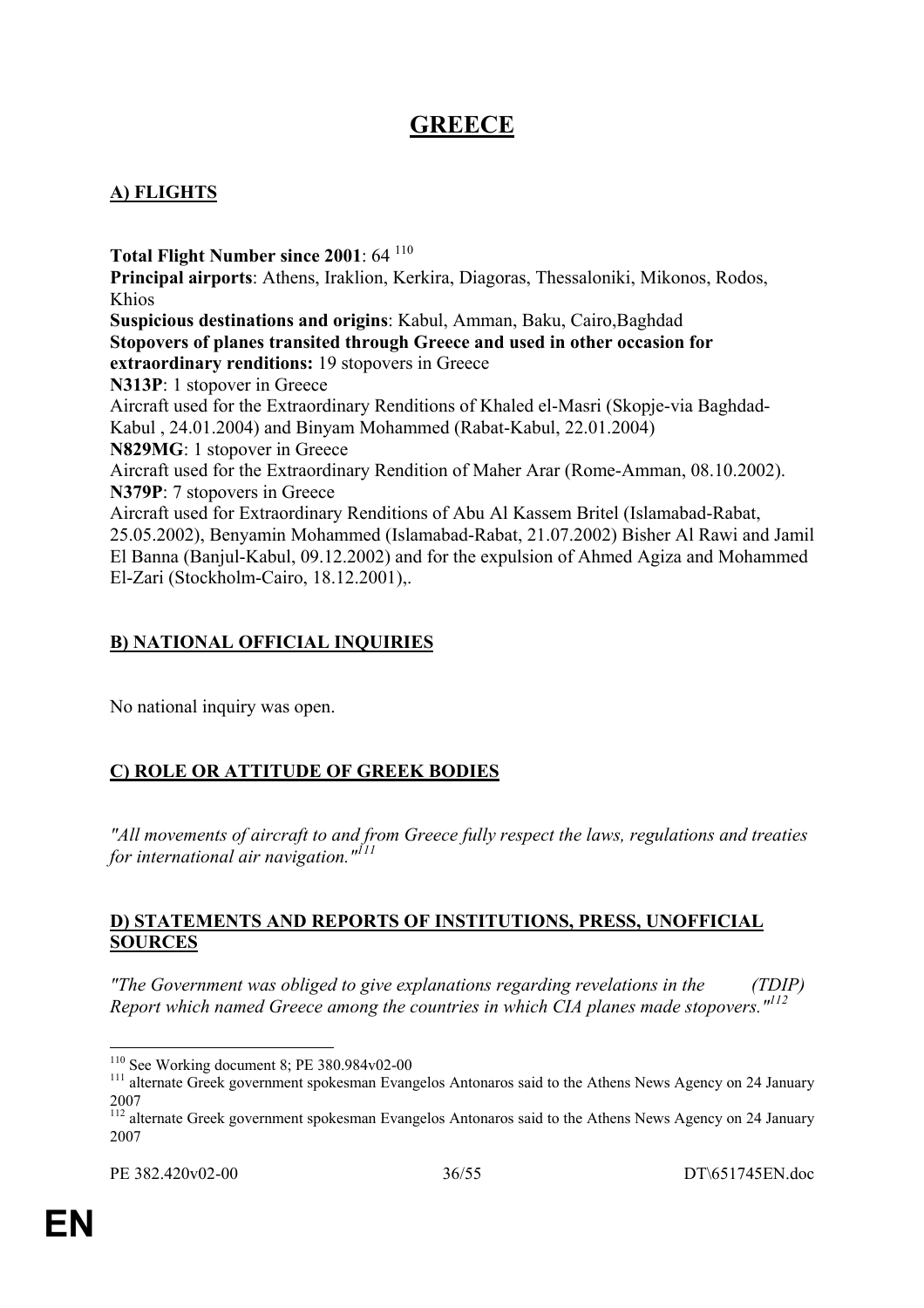# **FORMER YUGOSLAV REPUBLIC OF MACEDONIA (FYROM)**

## **A) CASE OF EXTRAORDINARY RENDITION**

## **KHALED EL-MASRI<sup>113</sup>**

**Name, Nationality:** Khaled el-Masri, German. **Date and place of arrest**: Tabanovce, 31 December 2003. **Place of detention:** FYROM & Afghanistan. **Current Status:** released with no charges in May 2004.

# **B) NATIONAL OFFICIAL INQUIRIES**

There have been two official steps of the FYROM authorities to clarify the el-Masri case: an investigation of the Ministry of Interior and a single parliamentary question to the Minister of Interior.

There are several bodies in the country, which could run an investigation of the case on their own initiative: the Ombudsman, the Public Prosecutor, the Standing Inquiry Committee for Protection of Civil Freedoms and Rights of the Sobranie, the Committee for Supervising the Work of the Security and Counter-Intelligence Directorate and the Intelligence Agency of the Sobranie. None of these bodies investigated the case.

During meetings with representatives of the FYROM authorities in the framework of the TDIP delegation to Skopje, it was stated that the FYROM authorities were not aware of the el-Masri case until it appeared in the media. Their investigation of the case was started by the Ministry of the Interior after receiving a letter with questions from the Council of Europe. According to FYROM officials, all information about this case, which the FYROM authorities have, was sent to the Council of Europe. In March 2006, the Ministry of Interior responded to the German government's judicial assistance request. However, the Temporary Committee was not authorised to have access to the contents of this response and received no documentation in this regard.

The Sobranie took passive position into the inquiry of the el-Masri case. There was no activity in the Parliament, except one parliamentary question on 26 January 2006.<sup>114</sup> The situation has not improved after last general elections of 5th July 2006, as no additional activity about the

<sup>&</sup>lt;sup>113</sup> See working document n° 7, PE 380.593, transcript of Temporary Committee meeting with Khaled el Masri of 13 March 2006 and El-Masri statement to US Court in Alexandria, 6 April 2006.

<sup>&</sup>lt;sup>114</sup> See report of the TDIP delegation to Skopje for more details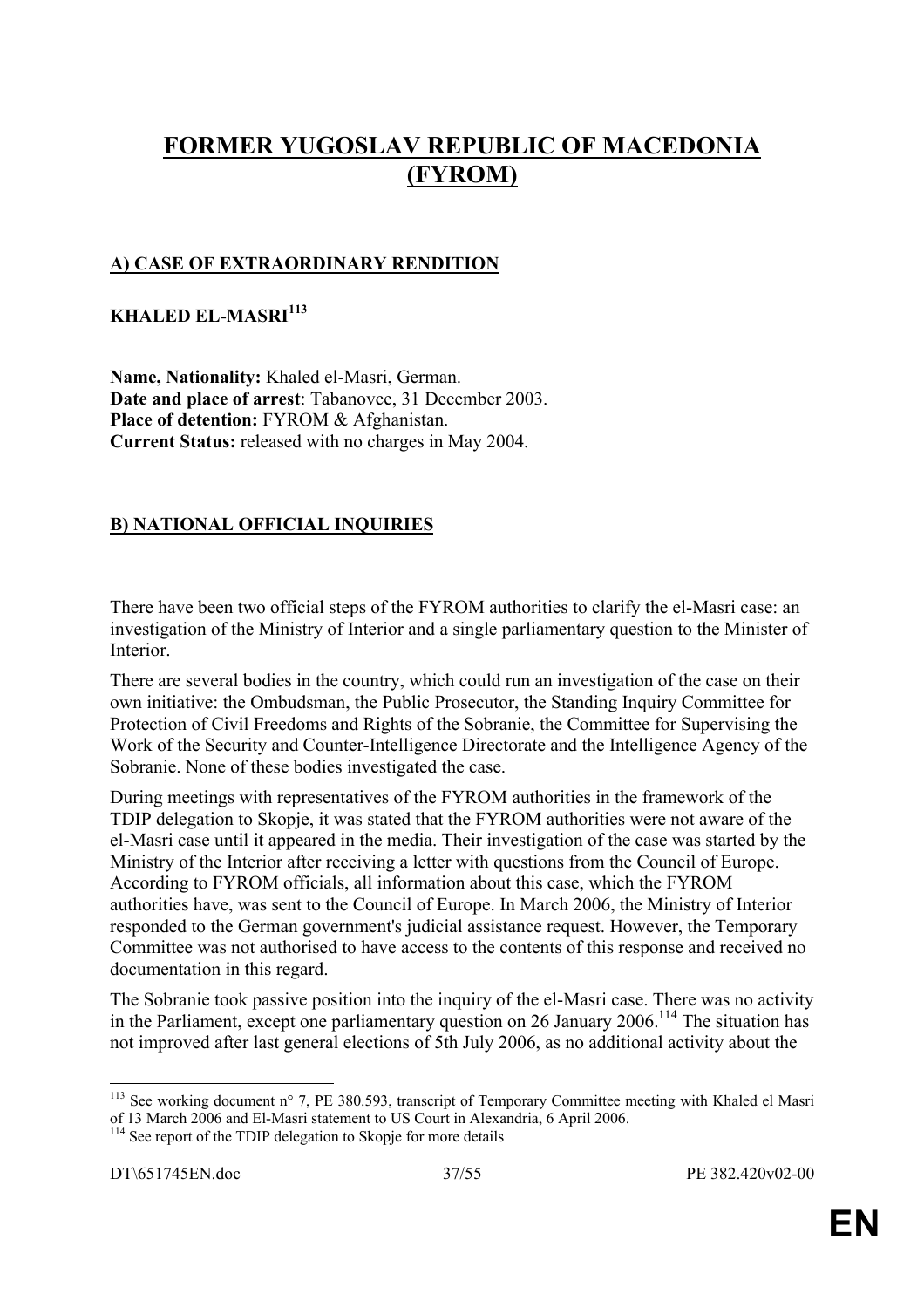el-Masri case was taken by any institution in FYROM.

# **C) ROLE OR ATTITUDE OF FYROM BODIES**

The TDIP delegation in Skopje was not provided with a single document which would support the course of events as stated by the FYROM authorities, apart from the oral explanations provided by their representatives<sup>115</sup>. According to these statements, the FYROM services are neither involved nor aware of any illegal activities, which were described by Mr. el-Masri. According to official version Mr. el-Masri stayed for 3 weeks in Skopje as a free man and left the country on his own to Kosovo through Blace border crossing . The authorities emphasized that foreign secret services are not authorised to operate in the FYROM, although the authorities have no instruments to check this. There are no records about activities of the CIA or other third country's secret services in the FYROM and in particular no indications of their involvement in the case of Mr. el-Masri.

The Ministry of Interior considered that it was not authorised to provide to the Temporary Committee records from the investigation at the Tabanovce border crossing, where according to the authorities Mr. el-Masri left FYROM. The Ministry of Interior had no documentation (registration and invoice) regarding the hotel in which Mr. el-Masri stayed in Skopje. According to the Ministry these documents should be obtained directly from the hotel.<sup>116</sup> The hotel manager in contrary reported having handing over all the documentation to the Ministry. $117$ 

After interviews with non-governmental interlocutors concluded within the framework of the TDIP delegation to Skopje, there was a conviction that the FYROM authorities and other state institutions responsible for protection of human rights failed in investigating the case by showing no interest in dealing with it or by inadequate initiative to clarify involvement of the authorities.<sup>118</sup>

Minister of Interior Ljubomir Mihajlovski suggested the TDIP delegation in Skopje a conspiracy theory, designed to discredit FYROM. He said: "*Who is really behind all of this? This case is making so much damage to the country. If you can get a reason why it is happening, please send us a message; tell us*."

The TDIP delegation in Skopje experienced great hospitality and met top representatives of the FYROM authorities but the Government presented no prove of its version of events and the Parliament failed to explain why it was not willing to investigate the el-Masri case.

<u>.</u>

<sup>&</sup>lt;sup>115</sup> President of FYROM Branko Crvnekovski said to the TDIP delegation during its first meeting in Skopje: "Macedonia is completely determined and open for co-operation with you. What I want to repeat is that we're completely prepared to establish the truth… Our joint task is to find out the truth and not to respond to the current public opinion or the positions of the media". Declarations of the same sort have been stated during all meetings with representatives of the FYROM government.<br><sup>116</sup> These statements come from TDIP delegation meetings with FYROM Minister of Interior Ljubomir

Mihailovski

<sup>&</sup>lt;sup>117</sup> See more in Draft report – Part II (Explanatory memorandum) of the Committee on Legal Affairs and Human Rights of the Council of Europe Parliamentary Assembly "Alleged secret detentions and unlawful inter-state transfers involving Council of Europe member states" by its Rapporteur Dick Marty 118 See report of the TDIP delegation to Skopje for more details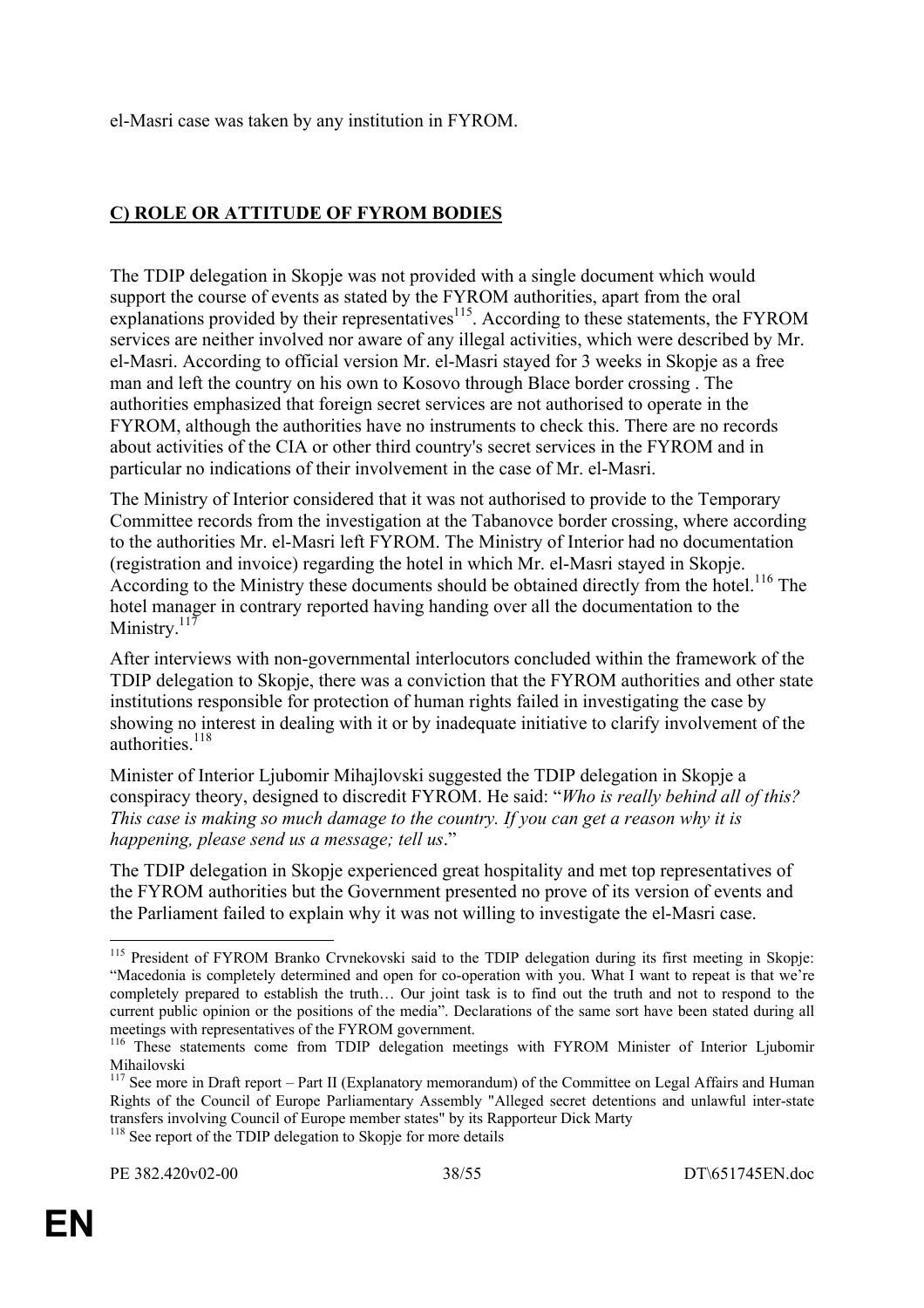# **D) STATEMENTS AND REPORTS FROM OTHER SOURCES**

Mr. Khaled el-Masri described events, which he experienced in FYROM in numerous interviews but most detailed testimonies are in a court complainant<sup>119</sup> and in his testimony before the Temporary Committee<sup>120</sup>. According to these statements, he was arrested at the FYROM border on 31st December 2003 by Macedonian border guards and transported incommunicado to Skopje. In Skopje he was detained incommunicado for 23 days in hotel, where he was interrogated and beaten. On January 23rd he was handed over to American services at the Skopje airport and transported incommunicado to Afghanistan.

According to the Macedonian Helsinki Committee such a case as described by Mr. el-Masri, could happen in the FYROM (examples were given of local, similar cases, when human rights were breached, in particular cases concerning illegal detention). The FYROM is known for not respecting human rights - there are constant complaints to the Ombudsman. The FYROM police used to use private apartments for illegal interrogations and it has been proven in some court cases. There are cases where illegal immigrants or terrorist suspects were handed over to foreign agents.<sup>121</sup>

According to experts in FYROM it is common for the police to go beyond its legal mandate and for the Government to deny such breaches of law. According to representatives of the Macedonian opposition the political pressure of the USA on the FYROM authorities is sometimes brutal.<sup>122</sup>

Mr. Hans-Martin Tillack of the Stern Magazine in his article published in July 2006 pointed out that the EU Police Mission Proxima in FYROM may have been aware of the abduction of Khaled El-Masri in January 2004.

<sup>&</sup>lt;sup>119</sup> El-Masri statement to US Court in Alexandria, 6 April 2006

<sup>&</sup>lt;sup>120</sup> See more in the transcript of Temporary Committee meeting with Khaled el Masri of 13 March 2006<sup>121</sup> See report of the TDIP delegation to Skopje for more details <sup>122</sup> As above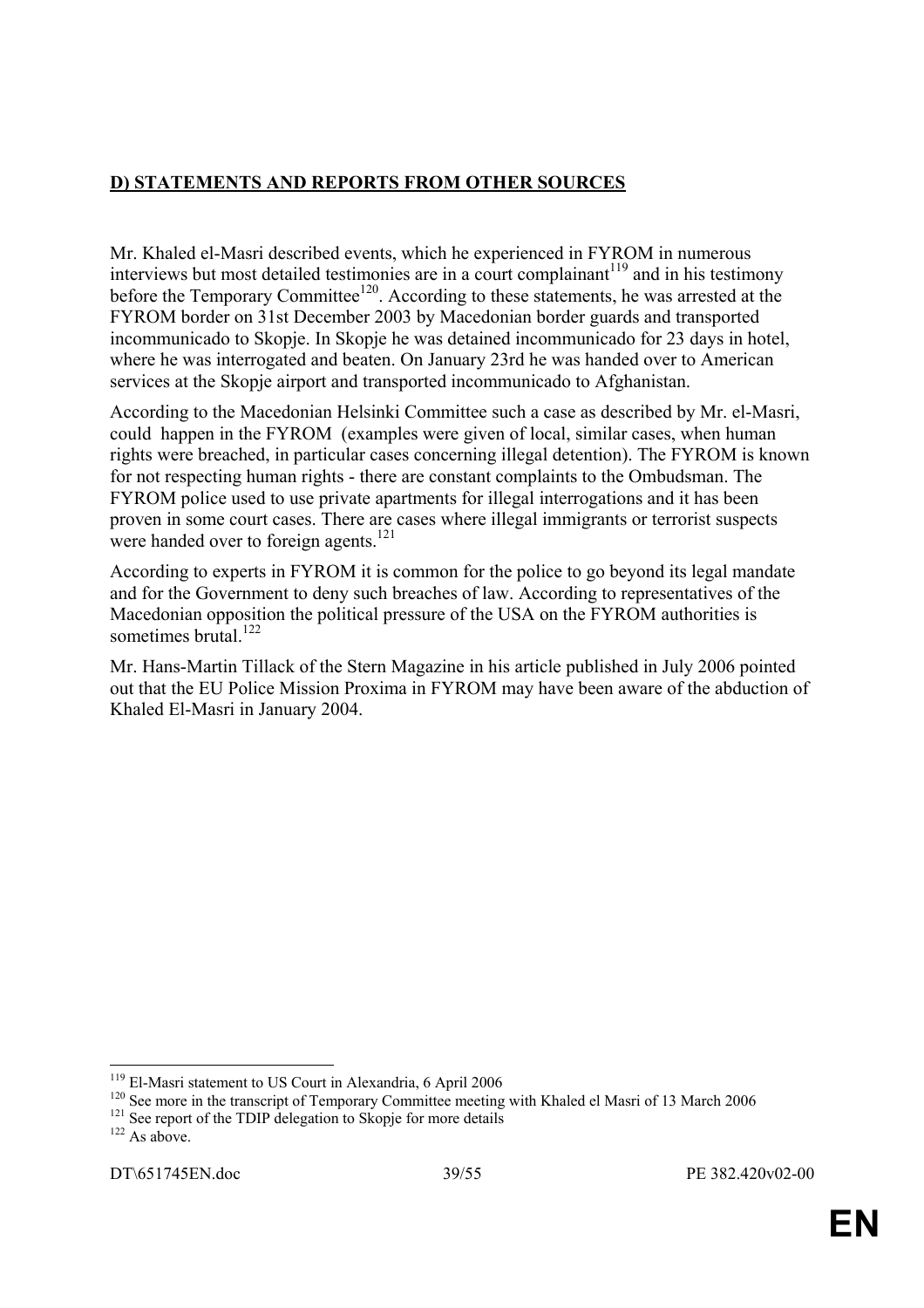# **BOSNIA AND HERZEGOVINA (BiH)**

# **A) CASE OF EXTRAORDINARY RENDITION**

#### **"ALGERIAN/BOSNIAN SIX"<sup>123</sup>**

**Names:** Mustafa Ait Idir, Hadz Boudella, Lakhdar Boumediene, Saber Lahmar, Belkacem Bensayah, Mohammed Nechle. **Citizenship status:** 4 citizens of Bosnia and 2 permanent residents of Bosnia with Algerian citizenships **Date and place of arrest**: Sarajevo, 17 January 2002. **Place of detention:** Guantánamo. **Current Status:** detained with no charges till present.

## **B) NATIONAL OFFICIAL INQUIRIES**

The six men were arrested in Bosnia as terrorist suspects in October 2001 by order of the Supreme Court of the Federation of Bosnia and Herzegovina and detained in accordance with Bosnian law. The investigation, which ended in January 2002 brought no evidence of guilt of any of the arrested. On 17 January 2002 the magistrate responsible for the case ordered the immediate release of the "Algerian Six". On the same day the Human Rights Chamber of Bosnia and Herzegovina issued an order, which required the authorities of Bosnia to take all necessary steps to prevent deportation of the six men from the country<sup>124</sup>. The same day in the evening they were released from prison and illegally arrested<sup>125</sup> by Bosnian special police to be immediately handed over to US SFOR - American military forces stationed in Bosnia in the framework of international Stabilisation Forces, which have transferred the men to Guantánamo.

<u>.</u>

<sup>&</sup>lt;sup>123</sup> See working document n° 7, PE 380.593, transcripts of Temporary Committee meeting with Srdjan Dizdarevic, Stephen Oleskey, Michèle Picard and Wolfgang Petritsch of 25 April and 20 November 2006.

<sup>&</sup>lt;sup>124</sup> Order for Provisional Measures and on the Organization of the Proceedings, 17 January 2001. AS/Jur (2006) 16 Part II.

<sup>&</sup>lt;sup>125</sup> Illegality of the arrest was established by the Human Rights Chamber for Bosnia and Herzegovina in judgment of 11 October 2002 (cases of Boudellaa, Boumediene, Nechle and Lahmar against Bosnia and Herzegovina and the Federation of Bosnia and Herzegovina) and in judgment of 4 April 2003 concerning Mr Bensayah and Mr Ait Idir).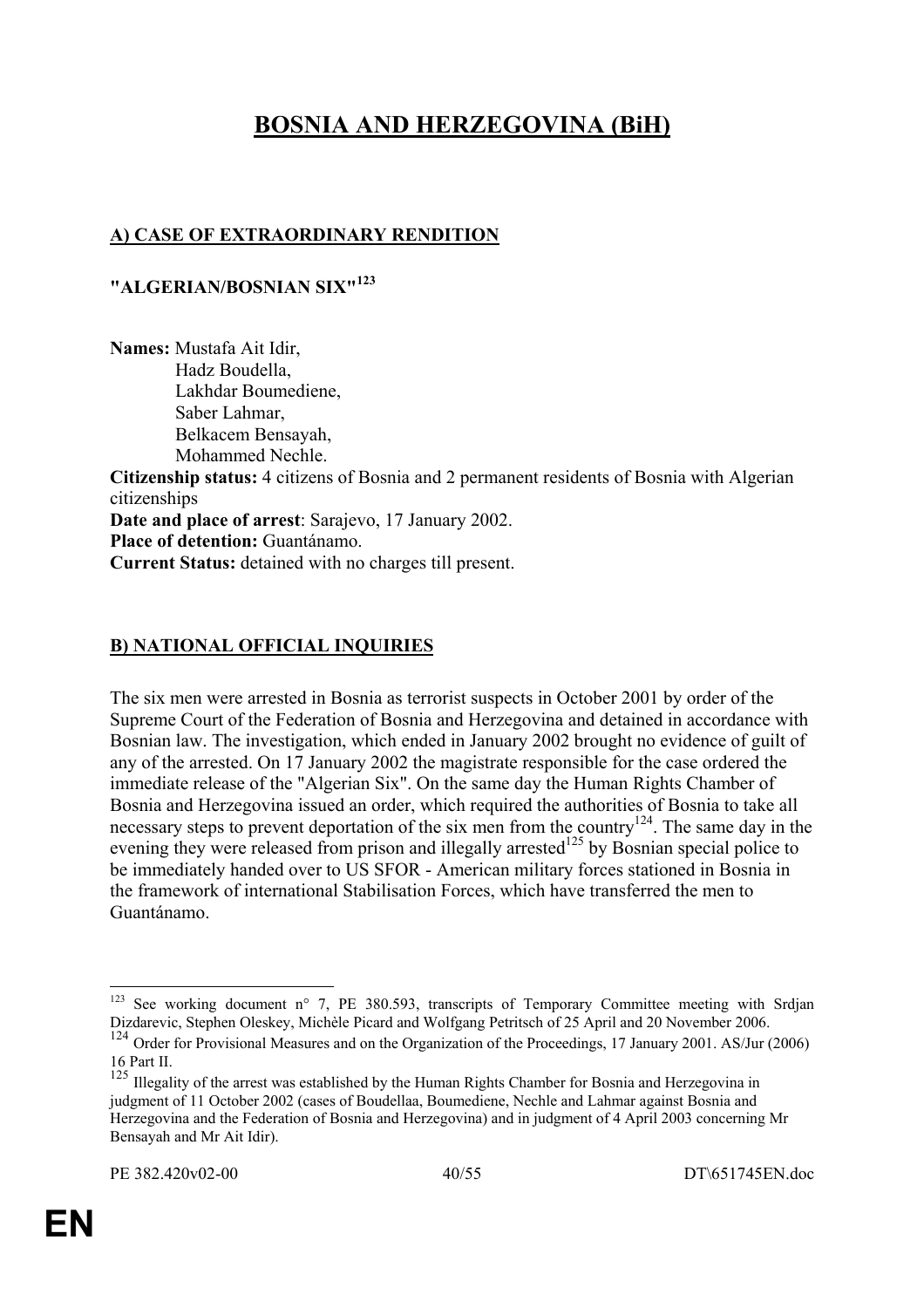The Human Rights Chamber for Bosnia in its decisions asked and in one case  $126$  ordered the Bosnian Government to help for the illegally detained men by diplomatic and judicial means.

# **C) ROLE OR ATTITUDE OF BiH BODIES**

The Bosnian police followed orders of the Bosnian Ministry of Interior and arrested "the Algerian Six" against the judgment of the Bosnian court – the Human Rights Chamber of Bosnia and Herzegovina. The Government of Bosnia and Herzegovina admitted that the six men had been "handed over" to the American forces without extradition procedure. The American authorities tried to provide a justification for the "handing over" by providing, on the day of kidnapping, a note from its embassy to the Bosnian Government, where they informed that U.S. Government wanted to take charge of the "Algerian Six" and offered to arrange transfer of the six men<sup>127</sup>.

The Bosnian Parliament on two occasions ordered assistance for the detained men. In April 2004, the Human Rights Committee of the Parliament encouraged the Government to execute the decision of the Human Rights Chamber and commence negotiations with the American Government to release the six men<sup>128</sup>. On the other occasion, on 16 September 2005, the Parliament in its resolution invited the Government of Bosnia to contact the American authorities in order to release the "Algerian Six" as soon as possible.

The Bosnian Government has not been denying illegality of its actions which led to imprisonment of the "Algerian Six" in Guantánamo, as well as it recognised its legal obligations to assist in release of the detained men. Unfortunately Government's activities in this field are barely exceeding declarative statements. In spring 2005 the Government sent a letter to American Secretary of State, where it requested the return of the six men. The letter was followed by a declaration before Parliamentary Assembly of the Council of Europe of the Prime Minister Adnan Terzić, where he confirmed the importance of this case as an indicator of democratic progress in Bosnia, and declared his willingness to identify the best way of ensuring the release of the six Bosnian citizens and residents. The attitude of the Bosnian Government might be described well with quotation of a lawyer of the six men: "*Despite lofty statements, the Bosnian Government has not taken any concrete action in the past year to remedy this situation. In a letter to a US Senator on 15 June 2005, the State Department repeated without any contradiction by Bosnia 'although the Government of Bosnia and Herzegovina has made several inquiries regarding the condition of each detainee, and has asked for their release, it is not indicated that it is prepared or willing to accept responsibility*  for them upon transfer'. In other words, Bosnia has never said to the US that it accepts that it *is its responsibility to have the men returned there, and that it will negotiate directly to have* 

 $126$  In the decision of 4 April 2003, the Chamber ordered the Government to take all possible steps to release one of the detained and his return home.

 $127$  The Human Rights Chamber ruled that such a document might not be treated as a request for extradition. <sup>128</sup> The report was approved by the Parliament on 11 May 2004.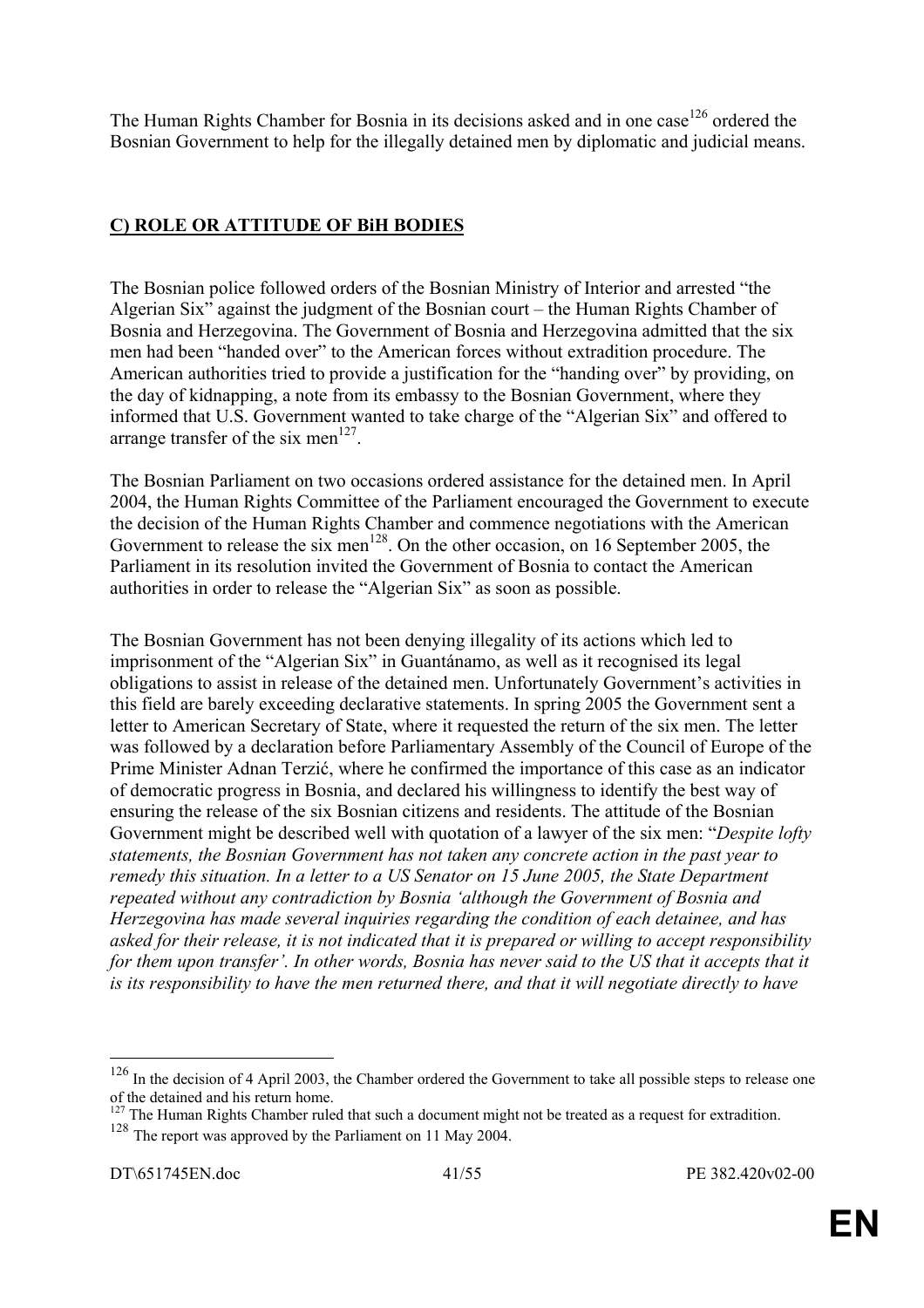that done<sup>"129</sup>

It must be stressed that the Bosnian Government was under great pressure form American authorities, which were militarily present at the time in Bosnia and provided a large part of financial assistance to the budget of the country. This pressure was also well known to the former High Representative in Bosnia Wolfgang Petritsch, who admitted that even his institution was targeted: "*Clearly on this extremely sensitive issue it was necessary to be very careful in the wording because I already knew through my informal channels that the United States would have been ready to withdraw their support for the peace implementation mission. It was clear to me that I had to choose between the lesser evil – breaching the rule of law – or the greater evil – US withdrawal from the peace implementation efforts in Bosnia and Herzegovina.* " 130

According to the highest civilian official in Bosnia, the attitude of the international forces in Bosnia presented while kidnapping the six men shall be observed in the context, who was in the command of the country: "*So it was only after the event that I was able to confront the commander of SFOR, the Stabilisation Force, the US General Sylvester, to ask him what had happened, since this was a security issue as much as a rule-of-law issue and both were of wider concern. The SFOR commander made it clear to me that he was not authorised to answer any questions pertaining to this case because he did not wear an international or NATO hat; he wore a US hat as a US general. That was a very clear and at the same time a very unsatisfactory answer."131*

# **D) STATEMENTS AND REPORTS FROM OTHER SOURCES**

"*Critically, you must understand that what happened to my clients in Bosnia in January 2002 was not extradition, deportation or lawful transit from Bosnia by air over other countries to Turkey and then to Cuba. It was a grossly unlawful, wholly extra-legal transfer by one sovereign state, Bosnia, to another: the US. The justification for this rests on nothing more than the naked use of military force and a bare assertion of political necessity by the US*  Government."<sup>132</sup>

According to Srdjan Dizdarevic, President of the Helsinki Committee for Human Rights of Bosnia and Herzegovina, many international institutions present in Bosnia and involved in kidnapping of the six men, where guilty of human rights abuses also on other occasions: "*Concerning the general international aspect of human rights in Bosnia and Herzegovina, not only SFOR and the IPTF were involved one way or another in this particular case. They can decide who has violated human rights! But generally speaking, instead of finding allies in the* 

<sup>1</sup> <sup>129</sup> Stephen Oleskey, Wilmer Cutler Pickering Hale and Dorr LLP, who represents "the Algerian Six", in his statement before the Temporary Committee – see transcript of the meeting of 25 April 2006.

 $130$  For more details refer to transcripts of Temporary Committee meeting of 20 November 2006.<br> $131$  Statement of Wolfgang Petritsch, for more details see as above.

<sup>131</sup> Statement of Wolfgang Petritsch, for more details see as above.<br><sup>132</sup> Stephen Oleskey, Wilmer Cutler Pickering Hale and Dorr LLP, who represents "the Algerian Six", in his statement before the Temporary Committee – see transcript of the meeting of 25 April 2006.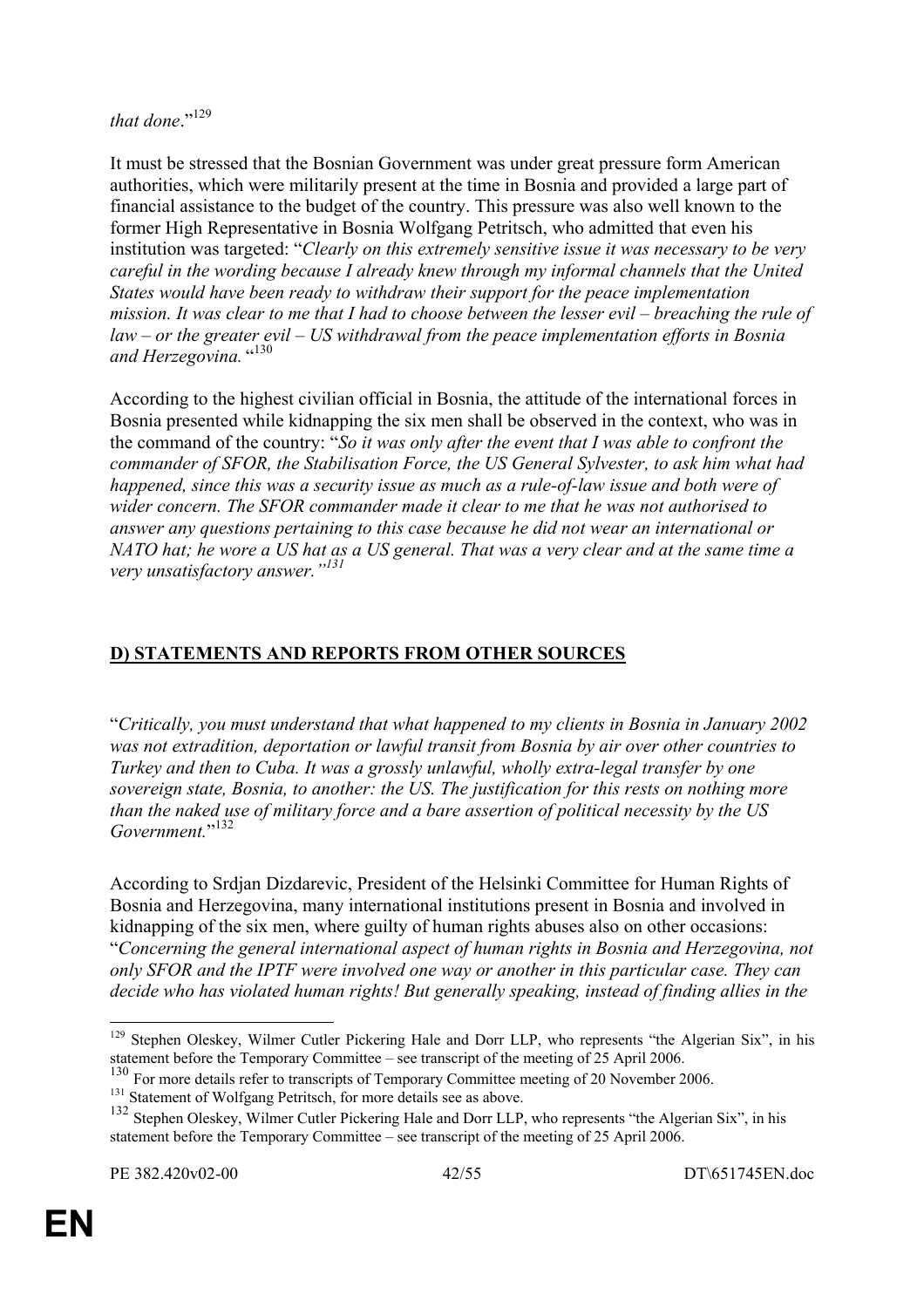*fight to improve human rights and promote human rights among the agencies of the international community, we unfortunately found that some of them in some situations were directly violating human rights. IPTF members were unfortunately involved in trafficking human beings, which was also a known and shameful case. SFOR was involved in illtreatment and torture of those whom they kept in custody during the post-11 September situation. Dozens of citizens were taken by SFOR and kept for a couple of weeks or a couple of months until finally the High Representative himself was also involved in violating human rights, especially when Lord Ashdown was occupying that function.*" 133

<sup>&</sup>lt;u>.</u> <sup>133</sup> See more in Mr Dizdarevic's statement before the Temporary Committee in the transcript of the meeting of 25 April 2006.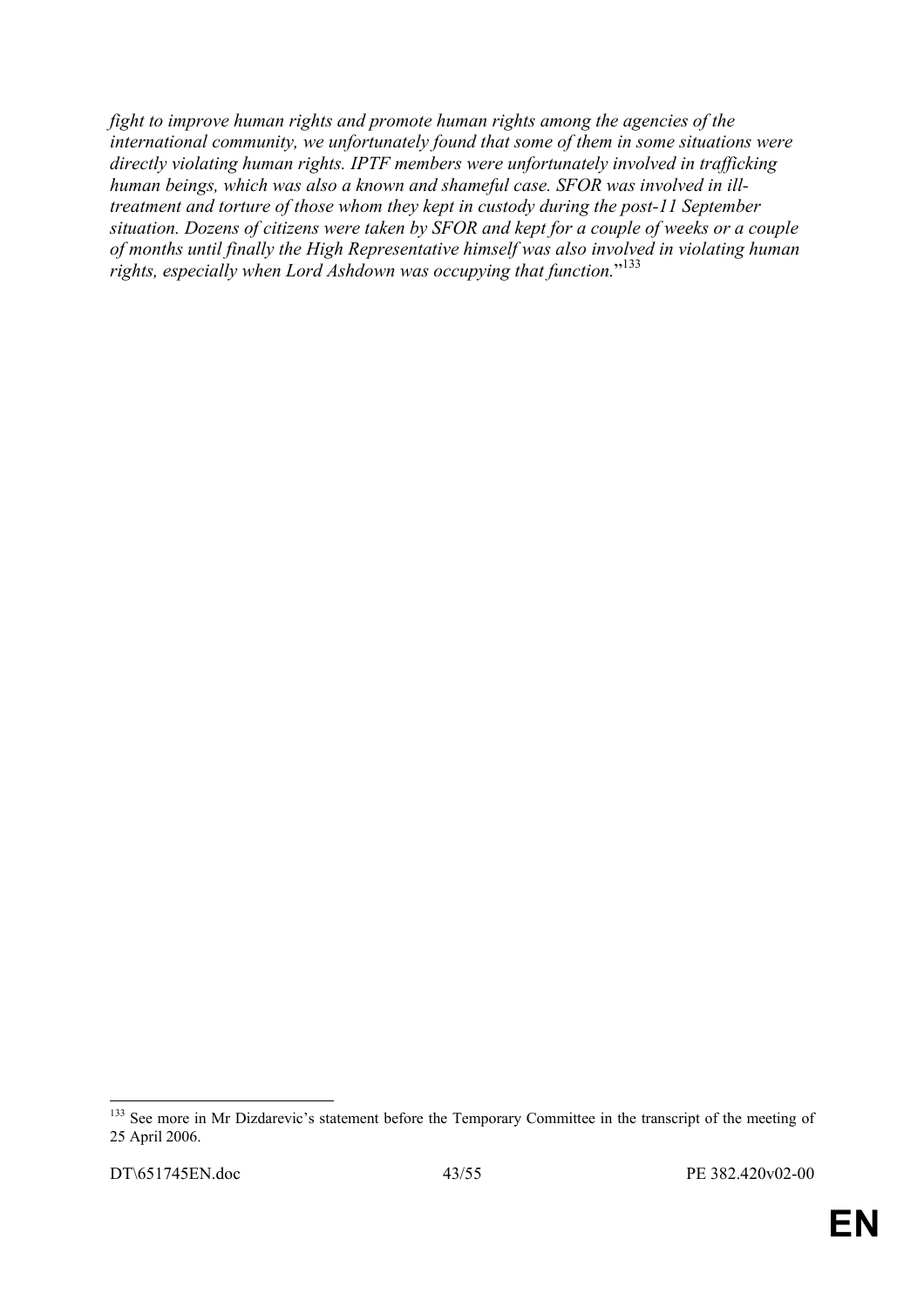# **ROMANIA**

## **A) ALLEGED EXISTENCE OF DETENTION CENTRES<sup>134</sup>**

Suspected airports supposed to host secret detention centres have been mentioned in massmedia, in some NGOs' reports, in Council of Europe's report and have also been inferred from Eurocontrol data, as well as from pictures taken via satellite. These airports are:

- **Timisoara- Gearmata**
- Bucuresti- Baneasa
- Constanta- Kogalniceanu
- Cataloi- Tulcea
- Fetesti- military

## **B) NATIONAL OFFICIAL INQUIRIES**

#### **Parliament**

A Temporary Inquiry Committee in the Romanian Senate on the Allegations Regarding the Existence of CIA Detention Centres or Flights over Romania's Territory was set up on 21st December 2005<sup>135</sup>

On 16 June 2006, Ms Norica Nicolai, president of the Special Inquiry Committee presented during a press conference the conclusions of the preliminary report. At that stage, only the chapter 7 of the report was made public and the rest of the report remained classified.

After having conducted investigations on the spot on the incriminated airports and having received documents from all the institutions involved, the Committee drew the following conclusions:

In the case of the flight N313P from 22 September 2003 - announced as a military flight - the Committee found out that the flight landed at the airport Bucuresti-Baneasa for refuelling and ground services. No passenger got off the plane or came on board the plane. There is evidence that indicates beyond any doubt this fact, but also the purpose of the stopover. In the case of

<sup>&</sup>lt;sup>134</sup> The allegations are formulated on the basis of following sources:

<sup>•</sup> Washington Post "CIA Holds Terror Suspects in Secret Prisons" by Dana Priest, November 2, 2005 LINK

<sup>•</sup> Human Rights Watch Statement on U.S. Secret Detention Facilities in Europe, November 7, 2005 LINK

<sup>•</sup> The Amnesty International report "Below the radar: secret flights to torture and 'disappearance'" AMR 51/051/2006, April 5, 2006 LINK

<sup>•</sup> Draft report – Part II (Explanatory memorandum) of the Committee on Legal Affairs and Human Rights of the Council of Europe Parliamentary Assembly "Alleged secret detentions and unlawful inter-state transfers involving Council of Europe member states" by its Rapporteur Dick Marty, further "the Marty Report". 135 Senate's decision no 29/2005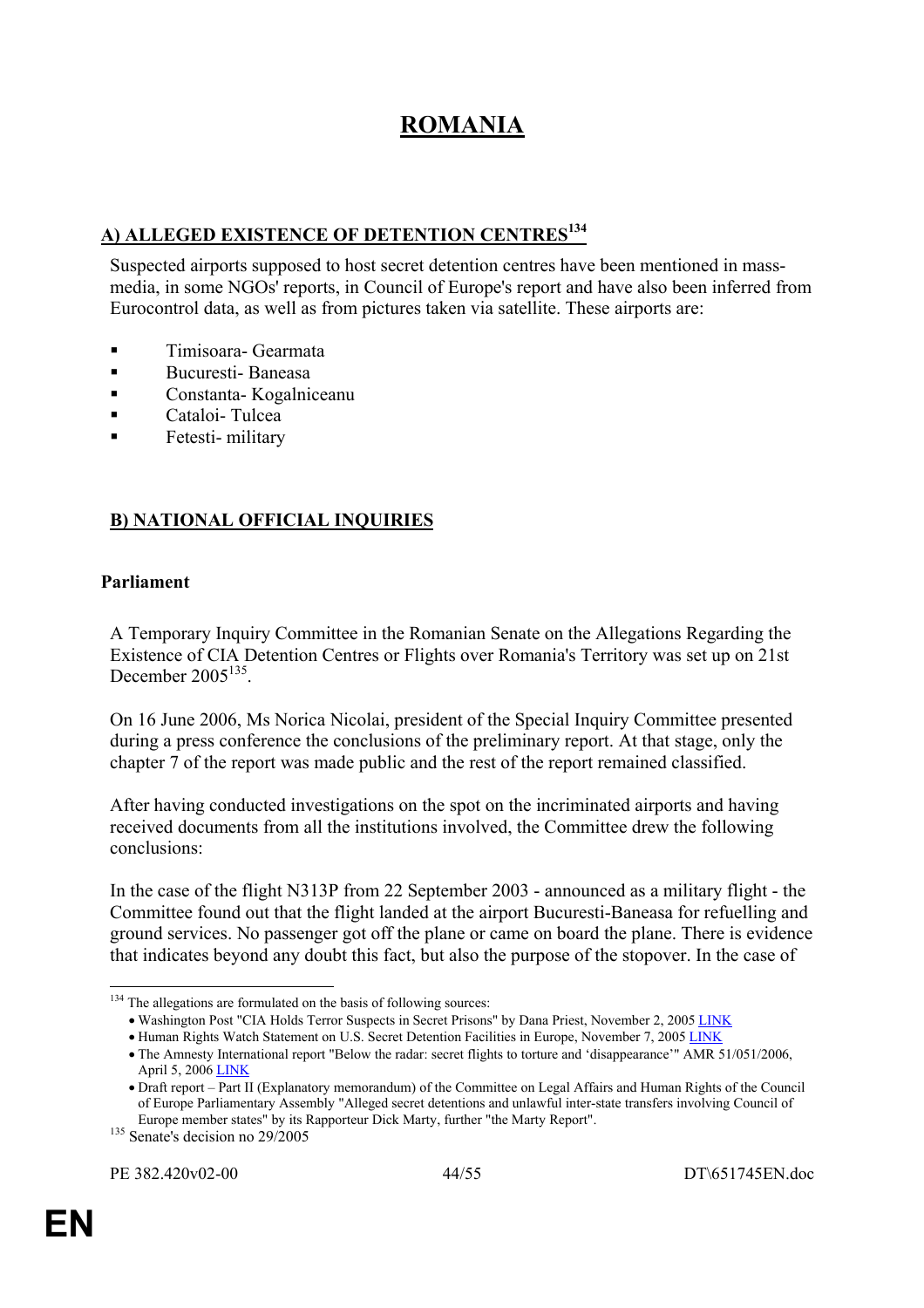the flight N313P of 25 January 2004, the Committee came to the same conclusions.

To the question if there is or there were American secret detentions sites in Romania, the Committee answer is negative.

- 1. To the question if in Romania there are or there were, during the investigated period, facilities for detaining prisoners, other than the penitentiary ones (real, secret, ad-hoc, buildings that were used on that purpose on an improvised basis, eventually close to airports Timisoara, Bucuresti-Otopeni or Baneasa, Constanta), the Committee's answer is negative.
- 2. To the question if there are or there were detainees, with or without legal papers, held in the Romanian penitentiary system who could have been assimilated to prisoners, the Committee's answer is negative.
- 3. To the question if there could have been clefts in the complete control system of the air traffic-civil or military-or if, through an oversight, some flights could have passed without being monitored or recorded, or if in their cases it hasn't been applied the ground procedures foreseen by the international conventions, the Committee's answer is negative.
- 4. To the question if it would have been possible that some Romanian institutions would have consciously participated or have participated through an oversight to operations of illegal transport of detainees on the Romanian airspace or on the airports of our country, the Committee's answer is negative.
- 5. To the question if civil American flights or flights of other states could have transported persons assimilated to prisoners, the Committee answer is negative.
- 6. To the question whether an in-depth parliamentary investigation for establishing the allegations from mass-media regarding the existence of detentions sites or of flights with illegal transport of prisoners in Romania is being conducted, the Committee's answer is positive.
- 7. To the question regarding the purposes of the mentioned flights' stopovers in Romania, the Committee was able to answer that they had nothing to do with possible flights of illegal transport of prisoners.

The Committee's term of office has been extended by a Senate's decision on 21 June 2006 following a number of incidents, such as the investigation of the accident involving the Gulstream aircraft N478GS on 6 December 2004 and the televised statements made by a young Afghan claiming to have been detained in Romania. The Committee's activity is ongoing and during the Senate sittings of 22 November 2006 a new deadline for submitting the final report has been settled: 05 March 2007.

## **C) ROLE OR ATTITUDE OF ROMANIAN BODIES**

Since the publication of the first news about alleged existence of the CIA prisons and illegal transportation of prisoners, Romanian official position has moved from a first categorical denial that CIA secret prisons could be hosted in Romania and that CIA flights could have landed in this country to a less firm and more doubtful attitude, which confirms that something clandestine, not supposed to be known by Romanian authorities, could have

DT\651745EN.doc 45/55 PE 382.420v02-00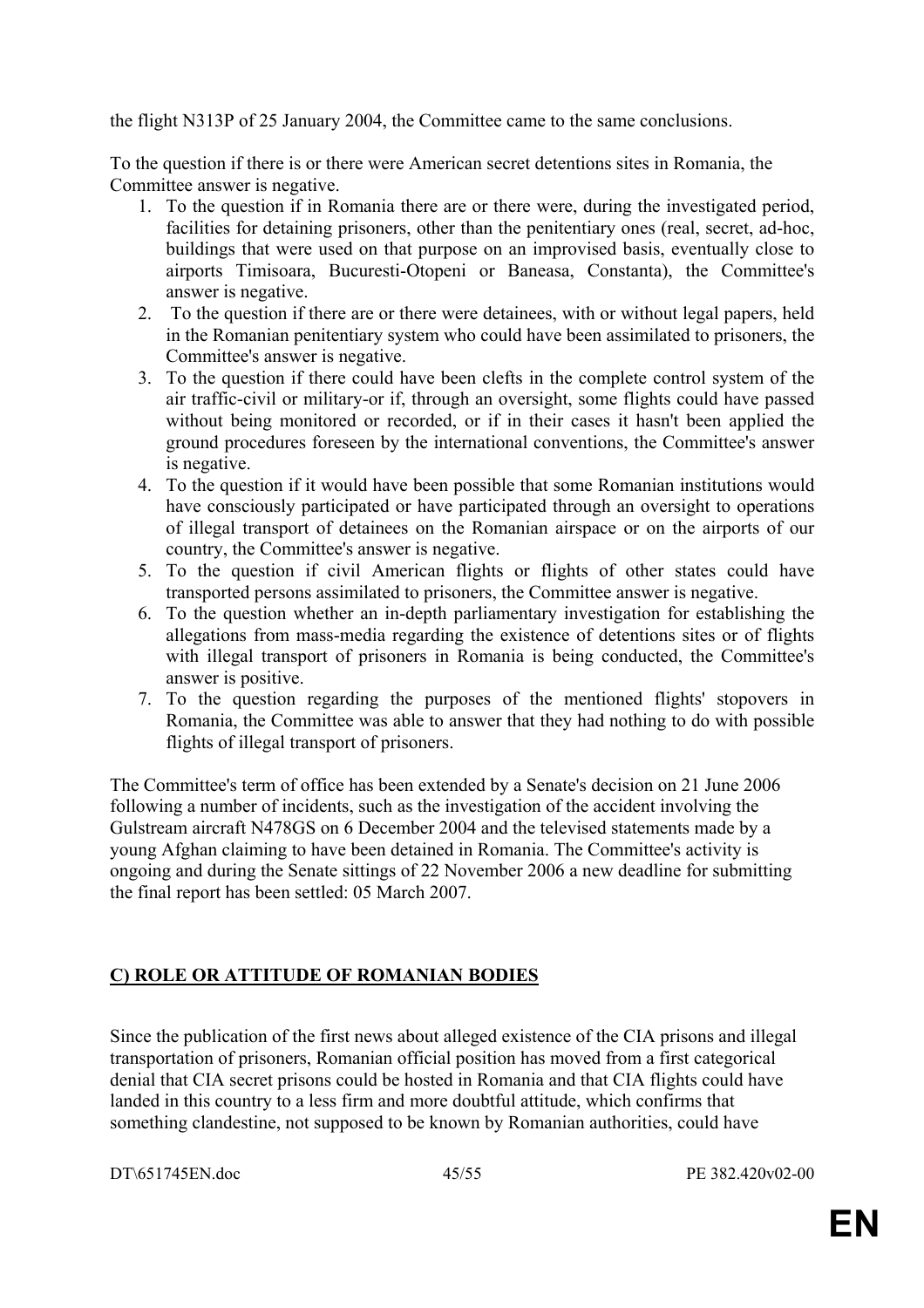happened either on the planes or in the areas controlled by the American authorities.

Cooperation of official authorities with the Temporary Committee's delegation was very high.

They claimed that nobody could have thought that human rights violations could have been taking place on Romanian territory and they confirmed that individuals, goods and other equipment circulating on Romanian territory were subject to checks by Romanian officials or military personnel.

On 10th November 2005, President Basescu denied during his visit in Bratislava, the existence of CIA detention centres on Romanian territory. One week after, he declared to be at the disposal of any institution that would like to verify the existence of CIA secret detention sites in Romania. In the same line with the declaration of Mr Basescu were also the declarations of former minister for external affairs, Mr. Mircea Geoana and of the spokesperson of Romanian Secret Service (SRI), Mr. Marius Beraru.

On 20th November 2005, former Romanian minister for defence, Mr Ioan Mircea Pascu, stated in an interview for Associated Press that the Romanian authorities did not have access to certain sites used by U.S. services in Romania. He came back to this declaration, later on, saying that his comments were taken out of the context.

Regarding the accident involving the Gulfstream aircraft N478GS on 6 December 2004 the position of the Romanian authorities differed in some extent: Ms Norica Nicolai, chairperson of the Romanian Senate's Special Committee of Inquiry pretended not being able to make available to the delegation the report drawn up by the frontier police on the mentioned accident by invocating the law on data protection. On the other hand, Mr. Anghel Andreescu, Secretary of State for Public Order and Security at the Ministry of Interior and Public Administration, willingly agreed after meeting the TDIP delegation to forward this report and only the following day after receiving it Mr Coelho, chairman of the delegation, was informed that this document has to remain confidential.

# **D) FLIGHTS**

Total Flights Number since 2001: 21<sup>136</sup>

**Principal airports**: Kogalniceanu, Timisoara, Otopeni, Banaesa

**Suspicious destinations and origins**: Guantanamo, Cuba; Amman, Jordan; Kabul, Bagram US airbase, Afghanistan; Rabat, Morocco; Baghdad, Iraq.

#### **Stopovers of planes transited through Romania and used in other occasions for extraordinary renditions:**

N379P, used for the extraordinary renditions of: Al Rawi and El Banna; Benyam Mohammed; Kassim Britel and the expulsion of Agiza and El Zari:1 stopover in Romania.

N313P, used for the extraordinary renditions of Khalid El Masri and Benyamin Mohamed: 2 stopovers in Romania

N85VM, used for the rendition of Abu Omar: 3 stopovers in Romania

<sup>&</sup>lt;u>.</u>  $136$  See working document n° 8, PE 380.984.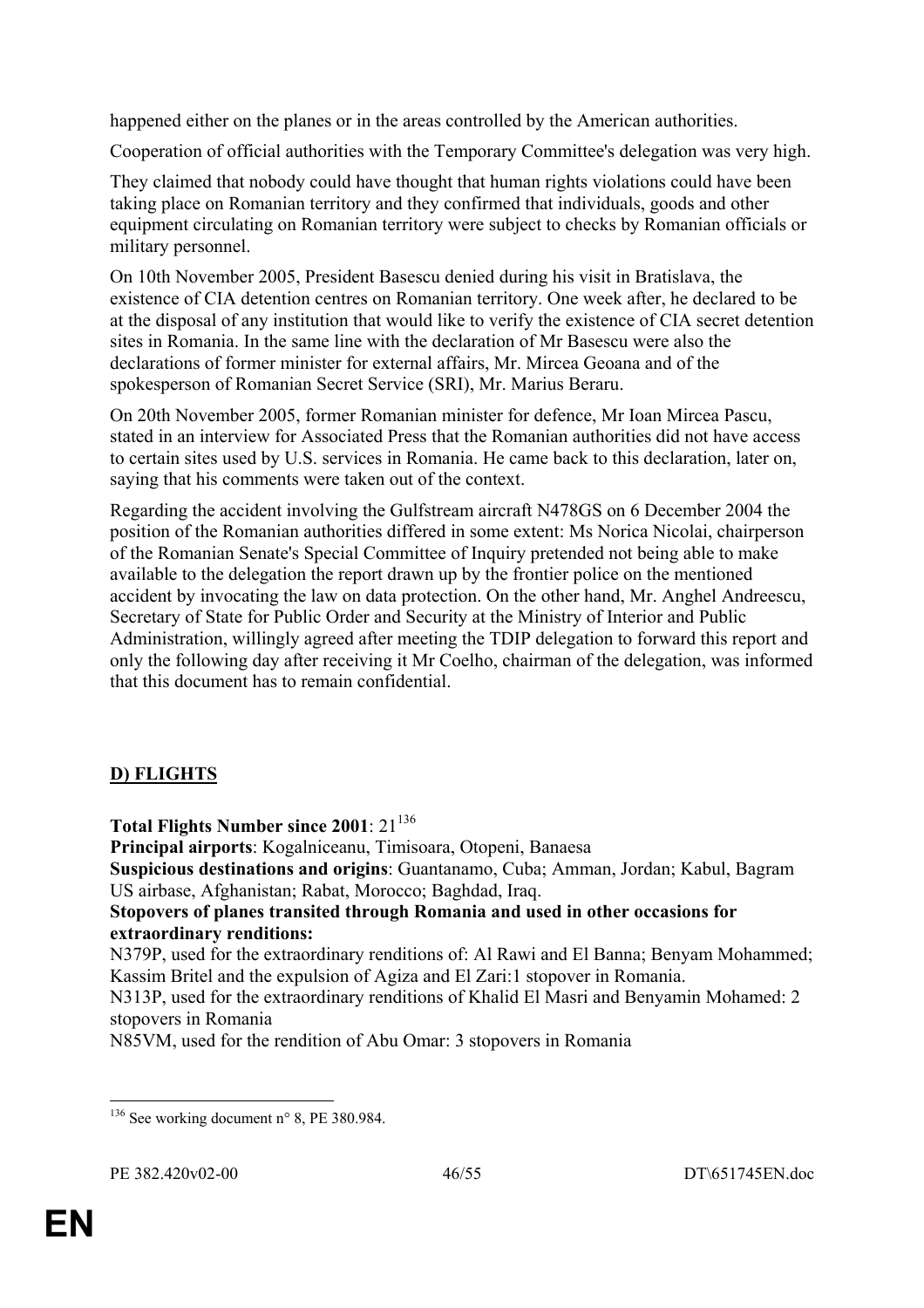# **E) STATEMENTS AND REPORTS OF OTHER INSTITUTIONS AND PERSONS**

In November 2005 Dana Priest, American journalist was the first to report existence of secret detention centres in Europe on the basis of information leaked from CIA sources. She merely referred to countries involved as "Eastern-European Democracies". Although those countries were indeed known to Dana Priest, this information was not revealed following pressure from the White House on the editor<sup>137</sup>. Other media reports followed, with ABC News naming Poland and Romania for the first time as those countries where secret prisons existed. On September the 6th 2006, President George W. Bush confirmed the existence of secret detention centres.

In the explanatory memorandum of the Council of Europe's report of June  $2006^{138}$ , the rapporteur Dick Marty said there were corroborated facts strengthening the presumption that landing points in Romania and Poland were detainee drop-off points near to secret detention centres. *"Even if proof, in the classical meaning of the term, is not as yet available, a number of coherent and converging elements indicate that such secret detention centres did indeed exist in Europe."* These elements warranted further investigation, he said.

Romanian journalists and independent organisations confirmed that it was not possible for them to complete any in-depth investigation due to the shortage of information and the lack of interest and uncooperative attitude on the part of official institutions, which had not responded at any stage to the requests submitted to them by civil society. They also believed that the Senate Committee of Inquiry had not taken the task assigned to it seriously.

This is why and diverging from the official line, some of them expressed their doubts about the non-existence of secret detention sites in Romania:

> - Alison Mutler, *Associated Press* writer, mentioned that she was in possession of information from confidential diplomatic sources which confirmed the existence of prisons in Romania. On the other hand, the mayor of Constanta made some statements about the prisons but then refused to say anything more<sup>139</sup>.

 - Calin Cosmaciuc, journalist at *Evenimentul Zilei*, cited as a witness a worker from one of the mentioned Romanian airports who had stated that he had seen boxes being carried from an aircraft which was presumed to belong to the CIA, but without being able to reveal the identity of the witness<sup>140</sup>. He also stated that Mr. George Tenet (former director of CIA between July 1997 and July 2004) had visited Romania in 2002.

 - Christian Radu, journalist of the *Romanian Centre for Investigative Journalism*, stated that he had spoken with two officers from Baneasa airport who had

<sup>1</sup> <sup>137</sup> Gazeta Wyborcza interview with Dana Priest, April 19, 2006 LINK and The Washington Post "Bush Presses Editors on Security" by Howard Kurtz, December 26, 2005 LINK<br>
<sup>138</sup> Council of Europe's report, 12 June 2006 LINK<br>
<sup>139</sup> Refer to the report of the TDIP delegation to Bucharest for more information, PE 382.407<br>
<sup>140</sup> Evenimentul Zile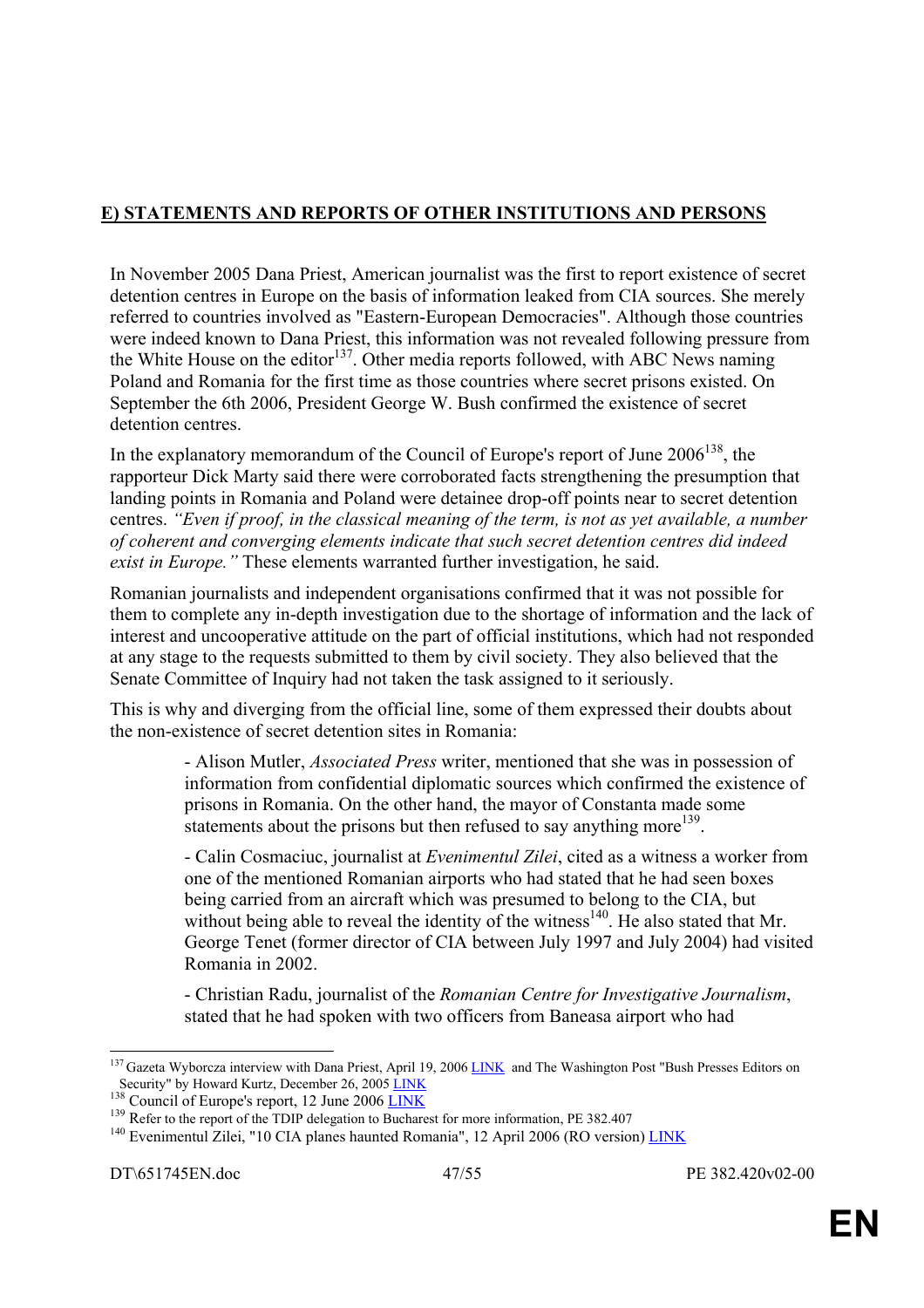confirmed that all the passengers on the aircraft involved in the accident of 6 December 2004 were dressed in civilian clothes and that after the accident they were put in a hotel. Concerning Mihail Kogalniceanu base, in his view, it was entirely possible that the Romanians had been in the dark about what was happening, since the base was outside their control during the period of the war against Iraq $^{141}$ .

 - Maria Ionescu, from the Newspaper *Observator de Constanta*, expressed her belief that the Americans exercised control over the administration of Mihail Kogalniceanu airport, based on the declarations of two workers who confirmed movements of troops and equipment on the airport  $142$ .

 - Renate Weber, chair of the *Open Society Foundation*, expressed her doubts about the non-existence of secret detention sites in Romania based on the declarations of both former Prime Minister, Mr Adrian Nastase and former minister for defence, Mr Ioan Mircea Pascu accordingly to whom American bases were outside Romanian jurisdiction and also referring to the administrative procedures regarding landing of military flights on Romanian territory for which the Ministry of Defence only requires to be informed but without asking for the reason of landing<sup>143</sup>.

<sup>&</sup>lt;sup>141</sup> Refer to the report of the TDIP delegation to Bucharest for more information, PE 382.407

<sup>&</sup>lt;sup>142</sup> Refer to the report of the TDIP delegation to Bucharest for more information, PE 382.407<br><sup>143</sup> Refer to the report of the TDIP delegation to Bucharest for more information, PE 382.407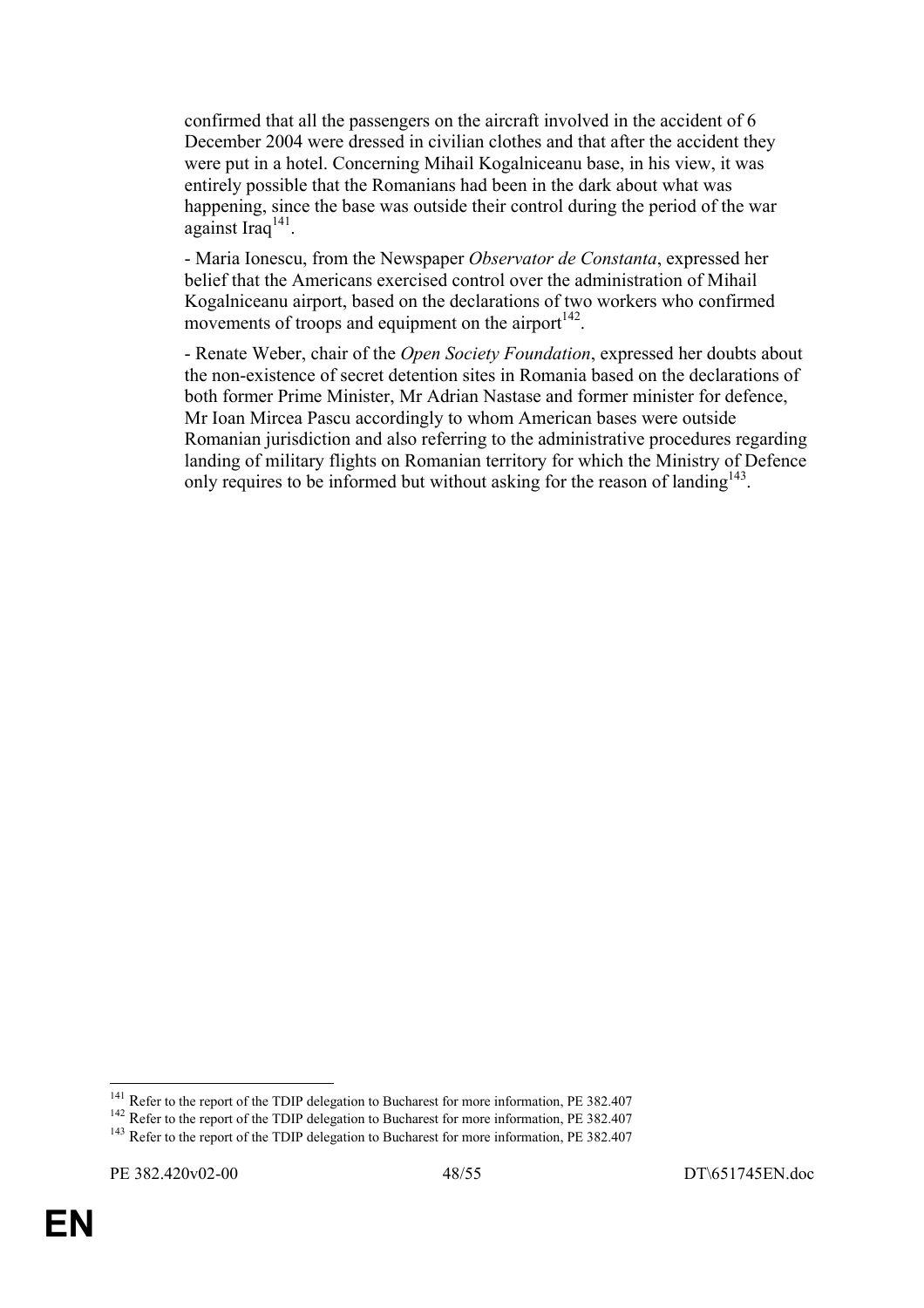# **POLAND**

# **A) ALLEGED EXISTENCE OF DETENTION CENTRE<sup>144</sup>**

Persons suspected of being terrorists were transferred by the CIA from Afghanistan to Poland, most probably using the small airport at Szymany.

At least one CIA secret prison was supposed to be operating in Poland, most probably from 2002 until autumn 2005, when it was shut down following media reports of its existence. The prison location was possibly a former Soviet air base, an intelligence facility or the airport itself. Around 10 high ranking al Qaeda members would have been held in this prison and subjected to the harshest interrogation techniques. The detention of prisoners was both illegal and secret.

# **B) NATIONAL OFFICIAL INQUIRIES**

Polish government investigated the allegations in internal, secret enquiry. The government refused to present methodology of the enquiry to the Temporary Committee. The conclusion of the investigation without any background was made public, stating that the allegation is entirely not true. $145$ 

According to journalists, the internal enquiry of the government could have been implemented in two stages. Firstly, the intelligence services (Agencja Bezpieczeństwa Wewnętrznego, Agencja Wywiadu, Wojskowe Służby Informacyjne), Border Guards and Police were to present reports to the Prime Minister. The Prime Minister would subsequently send a team of experts from intelligence and counter-intelligence services to suspected locations to conduct an investigation. The most possible locations would have been the Stare Kiejkuty training centre, some abounded military bases and secret intelligence service premises.<sup>146</sup>

In December 2005, Roman Giertych, chairman (to May 2006) of the Special Services Committee of the Sejm initially considered setting-up a special inquiry committee regarding the allegations. This proposal received opposition, among the others, from Zbigniew

<sup>&</sup>lt;sup>144</sup> The allegation is formulated on the basis of following sources:

<sup>•</sup> Washington Post "CIA Holds Terror Suspects in Secret Prisons" by Dana Priest, November 2, 2005 LINK

<sup>•</sup> Human Rights Watch Statement on U.S. Secret Detention Facilities in Europe, November 7, 2005 LINK

<sup>•</sup> ABC News "Sources Tell ABC News Top Al Qaeda Figures Held in Secret CIA Prisons", December 5, 2005;

<sup>•</sup> The Amnesty International report "Below the radar: secret flights to torture and 'disappearance'" AMR 51/051/2006, April 5, 2006 LINK

<sup>•</sup> Draft report – Part II (Explanatory memorandum) of the Committee on Legal Affairs and Human Rights of the Council of Europe Parliamentary Assembly "Alleged secret detentions and unlawful inter-state transfers involving Council of

Europe member states" by its Rapporteur Dick Marty, further "the Marty Report". 145 As stated before the Temporary Committee delegation in Warsaw by Marek Pasionek, who represented the Polish government's official position - refer to the delegation report for more information <sup>146</sup> Newsweek Polska "Czarne Dziury" December 2005, # 50/05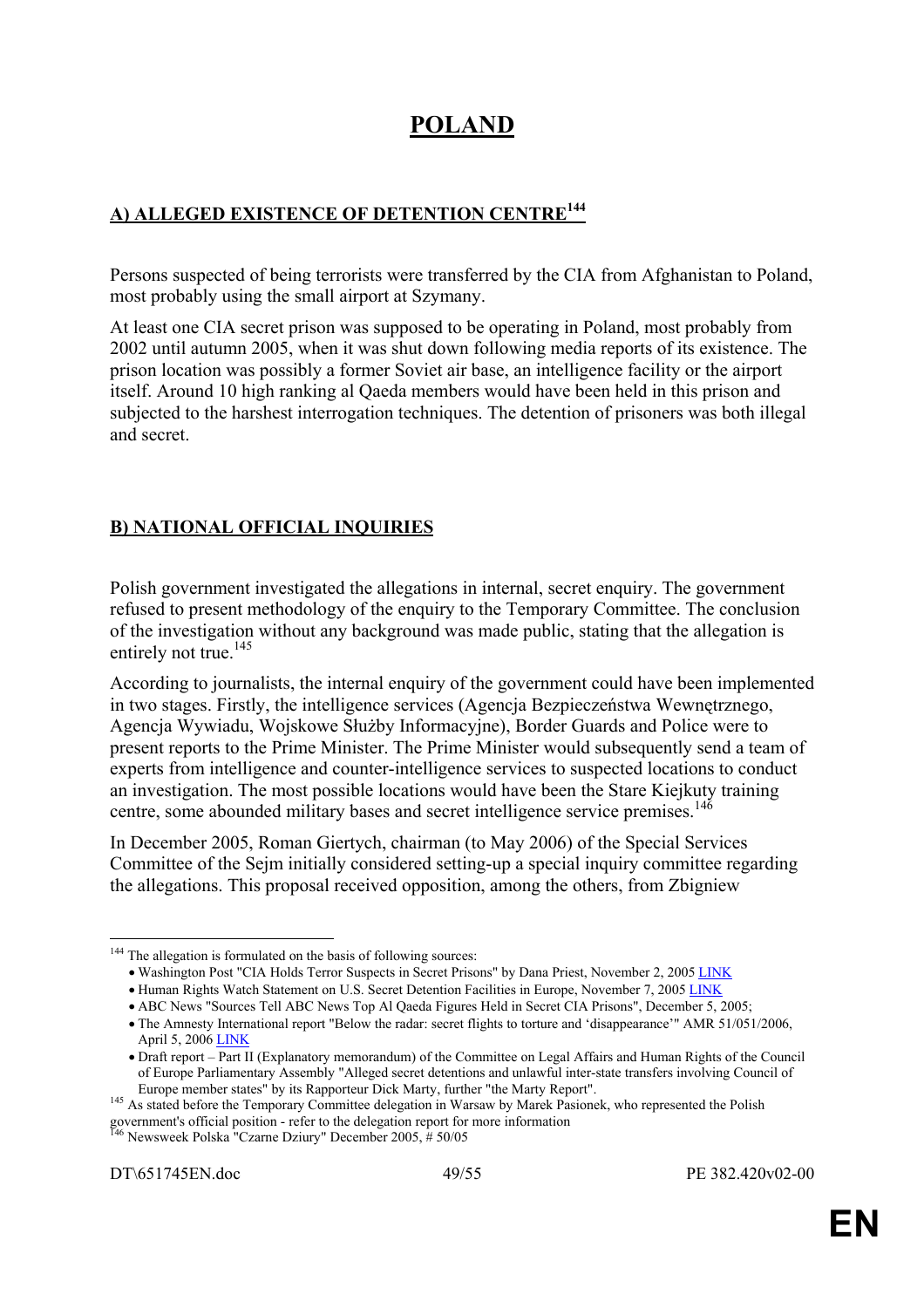Wassermann (Minister Coordinator of Special Services) $147$ . No such special inquiry committee was set-up but on 21 December 2005 the Committee held an *in camera* sitting with minister Zbigniew Wassermann and two heads of intelligence services Zbigniew Nowak (Agencja Wywiadu) and Witold Marczuk (Agencja Bezpieczeństwa Wewnętrznego). In fact, this was the only Parliament activity that dealt with the accusations and the Committee released no documentation or final statement in this regard. Unofficial statements by Committee members indicate that heads of special services proved in a comprehensive manner that no CIA prisons had existed in Poland.<sup>148</sup>

# **C) ROLE OR ATTITUDE OF POLISH BODIES**

To date, and since publication of the first news about alleged existence of the CIA prison and illegal transportation of prisoners, Poland has constantly denied any illegal involvement in any aspect of the accusation. The Polish authorities repeated their position by letter to Terry Davis, Secretary General of the Council of Europe: "*The findings of the Polish Government's internal enquiry into the alleged existence in Poland of secret detention centres and related over flights fully deny the allegations in the debate.*" 149

On December 7, 2005, Aleksander Kwaśniewski, former President of Poland, rejected any allegation of the existence of secret CIA prisons in Poland. He made conflicting statements, namely that any decision taken by Polish authorities of this nature would have been brought to his attention and then that sometimes the secret services do not inform politicians of top secret operations.150 Subsequent denials have been made by Polish prime ministers and ministers of foreign affairs following each new allegation involving Poland.

Zbigniew Siemiątkowski, former Head of the Internal Security Agency (ABW) stated, in December 2005 and repeated that services under his authority - Polish civilian intelligence were not engaged in any secret detention or illegal transportation of prisoners. Mr Siemiątkowski stated that Polish and American intelligence services have been cooperating very intensively, especially after 9/11. Mr Siemiątkowski stressed that any CIA activity in Poland must have prior agreement from Polish authorities and that Polish authorities had full knowledge of CIA activities in Poland. Consequently, he excluded the possibility of any CIA activity being in connection with the illegal detention or transportation of prisoners. He learnt about the alleged illegal CIA flights from press reports in November  $2005^{151}$ 

Cooperation of official authorities with the Temporary Committee's delegation was regrettably poor. The delegation was not able to meet any Parliamentary representatives. The government was reluctant to offer full cooperation to the TDIP investigation and to receive our delegation at an appropriate political level.

There was confusion about flight registers of CIA planes transferring through Poland. Polish

<sup>&</sup>lt;sup>147</sup> Rzeczpospolita "Co się działo w Szymanach" December 8, 2005

<sup>&</sup>lt;sup>148</sup> Gazeta Wyborcza "Nie ujawnimy raportu Wassermanna", December 27, 2005<br><sup>149</sup> Letter of Witold Waszczykowski, Undersecretary of State in the Ministry of Foreign Affairs of Poland to Terry Davis,<br>Secretary General of th

<sup>&</sup>lt;sup>150</sup> Gazeta Wyborcza "Więzienie CIA w Polsce od 2002 roku?", December 8, 2005 LINK

<sup>&</sup>lt;sup>151</sup> Refer to the report of the TDIP delegation to Warsaw for more information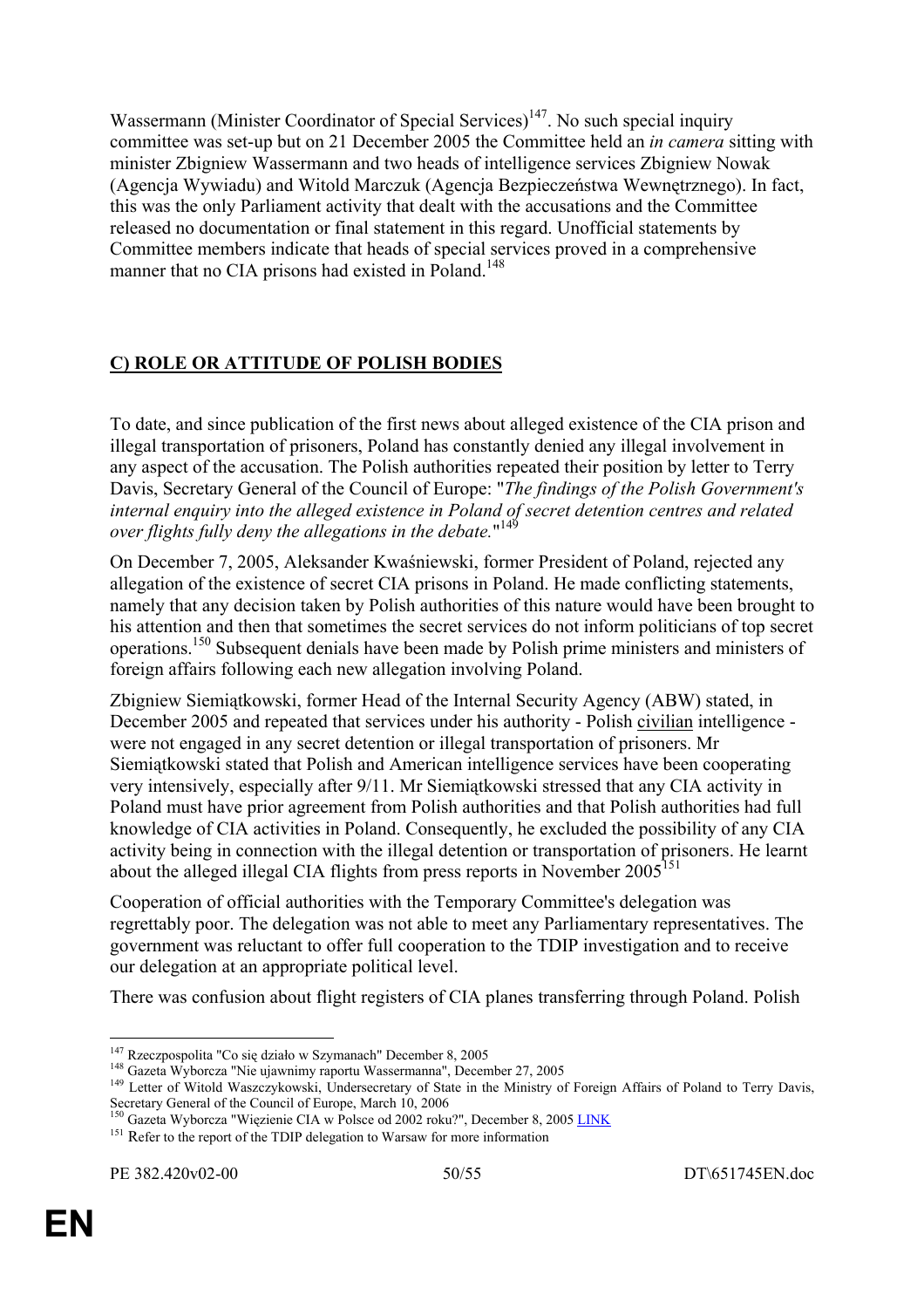authorities failed to present these logs directly to the Council of Europe as well as to journalists investigating the allegations<sup>152</sup>. Different managers and former managers of the Szymany airport reported contradictory statements about existence of flight logs and eventually in November 2006 the Temporary Committee was provided by the airport owner with partial summary about CIA flights. The most complete logs of the flights were provided by Eurocontrol.

## **D) FLIGHTS**

**Total Flights Number since 2001**: 11<sup>153</sup>

**Principal airports**: Szymany; Warzawa; Krakow.

**Suspicious destinations and origins**: Kabul, Afghanistan; Rabat, Morocco (Guantánamo, after a stopover in Rabat)

#### **Stopovers of planes transited through Poland and used in other occasion for extraordinary renditions:**

N379 used for the extraordinary renditions of Al Rawi and El Banna; Benyam Mohammed; Kassim Britel: 6 stopovers in Poland and the expulsion of Agiza and El-Zari. N313P used for the extraordinary renditions of El Masri and Benyamin Mohamed: 1 stopover

in Poland.

#### **E) STATEMENTS AND REPORTS OF OTHER INSTITUTIONS AND PERSONS**

In November 2005 Dana Priest, American journalist was the first to report existence of secret detention centres in Europe on the basis of information leaked from CIA sources. She merely referred to countries involved as "Eastern-European Democracies". Although those countries were indeed known to Dana Priest, this information was not revealed following pressure from the White House on the editor<sup>154</sup>. Other media reports followed, with ABC News naming Poland and Romania for the first time as those countries where secret prisons existed. On 5 December 2005, ABC News published a report, listing the names of twelve top Al Qaeda suspects held in Poland. This report was available on the Internet for only a very short time; it was withdrawn from ABC's webpage shortly thereafter following the intervention of lawyers on behalf of the network's owners.<sup>155</sup> On September the 6th 2006, President George W. Bush confirmed the existence of secret detention centres and the transfer of 14 detainees suspected of terrorism to Guantánamo<sup>156</sup>. Shortly after President Bush's declarations, and in accordance with his statements, the list of the fourteen detainees who had been transferred from a secret detention facility to Guantánamo was published. Seven of the fourteen detainees referred to in

<sup>1</sup> <sup>152</sup> Gazeta Wyborcza had been unable to obtain documentation on flight logs of CIA planes - it had been informed that flight logs from Szymany airport had disappeared - as stated during meeting with the TDIP delegation in Warsaw by Paweł WROŃSKI, Journalist of Gazeta Wyborcza

<sup>&</sup>lt;sup>153</sup> See working document n° 8, PE 380.984.<br><sup>154</sup> Gazeta Wyborcza interview with Dana Priest, April 19, 2006 LINK and The Washington Post "Bush Presses Editors on Security" by Howard Kurtz, December 26, 2005 <u>LINK</u><br>
<sup>155</sup> Dick Marty Report, p. 8<br>
<sup>156</sup> Bush's speech transcripts: The International Herald Tribune, September 6, 2006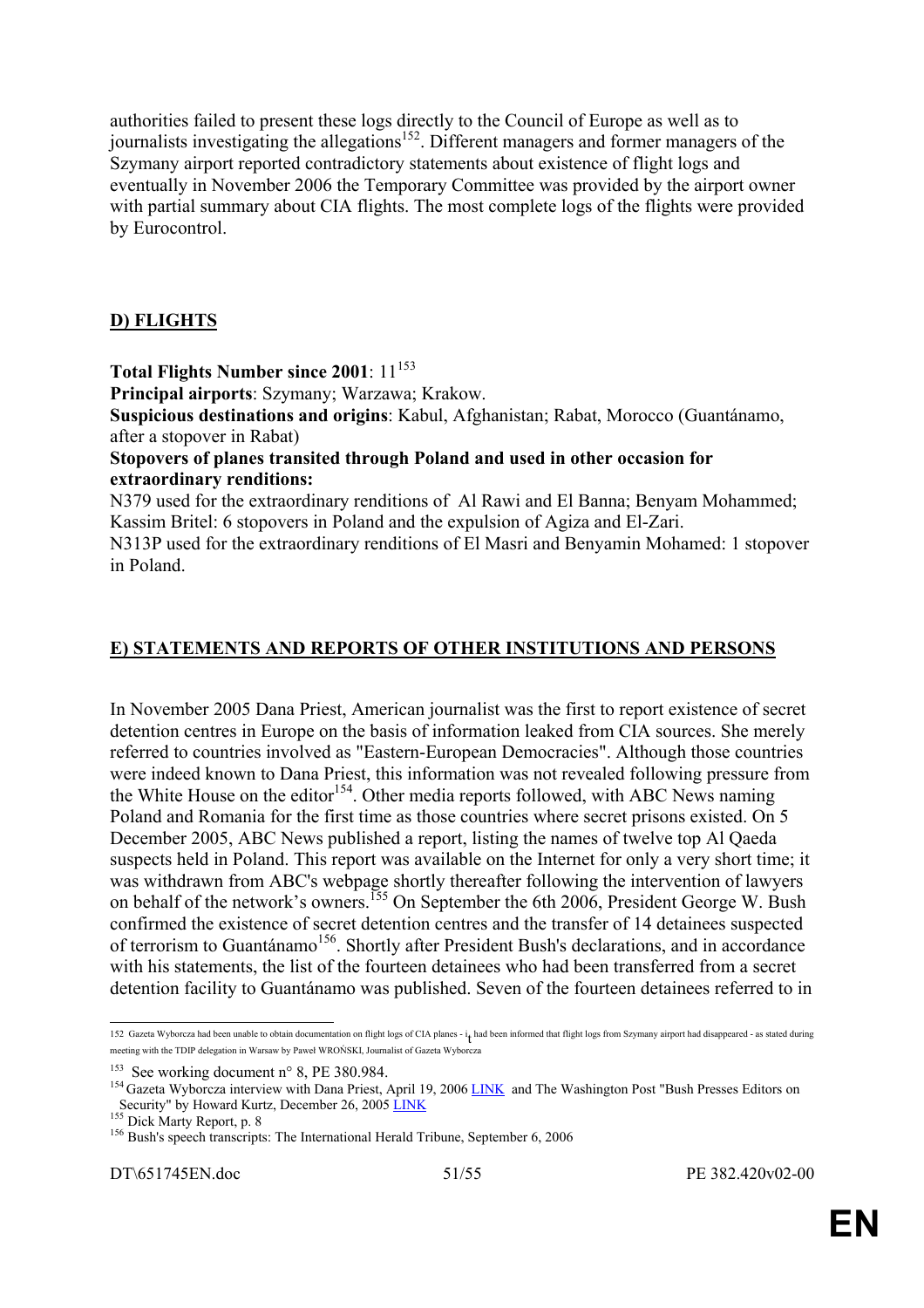this list, appeared in the ABC News report published nine months previously. Also according to Human Rights Watch Report<sup>157</sup>, several high-value detainees who had been held secretly in Afghanistan in 2003 were transferred out of the country in September and October 2003. According to Eurocontrol data, a Boeing 737 with Registration Number N313P, used by the CIA for the ascertained extraordinary renditions of Khaled El Masri and Benyamin Mohamed, flew from Kabul to Szymany airport in Poland on 22 September 2003 and was then directed to Guantánamo.

Senator Dick Marty in his report of June 2006, following analysis of reports and records available, indicates that Poland is a country "*which bears all the characteristics of a detainee transfer or drop-off point*". His logical analysis is as follows: "64. (...) *persons suspected of being high level terrorists were transferred out of a secret CIA detention facility in Kabul, Afghanistan in late September and October 2003. During this period, my official database shows that the only arrival of CIA-linked aircraft from Kabul in Europe was at the Polish airport of Szymany. The flights in question, carried out by the well-known 'rendition plane' N313P, bear all the hallmarks of a rendition circuit. (...) 66. Thus, the circuit in question continued on 22 September 2003, when the plane flew from Kabul to Szymany airport in Poland. On the same grounds given above for the case of Romania, one may deduce that this flight was a CIA rendition, culminating in a "detainee drop-off" in Poland*. (...)"158

Jaroslaw Gizinski of *Newsweek Polska* described to the TDIP delegation in Warsaw a confirmation of existence of CIA prisons in Poland by a "senior member of Polish government". On 2 November 2005, a reporter working with him asked a Government member about Polish authorities having previously cooperated with the CIA regarding transportation of prisoners. Not denying such cooperation, the minister remained silent for 30 seconds, clearly indicating indirect confirmation of such cooperation. There was no clarification between detention or transportation of people.<sup>159</sup>

Extensive exchange of views with few managers of the Szymany airport and journalists investigating events, which took place at the airport included following information:<sup>160</sup>

- in 2002, two Gulfstream jets, in 2003, four Gulfstream jets and on 22 September 2003, one Boeing 737 with civilian registration numbers transferred through the airport. These planes were treated as military planes and have not been a subject to customs clearance. The military character of the flight was determined by the Border Guards and the relevant procedure was followed by the airport staff;
- Orders were given directly by the Border Guards about the arrivals of the aircraft referred to, emphasising that the airport authorities should not approach the aircraft and that military staff and services alone were to handle those aircraft and only to complete the technical arrangements after the landing;
- Landing fees of the planes were paid in cash and overpriced between EUR 2000 and EUR 4000;
- One or two vehicles would wait for the arrival of Gulfstream aircraft. The vehicles had military registration numbers starting with "H", which are associated with the

<sup>1</sup> 

<sup>&</sup>lt;sup>157</sup> http://hrw.org/english/docs/2005/11/07/usint11995.htm<br><sup>158</sup> Quotation from the Marty Report, for more details see section 2.6.2 of the report<br><sup>159</sup> Refer to the report of the TDIP delegation to Warsaw for more infor information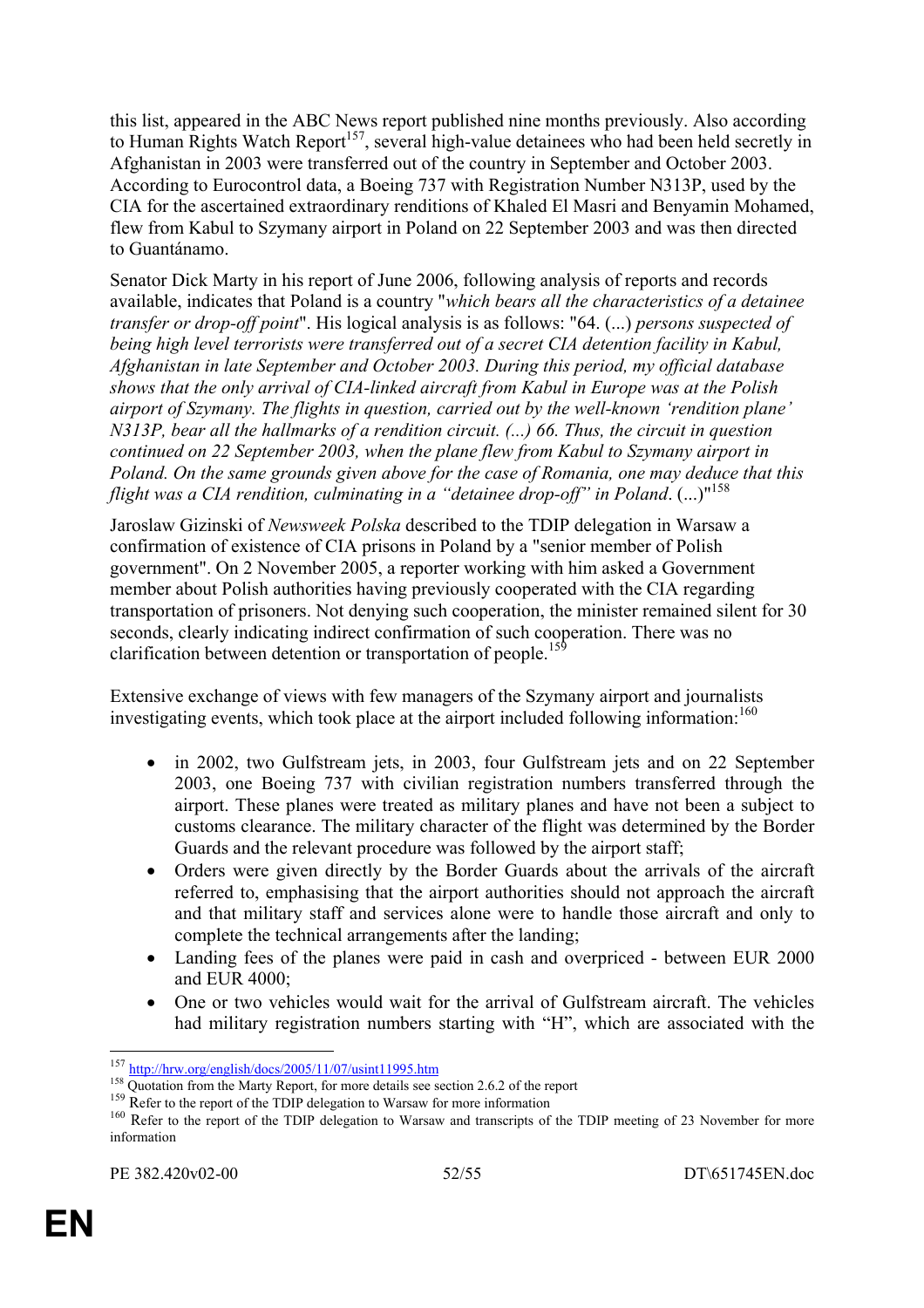intelligence training base in nearby Stare Kiejkuty. In one case a medical emergency vehicle, belonging to either the police academy or the military base, was involved. One airport staff member reported once following the vehicles and seeing them heading towards the intelligence training centre at Stare Kiejkuty;

• According to the Border Guards the Boeing crew of 7 people was joined at Szymany airport by 5 passengers, who declared themselves as businessmen. All 12 people (crew and passengers) where American citizens.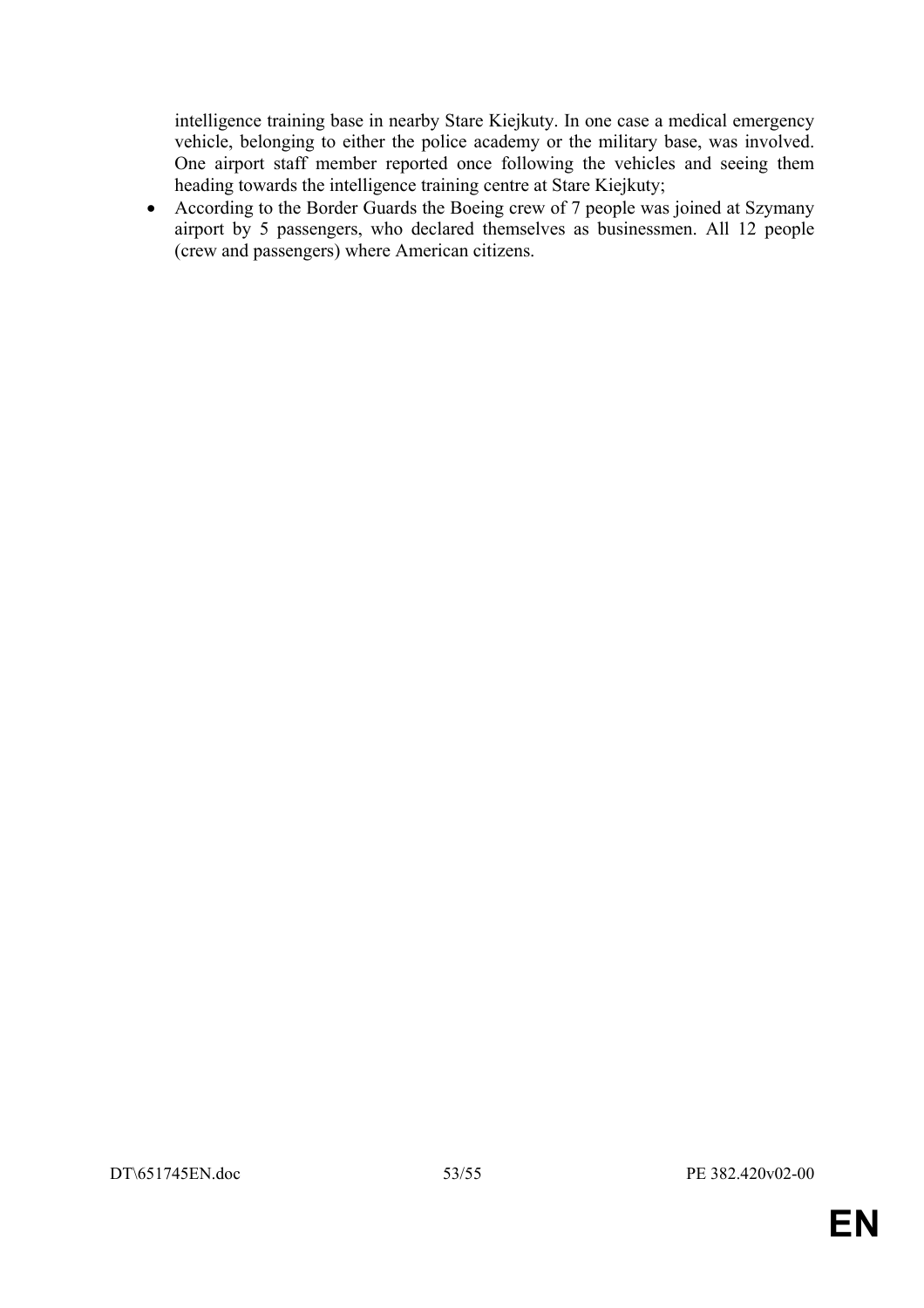# **OTHER COUNTRIES**

#### **A) CYPRUS**

#### **FLIGHTS161**

**Total Flights Number since 2001**:  $57^{162}$ 

**Principal airports**: Larnaca and Paphos.

**Suspicious destinations and origins**: Kabul, Afghanistan; Rabat, Morocco; Baghdad, Iraq. **Stopovers of planes transited through Cyprus and used in other occasion for extraordinary renditions:** 

- N313P used for the extraordinary renditions of Khaled el-Masri and Binyam Mohammed: 5 stopovers in Cyprus;
- N85VM used for the Extraordinary Rendition of Abu Omar: 5 stopovers in Cyprus;
- N379P used for the extraordinary renditions of Abu Al Kassem Britel, Benyamin Mohammed, Bisher Al Rawi and Jamil El Banna and the expulsion of Agiza and El-Zari: 11 stopovers in Cyprus.

#### **B) DENMARK**

The data available to the Temporary Committee included record of 1 CIA flight transferring through the country<sup>163</sup>. The Committee invited a representative of the Danish Government to discuss this fact. The Minister for Transport, Flemming Hansen provided the Committee with a copy of detailed report about suspicious flights sent earlier to the Danish Parliament but he was not willing to meet the  $TDIP<sup>164</sup>$ .

## **C) TURKEY**

Murat Kurnaz, who is a Turkish citizen and a German resident, was illegally detained for 4 years in Afghanistan and Guantanamo. Regrettably, the Government of Turkey regarded Mr Kurnaz more as a German than a Turkish citizen and initially presented no interest in providing him any assistance. Only heavy pressure led by mother of the detained Rabiye

<sup>&</sup>lt;sup>161</sup> See working document n° 8, PE 380.984.

<sup>162</sup> According document n° 9, PE 380.984.<br>
163 See working document n° 8, PE 380.984.<br>
164 See letter of Mr Hansen of 8 November 2006 to TDIP Chairman Carlos Coelho.